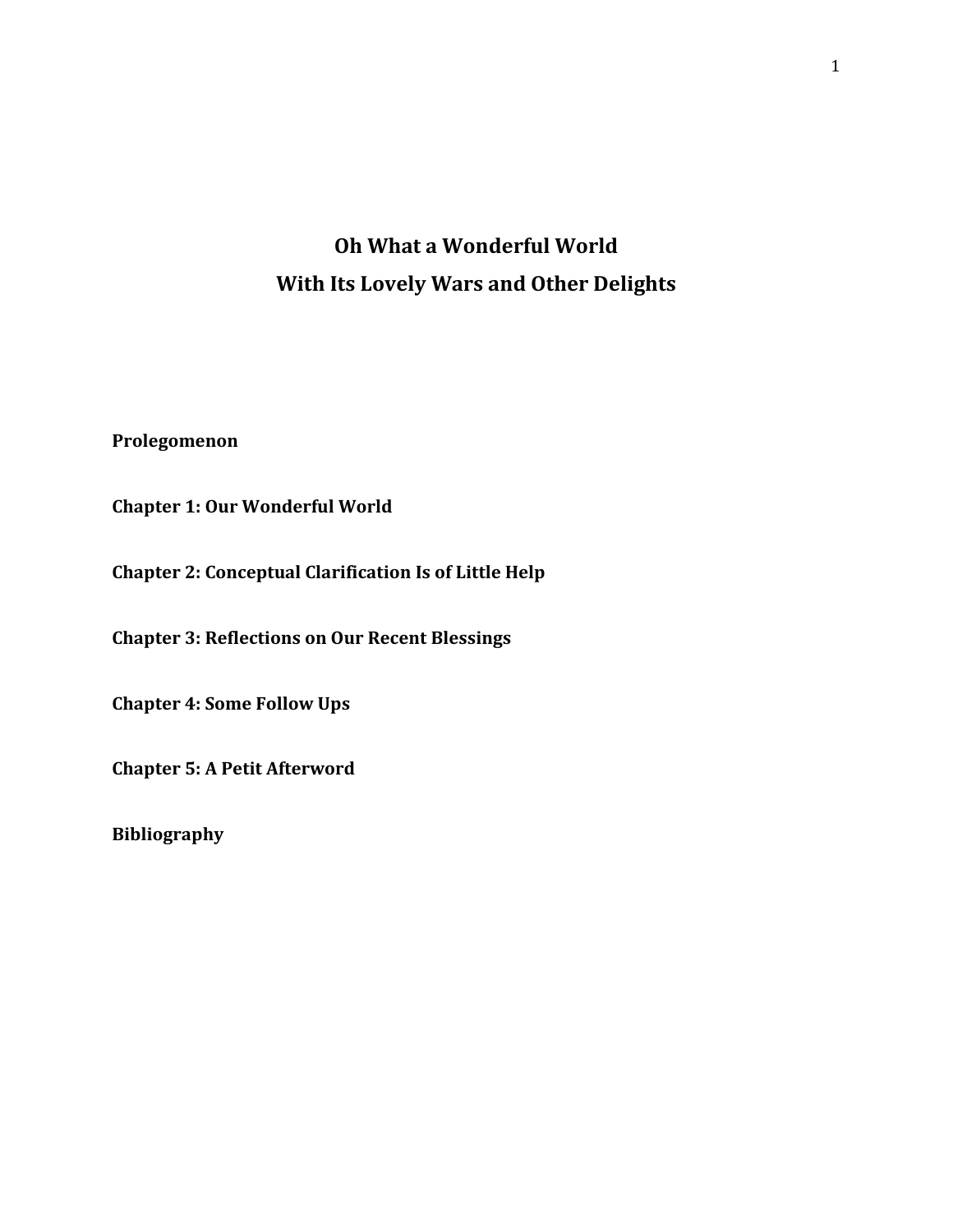### **Prolegomenon**

This is a prolegomenon to and for this little book. It needs one to explain, and hopefully justify, *how* it is written and to briefly explain *why* it was written in what is indeed an eccentric way.

For the how: This book is written in a style that would normally, and *perhaps* more than normally, be thought to be unbecoming of a philosopher and out of bounds for philosophy. It is fulsomely ironic, sometimes even sarcastic and sardonic as well. It is bitter and emotive, though not just emotive, for no words to be words can be without any cognitive content, otherwise they would just be sounds. But emotive it is, and deliberately so. This is not the way philosophy is written now and it is not the way to normally write something regarded as philosophical. Going back a little in the past, Mill, Kant, Hegel, Sidgewick, and Dewey certainly did not write in this way. And neither, to go to my contemporaries or near contemporaries, did Moore, Rawls, both Baiers, Nozick, Parfit, Kitcher, and Putnam, at all write in this way.

In the past, however, even such hard-nosed thinkers as Hobbes and Marx did not write in a neutral, non-sardonic, non-emotive tone. Nor did Montaigne back in the fifteenth century. But that is not how we write philosophy anymore. My writing here has a certain Nietzschean tone without a Nietzschean content. But now even philosophers sympathetic to Nietzsche (Walter Kaufman, for example) do not write like Nietzsche or like I do in this little book. That is no longer the thing done in philosophy. And yet I do it here and deliberately. Perhaps this will lead to its dismissal out of hand. Yet perhaps there is a method in my madness? I urge that the thing for my reader to do is to ask, first and foremost, if what I say is false, exaggerated, ideological, nonsensical or even *parti pris*. *Am I not telling it like it is?* And a separate question is to ask if my way of saying it is appropriate and useful to bring out the full force of what I am saying. Or would a calmer, C. D. Broad-like manner have been better? The crucial thing, of course, is whether what I am saying is true or at least on the track of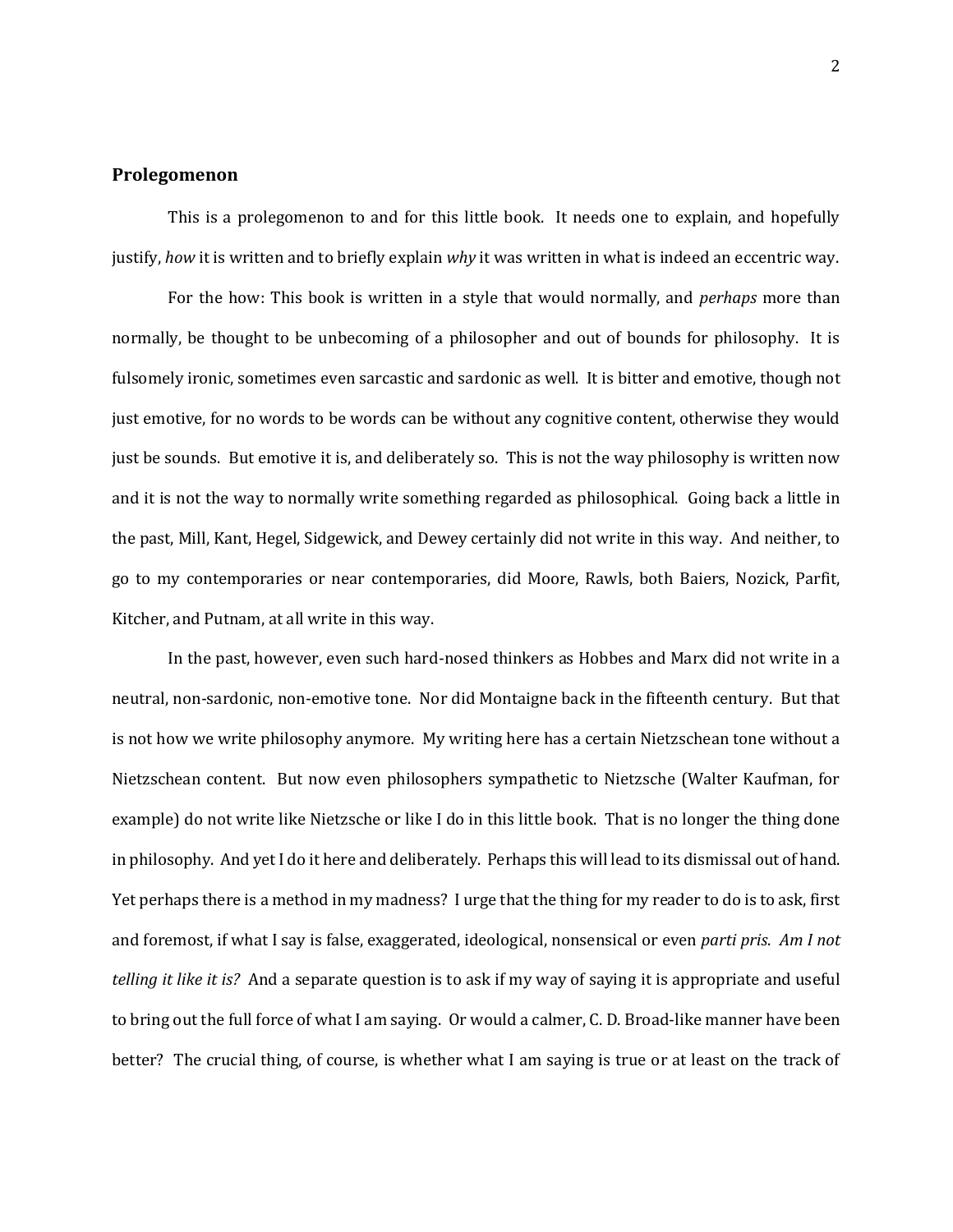truth. There is no reason to think that nothing here is warrantedly assertable and so a good candidate for being true.

Don't tell me that there is no telling like it is. Sometimes for some things there is a telling it like it is. But I don't get into a Gianni Vattimo nihilism, not even a 'soft nihilism'. However, it is surely appropriate to ask if over the matters I discuss there is anything even close to a telling it like it is. There surely is for some things, but for what I discuss perhaps that is invariably problematic. Perhaps there is no escaping being *parti-pris.* Yet some cases are plainly unproblematic. I think that is so, but, of course, thinking does not make it so. It doesn't even work for Descartes's *cogito* but certainly not here. I try to make a case for its being so or close to being so. Is that a fool's errand?

I wish, and indeed hope, my readers who do not like my tone and, as well as those who do, would ask themselves, however unwelcome my message may be, if what I say is not, perhaps if toned downed a bit, on the mark. I would like what I am claiming to be false or at least overstated. But it seems to me, though of course I may very well be mistaken on some detail or another, or even *tout court* (though less likely), that it is not the case that on the whole I am telling it like it is. Or do I deceive myself?

So *why* do I write in this way? In part, indeed in considerable part, it is because I am tortured by a sense of urgency concerning the fate for us as human beings and indeed for the whole animal kingdom. We must substantially change course. We have made our world, that is, many of the actors in it and particularly many of those in power have made it, hideous and brutal. The hideousness and brutality that obtains is pervasive in many places. Human uncaring runs very deep in the practices of our world. Vast swaths of people are so uncared for that they, and even we more fortunate ones, can rightly feel that they live in an uncaring world. Our social structures exemplify that.

I do not mean that people are largely uncaring, but that even with their acts of caring, we are still left with social structures, and in that way a world, which is massively uncaring, particularly for those on the lower end of the socio-economic spectrum. So many people are simply expendable,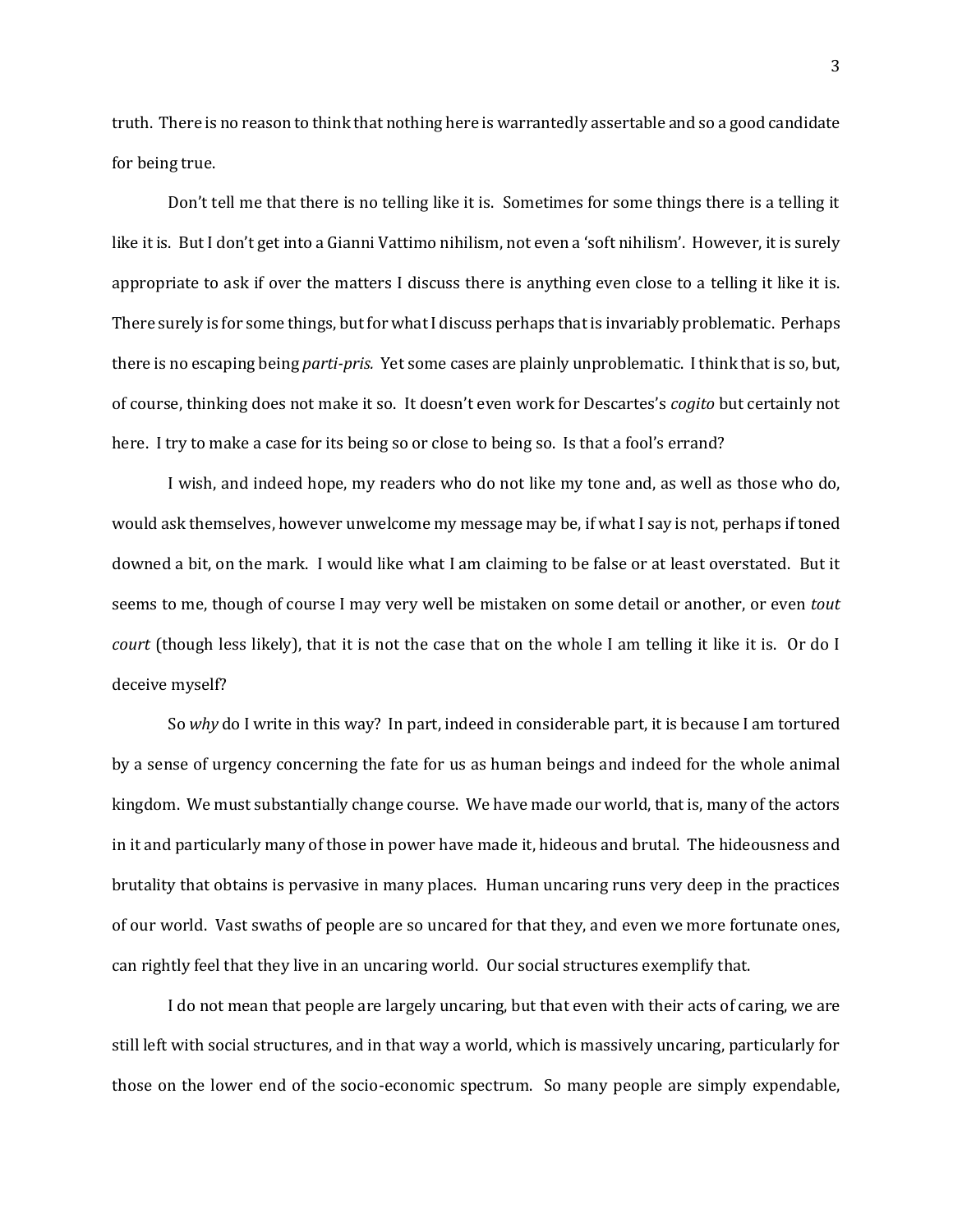often exploited, and not infrequently glad to have just any kind of job, even a job in a fast food restaurant so that in some meager way they can get on. It is better to be exploited than to starve on the streets. Such workers in the United States typically need food stamps to survive which also provide what in effect are government subsidies for those marvels of free enterprise: McDonald's, Burger King, as well as for Amazon and that glory of glories, Walmart. Moreover, people who rule and run the world—some ten thousand in a world of around seven billion—do not care or do not care enough to do what is necessary to make the lives of those they employ or rule even a little better or perhaps alternatively they deceivingly think that there is nothing they can do or that can be done to make the lives of people go better. *Quietistically* they shrug their shoulders and comfort themselves with the sad but exculpatory belief that the poor will always be with us. They deceive themselves into believing that there is no overcoming or even significantly lessening that. It is just the way that reality is, always has been and must continue to be—or so the rationalization goes. Perhaps, very perhaps, the world will never be a rose garden, but we do not have to live in the horror—the pig sty—we do now.

In either case we are left with all kinds of miseries for vast masses of people in our world. It is not much of an exaggeration that materially speaking the 1% lives fine, the top 10% of the 99% live not badly, and 90% of the 99% live a dreadful life, though even there some are worse off than others. Life goes badly for a check-out clerk in a supermarket, but not as badly as it does for an unemployed homeless person. These 40% or so are not, as many conservatives like to believe, happy couch potatoes or welfare bums or queens swilling at the trough. They are often young people who are trying hard to find work and can't. This is a growing phenomenon. We can sing with joy in tune with such a world.

My sense of the reality—an unnecessary reality—and of the pervasiveness of tortures obsesses me. I care very much and am determined to do what I can to turn this around, though I fear, and not without reason, that I can do little to help in the struggle. But I will not become quietist and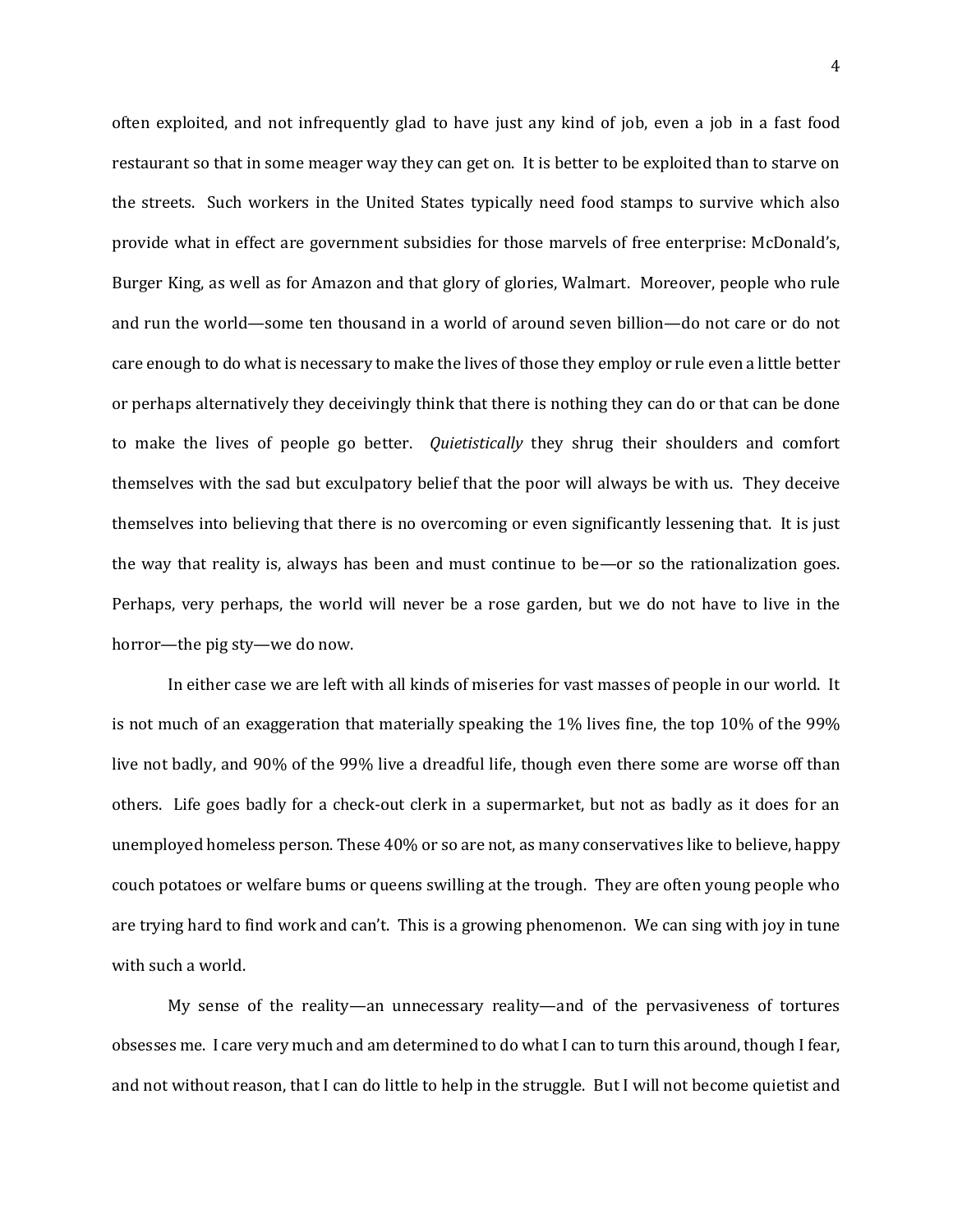give up and just go with the flow. This is why I bitterly write this book. The writing of other things intellectually fascinates me more but I will not fiddle while Rome burns.

The world very much needs a thorough changing. It has never been a rose garden and never will be, but at some historical times it has significantly changed and sometimes for the better. Such a changing, however, is not what is happening now. The Occupy Movement and the various Springs and the new (2014) distinctively different mayor of New York City and the people on his team are encouraging as well as what has happened in some other local elections in the United States with (among other things) the legalizing of marijuana and gay marriage. These are encouraging, but the increase in surveillance into people's lives, the massive spying is a very crucial matter making us feel that Orwell's *1984* is finally arriving. And the actions popping up against the availability of abortions are worrisome. And the endless drumbeat of wars, including what in reality are civil wars, does not make us jump with joy. People can get distracted with the Olympics or Hockey Night in Canada or Saturday Afternoon at the Opera, according to taste.

Even if we can only get a somewhat better world, a world in which a Rawlsian-like liberalism holds sway with a John Dewey style of intelligence extensively operative and with our socialeconomic order becoming somewhat more progressive, the Enlightenment will get a greater grip. We, that is, would get a world order that moves in a somewhat more progressive direction. We can be encouraged by the fact that the threat of a nuclear war is receding with Iran and the US et al., talking at last. Still, nuclear war is a terrible threat but so is another mainly manmade phenomena: extreme climate change. What is very worrisome is that we have climate change breathing down our necks with Canada's glory, Harper, and Australia's new twin glory, Abbott, in deep denial of it and its threat. Middling young crocodiles sliding away. Australia burns up, much of North America freezes while California doesn't but is in extreme drought. But even with this and other similar occurrences, there is no significant move toward tackling climate change. Obama is big talk, little do. Our world, if we look at it squarely and non-evasively, is a terrible place. And I have only been talking of the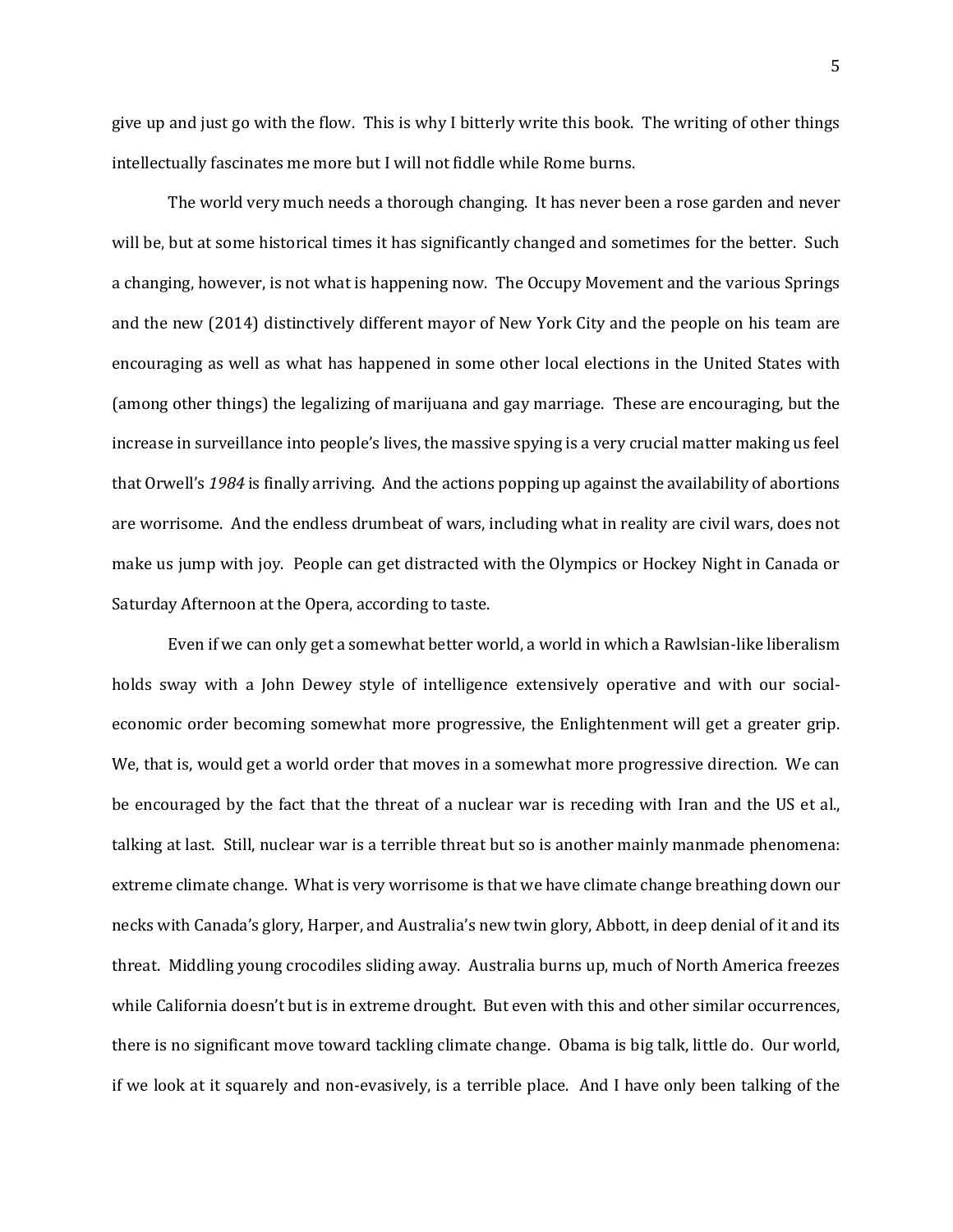developed world or, if you will, the so-called developed world. *Perhaps* I exaggerate? I think that is very unlikely. Indeed, when we consider the world as a whole I have no doubt that I have understated things.

Both nuclear war and climate change pose almost unspeakable human threats. Either could rid the world of us, or at least of most of us. Helping this possibility out we have worldwide water depletion. But young crocodiles like Stephen Harper and Tony Abbott do not have their fingers on the nuclear trigger like that loose cannon, Netanyahu, though he has so far kept his finger off it, as do our leaders in those parts of the world where they are its movers and shakers, namely the United States and China and to a certain extent Russia. Even the worst of the lot of world leaders have the minimal rationality to stay away from that mutually assured human destruction. (We cannot be so confident of North Korea.)

However, not so for what may well be a much slower but still a mutually assured human destruction, namely the manmade climate change that we are faced with. Stephen Harper and Tony Abbott beat the drum for denying such climate change. It is true that they are bit players compared with the leaders of the United States and China, but they come from large developed countries, not banana republics like the Bahamas or Grenada or the Seychelles. Australia and Canada are members of the Commonwealth and they "were jointly responsible for blocking a Commonwealth initiative to establish a climate fund for poor nations" (*The Guardian Weekly* Jan. 14, 2014, p. 48). But dreadfully conservative as they are, they are still traditionally conservative and not loose cannons like the Tea Partiers in the United States or the wildly loose cannons over nuclear warfare like the young ruler of North Korea. But they still are dangerously Neanderthal about climate change and they are not alone and even some non-Neanderthals like Obama about climate change drag their feet. It is now the nonaction on climate change that is our greatest threat.

Climate change may put us human beings permanently out of business. Water disappearance will help us on the way. We may go the way of the dinosaurs. Even *if* that is exaggerated, things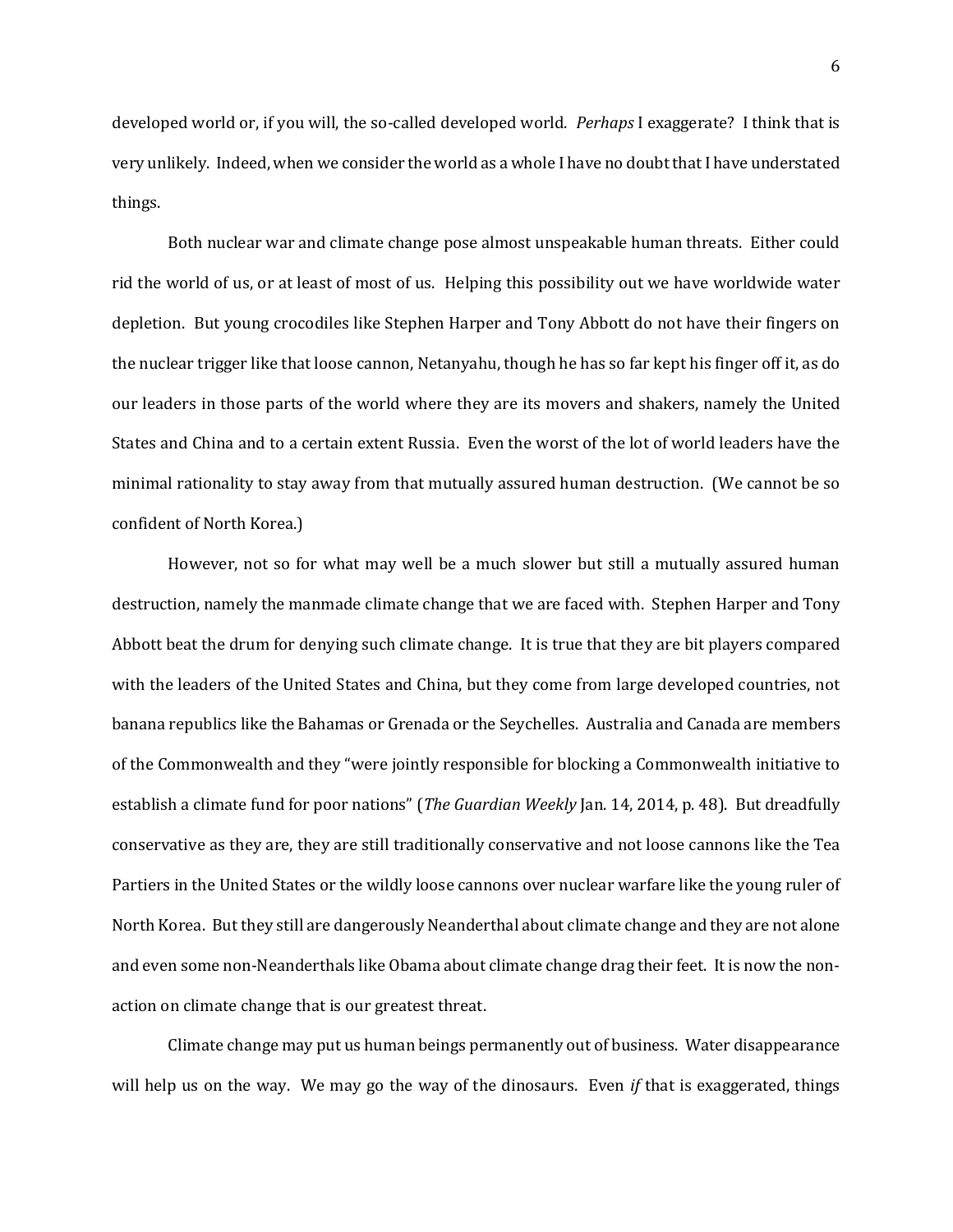surely look very bad and worldwide the effort to do something is minimal. With countries led by bad boys or bad girls, countries including the U.K., Canada, Australia, India, Indonesia, the USA, China, Saudi Arabia, Qatar, and Poland, we are surely in trouble.

The ever-increasing heat associated with the release of methane gas from the tundra as the permafrost melts and from the Arctic Ocean as the sea ice melts will be very damaging. There will be increased ferocity of storms, increased flooding, increased fires, increased droughts destroying crop yields, our water sources drying up and making the land so barren there will be no new crops. The Maghreb is getting it in the neck. This will increasingly drive people to other lands. Alberta will in the not too distant future be host to masses of Texans and other desperate people struggling for some *lebensraum*. And that has its more present parallels in Europe and between Africa and Europe.

Humans, or at least some humans, *may* learn how to cope. Science *may* somehow save some of us. But is it not scare-mongering or unreasonable to fear that *environmentally* it is already too late to keep catastrophic destruction at bay. The red line has been crossed. *Perhaps* here I am being too catastrophist. William D. Nordhaus and Paul Krugman, two eminent economists, while well aware of the danger, think so. Still, anyone like them who is the least bit informed and is not in denial realizes the situation is very dire, indeed grimly so, and is rapidly becoming more dire as time goes on. Both Nordhaus and Krugman, as well as James Hanson and Bill McKibben, all of whom are very well informed, do not dissent from this. Hanson, an eminent climate scientist and McKibben, an eminent climate activist, turn up—I think rightly—the volume of the alarm button. Nordhaus and Krugman turn the volume down a bit. But they are also keenly aware of the danger to us from matters that many of the powerful nations disgracefully drag their feet on. The United States, the U.K., Canada, Qatar and Australia are paradigms.

When I look out my study window on Boulevard Pie IX in Montreal, I see it crowded with cars, often big cars, buses and trucks, often huge trucks. Electric cars are almost nonexistent. I remember, by contrast, central streets in Amsterdam with electric trams, bikes, and people walking. I wonder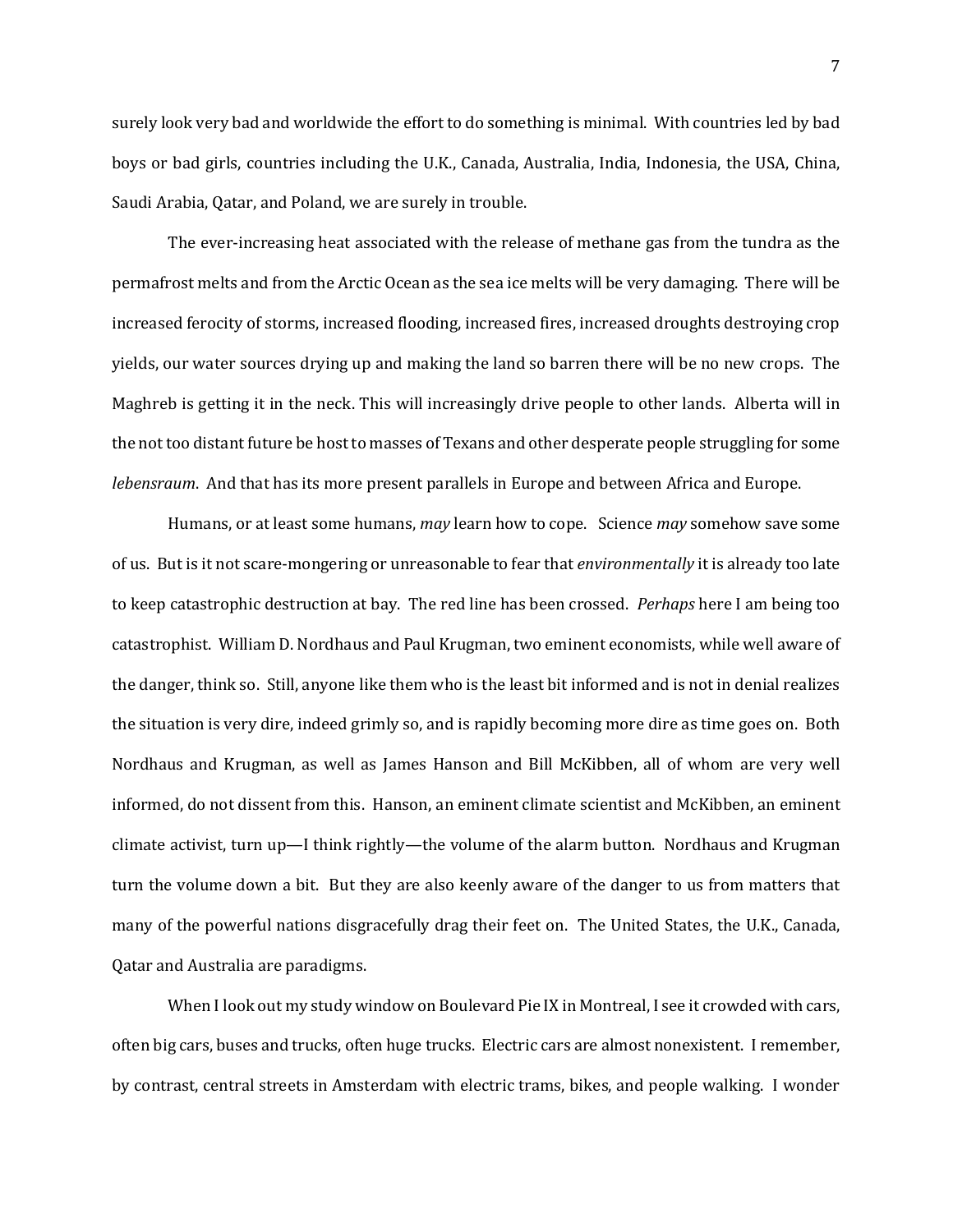bitterly and fearfully at the madness of Canadian policy and people just accepting it passively. I have asked people why they don't buy electric cars. (I don't own a car myself.) They standardly answer, "Because they are too expensive." That strikes me as an inadequate answer since they will, in time, save money on gas. I then ask them, "Why are they so expensive? And why are there so few places to charge them up?" No answer. That just is so, they say or think, as if it were a fact of nature. But these are ready answers here. Moreover, it is not necessary that this is so. And the government or governments in Canada (I say governments because it is a provincial matter) could choose to help sales go along by making the license plates for electric cars free (as was done in Paris) so as to encourage people to buy them and thus help lessen the pollution of the environment. They could even give tax exemptions and they could give automakers who make electric cars subsidies helping to make their cars to become more profitable to make. But none of this is done.

However, Steven Harper and company will intone that this costs government money but so does new expensive jets and submarines and the like or building a sports stadium or hosting an Olympics or expensively training athletes so Canada can try with a chance of success to own the podium. There are, or should be, priorities. And Harper has not nearly got it. Priorities are badly and dangerously distorted again and again by his like in many countries and in Canada spectacularly so. There are plainly many other ways that government money is better used. Consider as even more stupid the extreme waste of Harper's making an artificial lake for the G20 meeting in Canada and the building of a highway to the far North over the frozen tundra to reach a community of 300 that was already accessible by air? What happens when the frozen tundra melts? Harper wants not only to own much of the North but to own the North Pole as well. Again, that costs money and, moreover, no nation should own the North Pole. But there is little money to fight global warming. That's compassionate conservatism for you. And with his largely manmade climate, so much for intelligent conservatism as well as intellectual incisiveness. Harper should abandon politics and turn to playing the piano in a clip joint.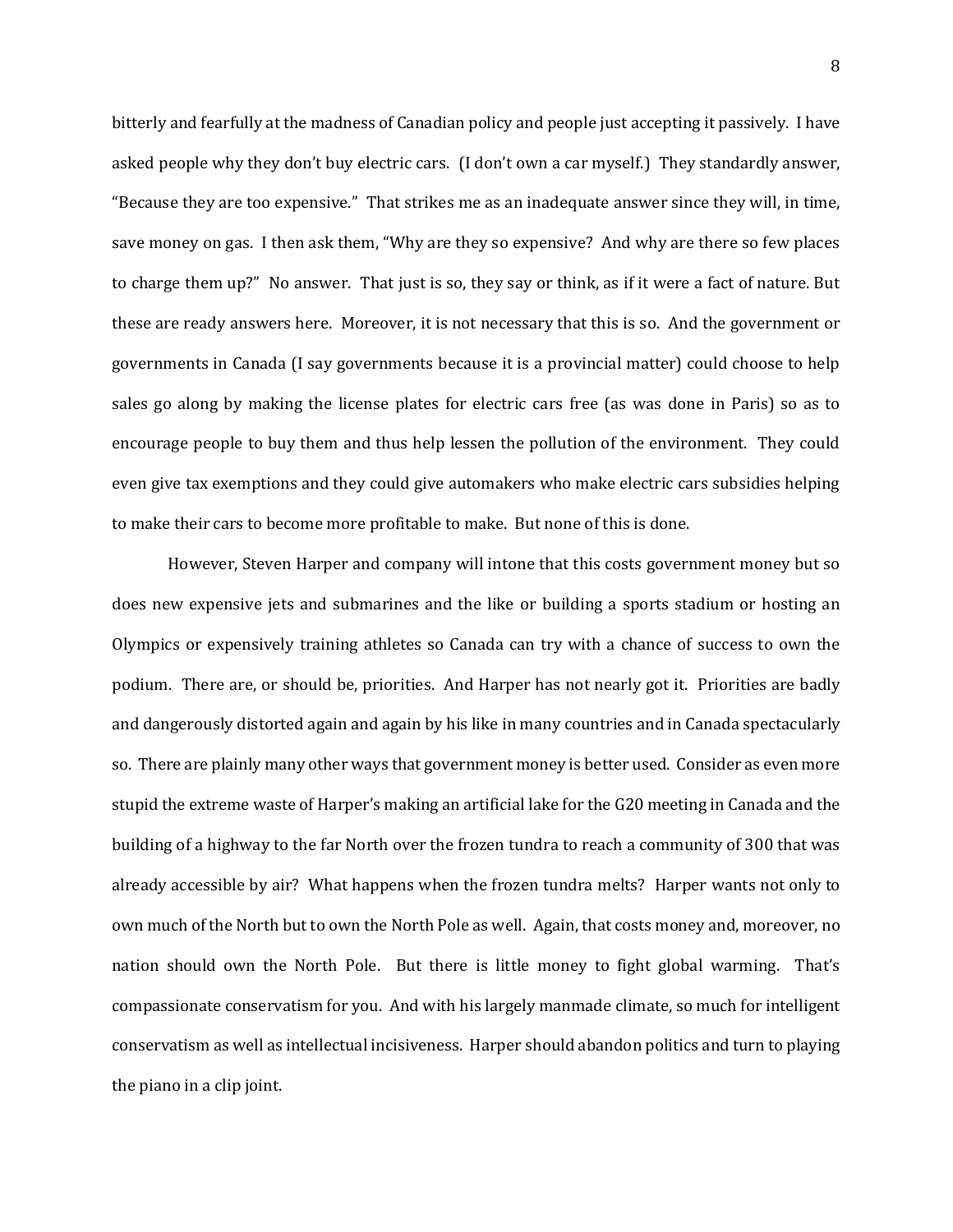We should ask what is all this expense on fighter jets and submarines for. Are we afraid the Americans are coming or the Chinese or the Iranians or the Venezuelans? Or are we afraid we need to fight off terrorism or that Denmark will take the disputed island between Canada and Denmark in the far north? A little bare rock island that is uninhabited and not usefully habitable. Is there any reasonable fear of any of those things happening or indeed any others that requires new military expenditures? All of this is very problematic. Why all this military expense? Canada could get on very well with just a police force and a coast guard principally for search and rescue missions. The United States and China could compete for in effect buying up Canada if they wanted to. But they are not interested in that though they are interested in profitable trade with Canada. But they do so in their own interests, not Canada's. Neither is the Salvation Army—nor is Canada for that matter.

Canada already, like Saudi Arabia, is a comprador state of the United States. It is better that Harper spends the government's money—supposedly the people's money—instead on the environment and on needed superstructures. But even he, like the big players here (the United States, China, Russia, and India) does next to nothing. Canada has an even worse environmental record than they do. But the tar sands project, with all its destructive effects, marches on and Harper and his government struggles, fearfully, for the Keystone Pipeline. Spending on the environment is just one of the many things that could be done to make things go better in the world but it is not done. And this is true of many things. Instead, money is spent to support corporate interests independently of human needs and often in opposition to those needs. And remember this is supposed to be the people's money.

There have been adequate and informed warnings of the danger of global warming for a long time but the world fracks on, the tar sands project proceeds and expands, and drilling in ever more dangerous places continues until the environment cracks. On and on it goes, taking stuff out of the ground that should remain there while little attention is paid to alternative solutions. From Copenhagen to Warsaw, the UN Climate Change Conference has become a farce. But that is not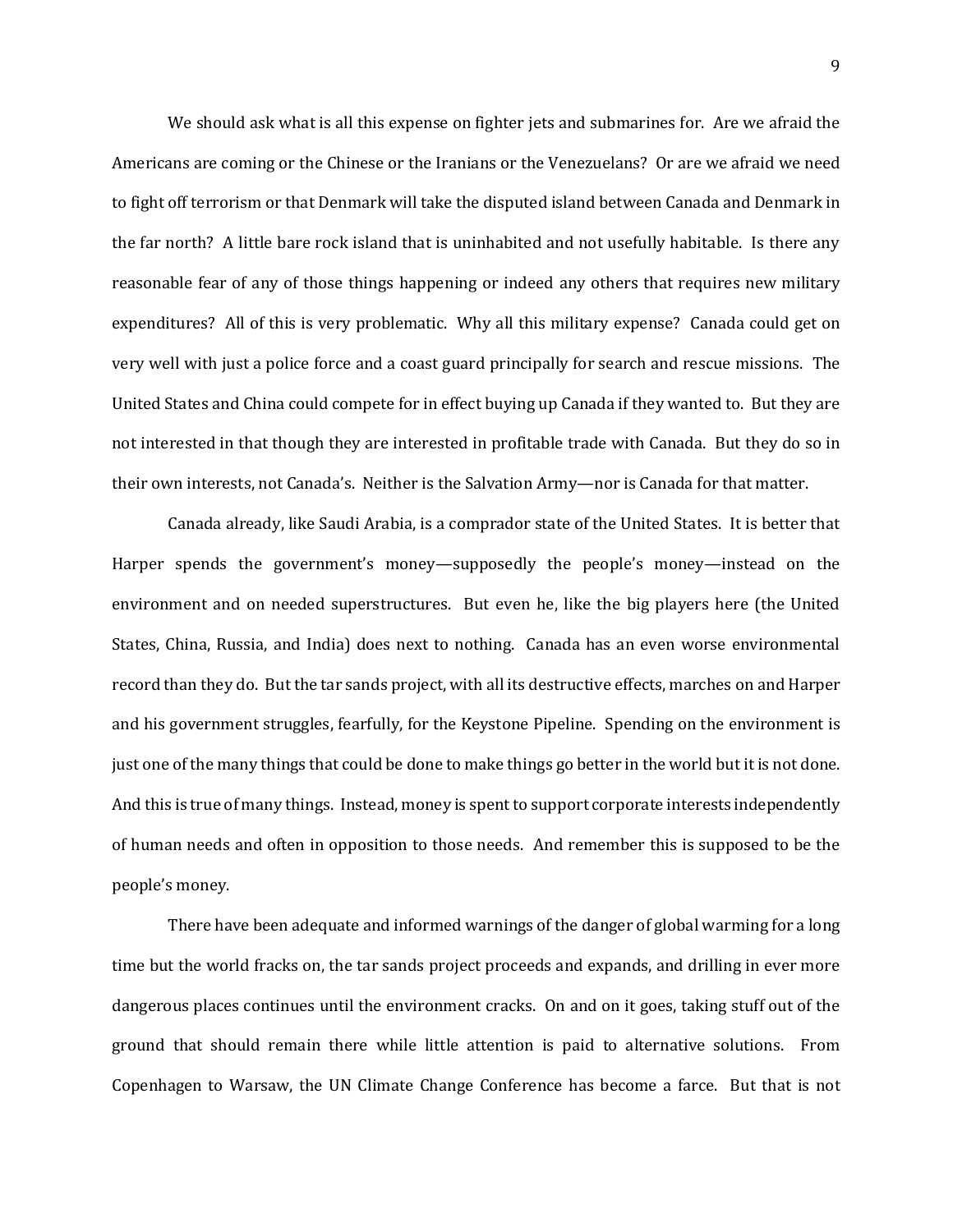derisively laughable. It is rather rooted in sadness, near despair, and in anger. The Warsaw Summit was perhaps the worst of all, with the Polish coal industry, supported by the Polish government, playing a big part in the proceedings. This was accompanied by and in part caused the massive and very public walkout of NGOs and the like over what was being done and avoided at the summit; things that are stupid, criminal or both.

I have focused here on the environment because of all our many threats it is the greatest threat. But I could have focused on other evils of capitalism, from factory life in garment factories of Bangladesh to Amazon's warehouses in the United States and elsewhere where workers are brutally treated. Following the practice of Walmart, Amazon calls their brutalized workers "associates". For both, these associates are being treated as if they are of no account. It is not only in the Third World that things go badly.

In all these pillars of decency it is not sadism or a *deliberate* policy of cruel treatment that rules the day but the high goddess of maximum profit for capital. Everything else, where it reasonably safely can, is sacrificed in the interests of the employers. I articulate such matters in what I intend to be convincing detail in the next chapter.

But we should also note a threat that has more recently gained our attention due centrally to the efforts of Edward Snowden; something for which he should have the Nobel Prize. Pervasively, we are coming to realize that our world, centered in the imperialistic homeland, the United States, and spreading globally, is becoming 1984-ish and Brave New World-ish. The U.S. is the big finger of the five fingers, of a coordinated spy apparatus. (The other four fingers are the United Kingdom, Canada, Australia, and New Zealand.) Surveillance is becoming very extensive throughout the developed and semi-developed world and wherever electronic mail can travel. Brazil and South Africa get it as much as the United States and Germany does. That Big Brother is watching is not paranoia.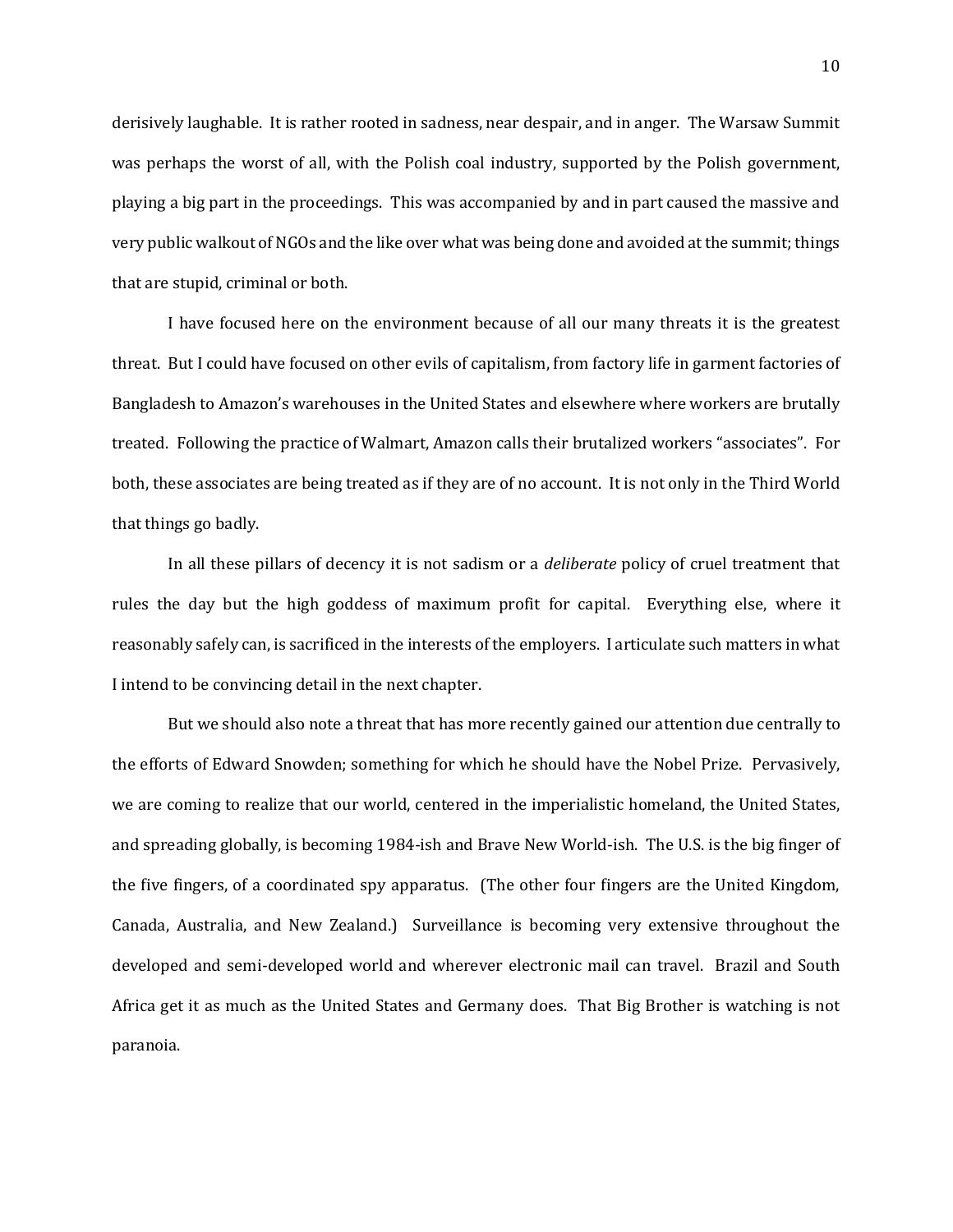I have in these last few paragraphs sunk into my bitter, ironical and sardonic mode; a mode that will be characteristic of the rest of this book. I want now to make a defense of this mode of expression that I am utilizing in this book. Perhaps proceeding as I do is inappropriate for a philosopher? But I ask you before you block up to consider, as you read on in this little book, am I not telling it like it is? And is this not something that we usually need to try very hard to do unless perhaps we are poets, *a certain kind* of novelist or *a certain kind* of short story writer, or some kind of comedian or futurist or a cruise ship crooner as Berlusconi once was and should have remained? That is, do we not need, if we are public intellectuals, to seek and unflinchingly and non-evasively so to get our accounts as near to saying it like it is as we can, and not to be satisfied with what we would like to believe or just like to communicate or to what we are attuned to? I think that intention just goes with having integrity. *Sometimes* irony and directed sarcasm are the best way of achieving that.

This goes with being concerned with writing with a serious political and normative intent. In my struggle to try to tell itlike it is, I principally, but not exclusively, am in search of an answer, indeed a soundly based answer, to the question of what is to be done to right if only a little our world. This is something we realize we need to have an answer to if we are not to be intellectually, morally and politically fogged and if we are to gain a genuinely humanized and emancipated world. We, of course, in our endeavors may still be fogged, but we need not necessarily be so. We need not be caught in a capitalist fog or any other kind of idealized fog. To defog ourselves is something we must struggle for, realizing full well that we may very well fail.

I, of course, wish not to exaggerate, especially in a way that distorts. I use, not infrequently, hyperboles. However, hyperboles are not always, not even usually, out of order. Our language is full of them as it is of metaphors. Do they all, or even most of them, need cleaning up? They are, after all, exaggerations not intended to deceive. And they usually are not deceptive and do not need cleaning up. To claim that they are or usually do is preposterous and something that only a very unworldly and unrealistic philosopher could believe. It is scholastic pomposity. After all, to repeat, hyperboles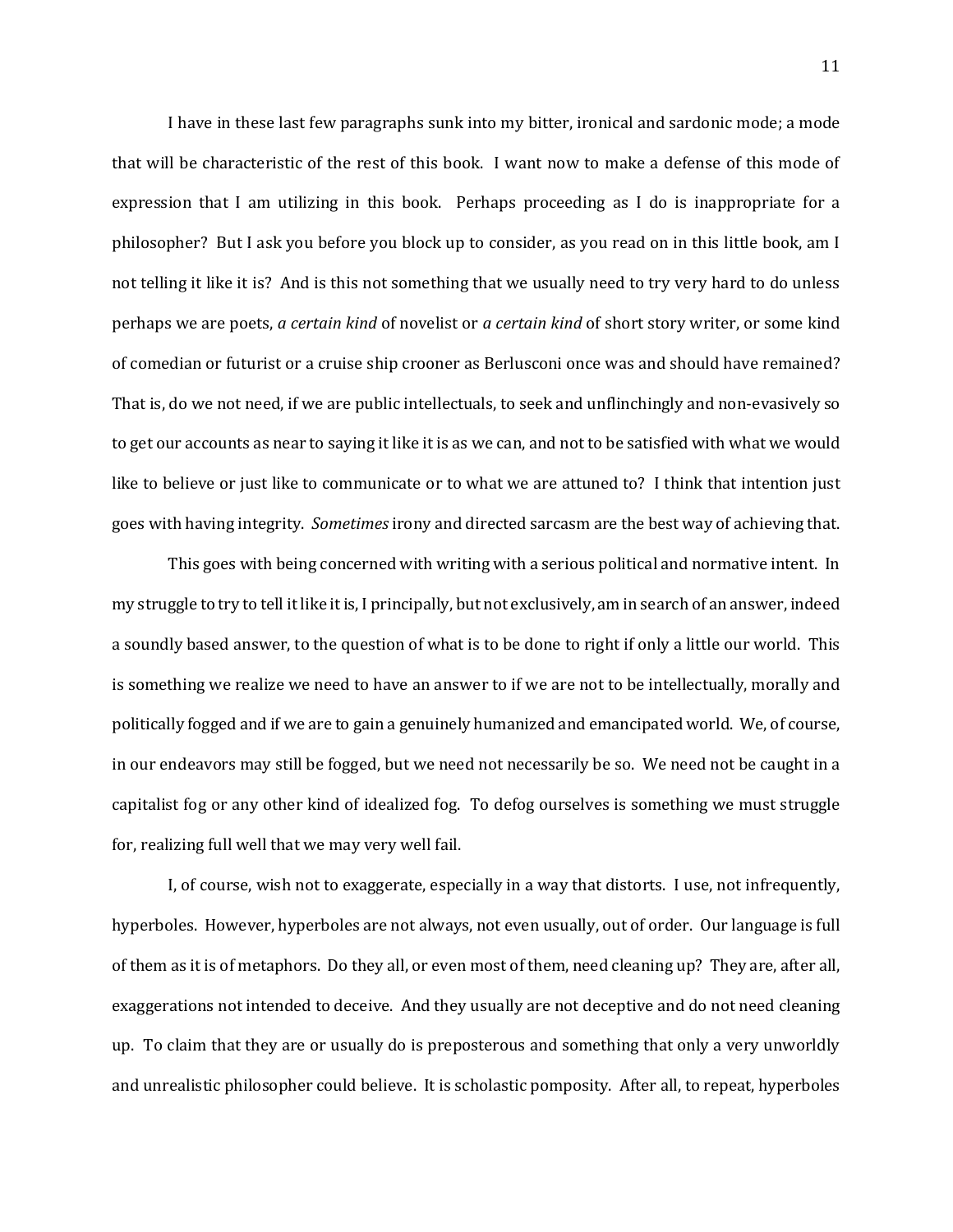are, by definition, exaggerations not intended to deceive and there is no good reason to think that they typically do so. To think so is to be philosophically closeted.

The ills I gesture at in this prolegomena and discuss in detail in the body of this book are so obviously and odiously evident, once factual inquiry has exposed them, that they do not require or need some kind of abstract philosophical justification, elucidation or investigation. Irony and sarcasm are what is needed, where they are not acknowledged once their factual existence has been made plain.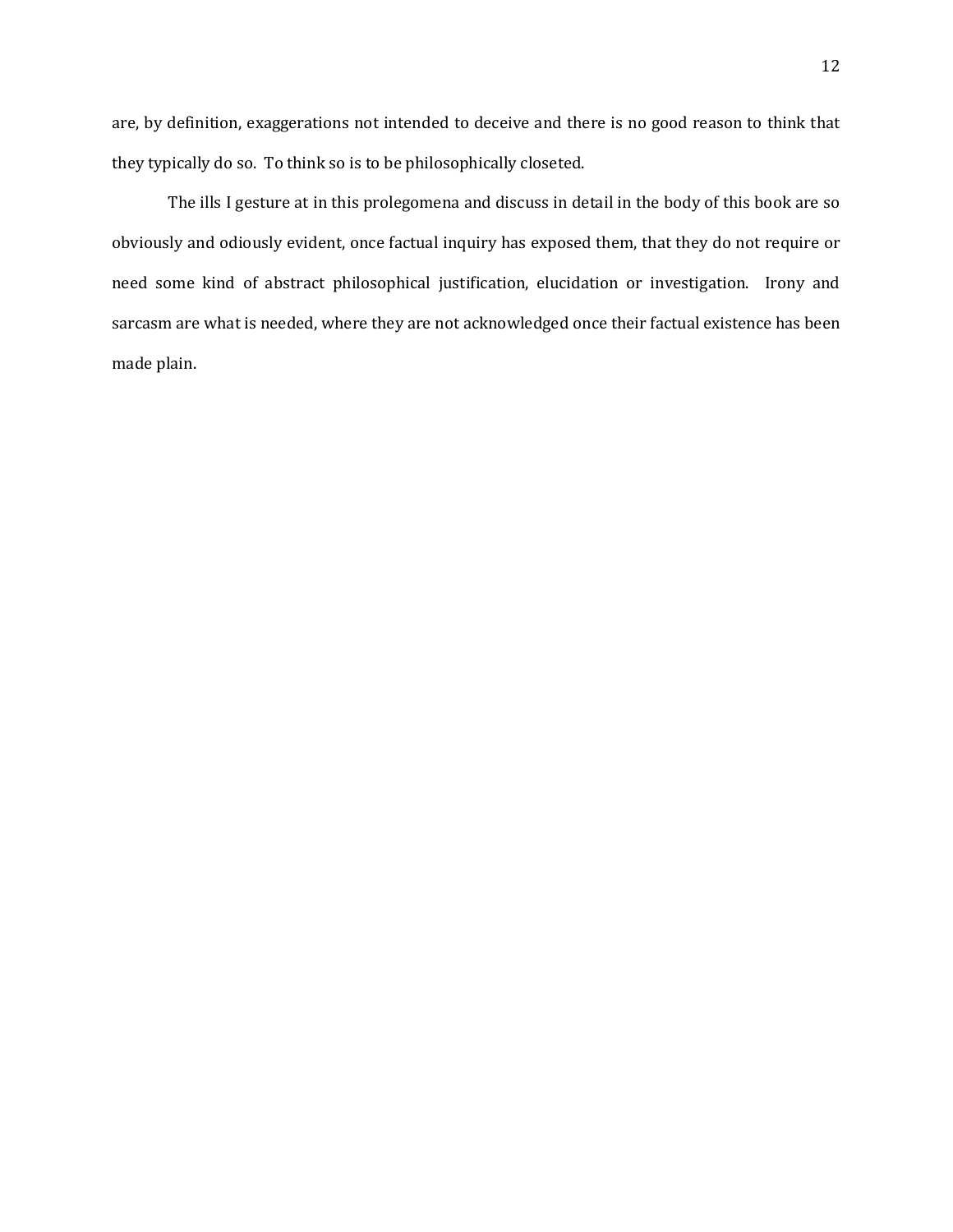#### **Chapter 1: Our Wonderful World**

Our world is a chamber of horrors and growing more so almost day by day, though many people placed like I am and perhaps most who will read this are comfortable enough or at least not uncomfortable. As I sit sipping an espresso in the comfort of my favorite café, I have little to complain about in my personal life. Maybe the music is not quite to my taste, but it sometimes is, particularly when they play the early Leonard Cohen. Everything they play will not always be to my liking but, after all, we need to be tolerant and democratically welcoming. I'm not a great fan of rap music but I am told by people I trust that sometimes it has good penetrating political messages. To me it sounds like largely unintelligible noise and racket. How I long for Bach or some medieval plain chant. But people are different and we must respect that and hope (for me, rather despairingly) that all people will have a sense of giving the other a fair shake. (Not what Obama self-deceptively thinks is a fair shake.) Some people talk too loudly in a café or restaurant, not even realizing they are bothering others and thus in a minor way impinging on the fair shake of others. Their parents should have taught them better when they were children. We shouldn't get exercised about that and things like that but discretely try to find a quiet corner if we can. People need to realize, and take to head and to heart, that the world wasn't made just for them. Tolerance, of course, has its limits but those limits should be broad.

But when I get home, if I turn on the radio, television or internet, before long I may be serenaded with news that on Obama's order drone strikes have killed twenty and that, based on his kill list, some of them were perhaps Al Qaeda or other such militants and some, usually most, were innocent 'collateral damage'. Sometimes the attack is a mistake. It was just a wedding party. More collateral damage? And then come Obama's pseudo-justifications, principally of the claim that such attacks help keep America safe. But it's all said to be in the name of keeping America safe. (Obama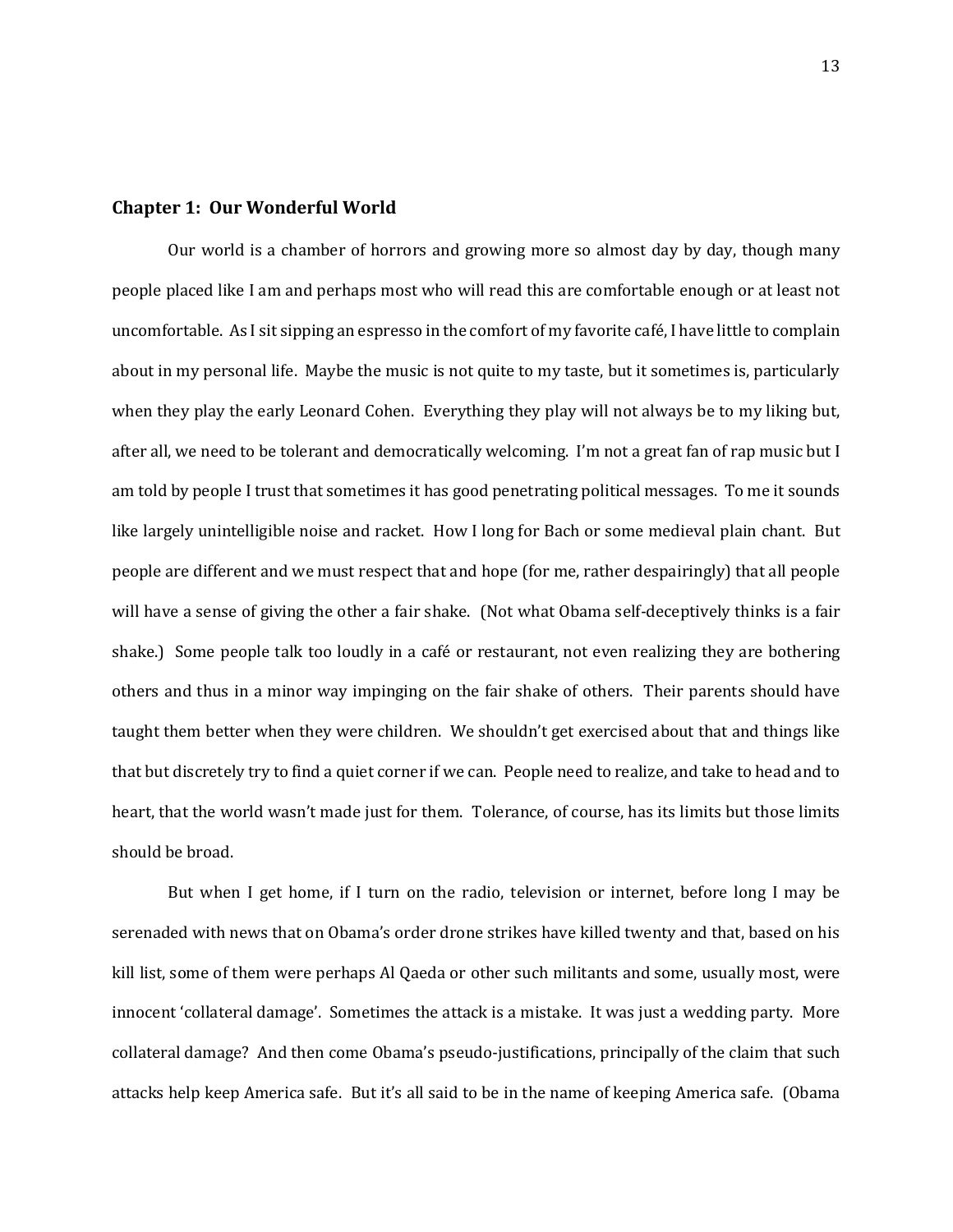often talks a good line. He is not in that way like his illustrious predecessor.) Or I may be serenaded with joyous news of 200 people in Bangladesh trapped and burned to death in an ill-protected lockeddoor garment factory where they were working for miserable wages at near slave labor for the maximum profit of the factories owners and as well for the at least tolerably safe profit for the likes of Walmart. Or I hear of gang rape in India with the death of the person raped and of her partner who tried vainly to protect her. I may also hear of another city in India or of one in China where an apartment building collapsed killing a hundred people. The collapse was caused by faulty construction where the construction company deliberately cut corners by ignoring safety regulations so that they could maximize their profits. Another of the blessings of capitalism. In the Chinese case, it would be their so-called socialism with Chinese characteristics; in reality, state capitalism. Or I may be informed of the incredible smog making driving dangerous in Beijing as well as the polluting agent (carbon dioxide) kicking up the cancer rate as well. Or I may hear about Canada's blessed tar sands and that a pipeline from the tar sands to the southern coast of the U.S. is imminent. And I may, as well, hear of the slaughter of sixty in Bagdad where something like that is becoming almost a daily occurrence. Were things that bad under the murderous tyrant Saddam Hussein and his assistant Chemical Ali? Or I may hear of eight protestors jailed, along with a few killed, in Egypt under the rule of the Muslim Brotherhood or, depending on the date I turn on the radio, the Egyptian Army. Or I may hear that in the United States fast food workers are striking concerning wages that are so low that they cannot live on them and must go to food banks with the result that McDonalds, et al., while paying their workers low wages, profit from what is in effect subsidies from the U.S. government taken off the backs of tax payers. Is this the way capitalism is supposed to work? Or I may hear of Steven Harper's policies and perhaps even of his putting Canada near the top of the list of environmentally offending nations. So much for compassionate conservatism. Ditto for Australia (enhanced by their recent wonder, Tony Abbott) and the United Kingdom.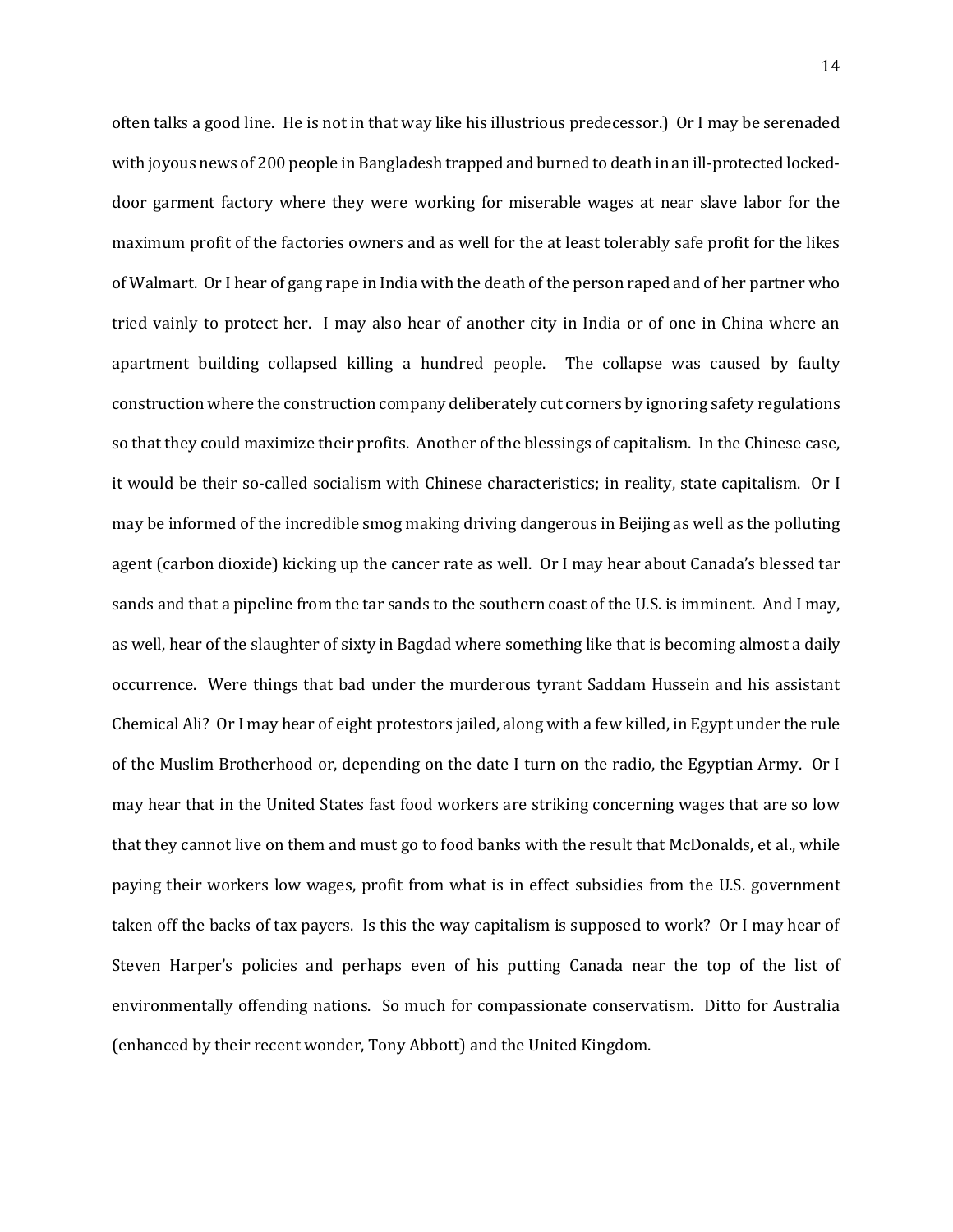Though I personally fare well in such a marvelous state of affairs, I can very well be hostile, and am, and arguably rightly so hostile, concerning our 'wonderful world'. It is not something to be loyal to. Things have gone so far that there is no room to be skeptical about its rottenness or leave off giving the perpetrators anything like the benefit of the doubt. I am serenaded as I turn on my radio, television or internet with the delights of their doings. It is not that I do not want to hear of those things if they really are going on, and unfortunately they are, but I would like some reasonable accounts of *why* they are going on in that way and why such goings on are so persistent and why it is that we live in such a horrible world. Is it really so that nothing can be done about them without making things still worse? I don't believe that.

If I am the least bit selective, I will not fare as badly on the Internet listening to *Al Jazeera English* and *Democracy Now!* as I will with the standard mass media, though from the latter I will learn plenty about the horrors. *Al Jazeera* gives us a more comprehensive and impartial account of the facts that we usually get from the mainstream media. Even Hilary Clinton recognized that. *Democracy Now!* reports on facts that the mainstream media and even *Al Jazeera* avoid and provides as well perceptive interpretations and assessments of what is going on. It does the critical interpretation that investigative journalism should do. But *Al Jazeera English*, and I suspect *Al Jazeera Arabic* and *Al Jazeera America,* report, as does *Democracy Now!,* more fully on the delights I have been describing than do the mass media which, though in a more partisan way, reports on some of them, too. But the mass media also serenades us with trivia and not infrequently, particularly in North America, with advertisements which are not only boring and conducive to consumerism, but *sometimes* it is difficult to determine whether we are listening to news or to an advertisement. But, after all, that is what makes capitalism run. (But why so much more so in North America than in Europe? Are the North Americans more capitalist savvy?)

But standing back from the scenarios we are blessed with day in and day out, let me continue with some of the grim realities of our 'wonderful world'. Killing goes on in abundance. Not on the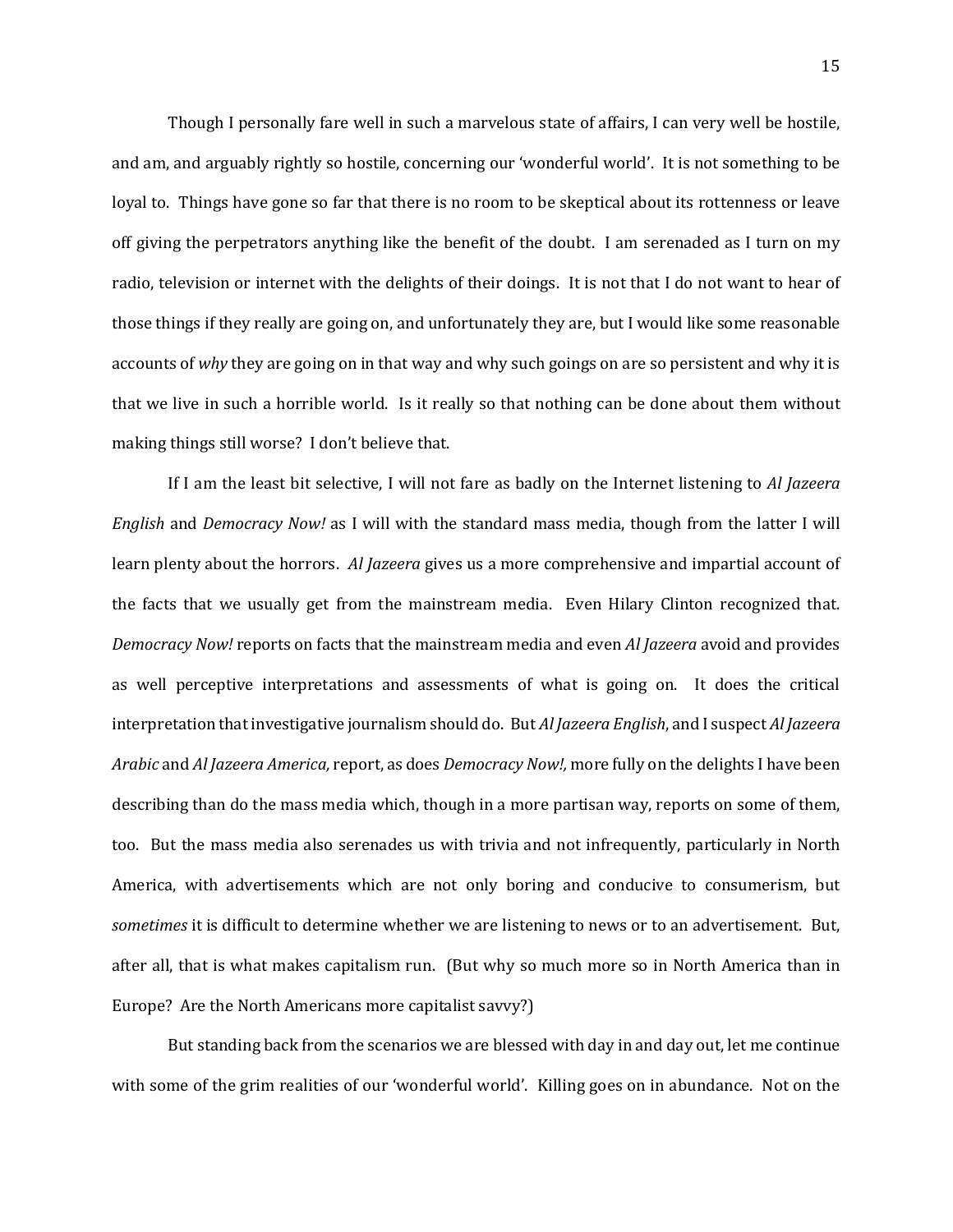scale of World War II or even World War I but with timeless pervasiveness: day after day, year after year, in so many places and with such brutality. These contemporary wars are without a declaration of war and typically without surrender and victory, and often not between nations or only sometimes between determinate sides within nations. But they are wars as in Libya or Syria. Sometimes the latter is called a civil war but it is not like the standard civil war such as the American Civil War or the Spanish Civil War or even like the American Revolutionary War or the civil war in Sri Lanka. In Libya, and more clearly so in Syria, diverse and often conflicting forces are involved with different aims and again without a declaration of war or without an acceptance of the rules of war. In World War II, both the Allied and the Axis forces took prisoners of war and had prisoner of war camps (though the Nazis usually killed their war prisoners if they were black or Jewish). Such camps were or are scant on the ground in Libya and Syria.

But in our 'wonderful world' we have massive killings that are not of state policy but often with state acquiescence. Moslems kill Christians in Pakistan. Buddhists kill Moslems in Myanmar. Jews kill Moslems in Palestine and Israel. In the past Moslems killed Jews with suicide bombers in Israel. And perhaps most spectacularly of all, in the Central African Republic Moslems and Christians butcher each other so that both fear to stay in their homes or go out in the streets and go instead to a few wretched shelters. Even the French troops sent back into their former colony have difficulty controlling it. And it is hardly likely or desirable that they will stay there for a long time. Still now they are much needed and reinforcements by other troops are needed. Such religious and/or ethnic conflict is overwhelming. Consider as well the Nuer and the Dinka in South Sudan. Such killing has spread through great swaths of the world. Don't tell me of our 'wonderful world'.

However, I have still further delights for you. We must also remember that the Chinese government oppresses and sometimes kills Tibetans and Moslems in its western provinces. We must also remember that Sunnis kill or harass Shiites, and Shiites kill or harass Sunnis. This is an ancient matter, though it waxes and wanes. But it is exacerbated recently and particularly in Iraq by the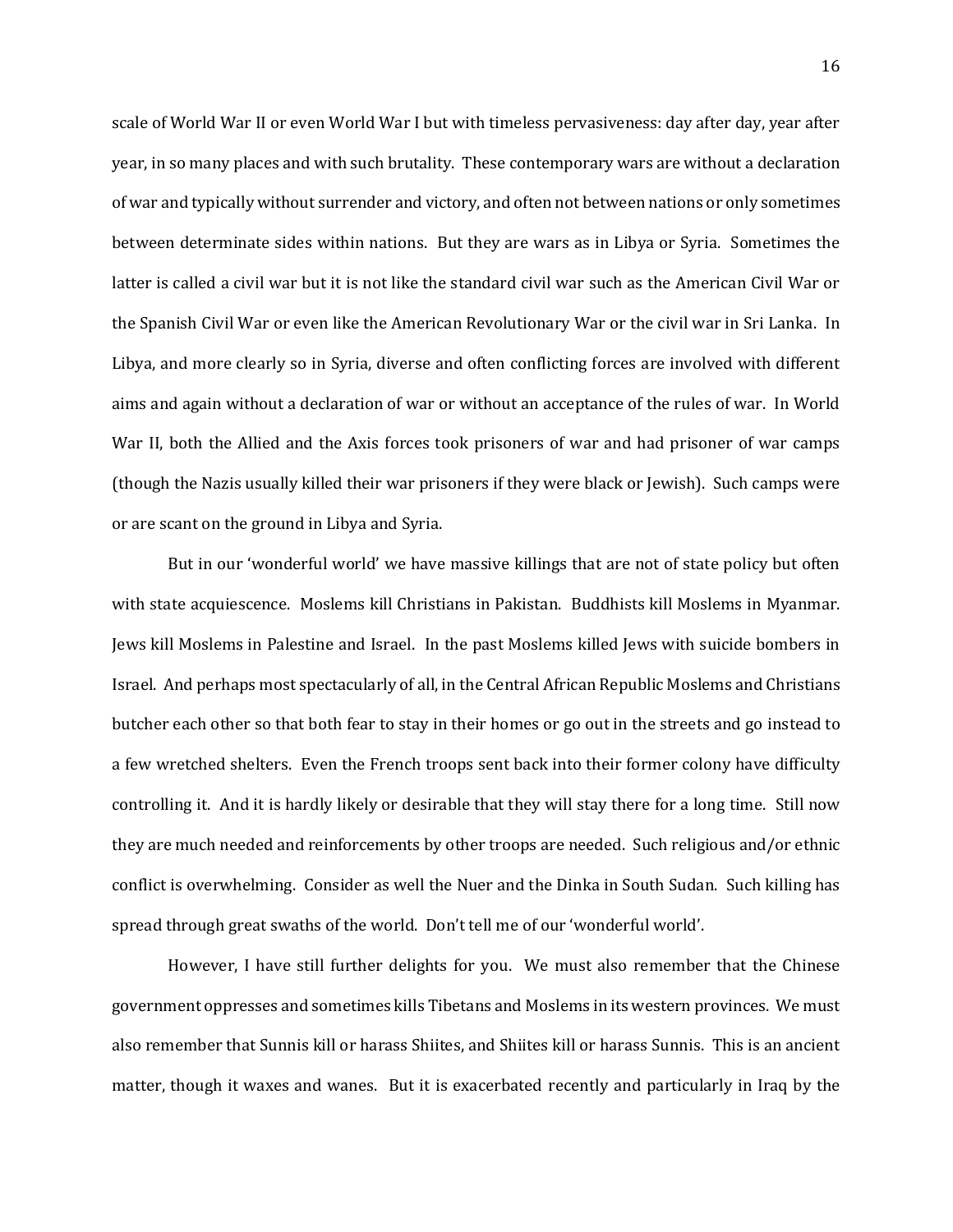American invasion and long encampment. Sunnis under Saddam Hussein had the power in Iraq but there was no massive killing or even much killing and not infrequently there was intermarriage between Sunnis and Shiites, though the Iraqis and the Iranians went after each other in a vicious war that was partly ignited by a Shiite and Sunni conflict. But generally in the past Sunni and Shiite conflict has been something like the divisions between Catholics and Protestants in Germany. But under U.S. occupation extensive and frequent killings began to occur between Sunnis and Shiites and have continued since the departure of the occupiers.

However, it is important that the Unites States and many of their now dwindling allies take people whom they regard as their enemies to be terrorists, just as does Assad in Syria. But they take these people as terrorists and liberally kill them while using 'terrorist' widely and loosely so that the word has become largely meaningless. It becomes hardly indistinguishable from someone who is taken to be a bad guy or at best a very bad guy or even someone deeply disliked that stands in opposition to you. Indeed, 'terrorist' comes to mean anyone that the Americans or Assad and his regime takes or suspects to be their enemy. In some respects it is like the American's no-fly list which is constantly and rather arbitrarily expanding. Moreover, if you are on the list they won't tell you why, though finally (I believe in 2006) Mandela got off the list though only sometime after Reagan, bless his enlightened soul, had listed him as a terrorist. Before that the United States government made exceptions for his flying to the U.S. Something like certain American blacks and Japanese for some occasions being made 'honorary whites' by Apartheid South Africa: the American blacks for certain visits and the Japanese for residence such as when they came there to study. But for the rank and file of Americans or others on the no-fly list, it is difficult to get off it or even to know why you are on it. It is not only that the United States is a secret surveillance state but secretive in many other ways as well. The drone program is of that order. But it also has contributed to a lot of murders of innocents as so-called collateral damage. Obama says, and perhaps truthfully, that he is regretful of these killings, but stolidly and falsely affirms that they are necessary to keep America safe. It is not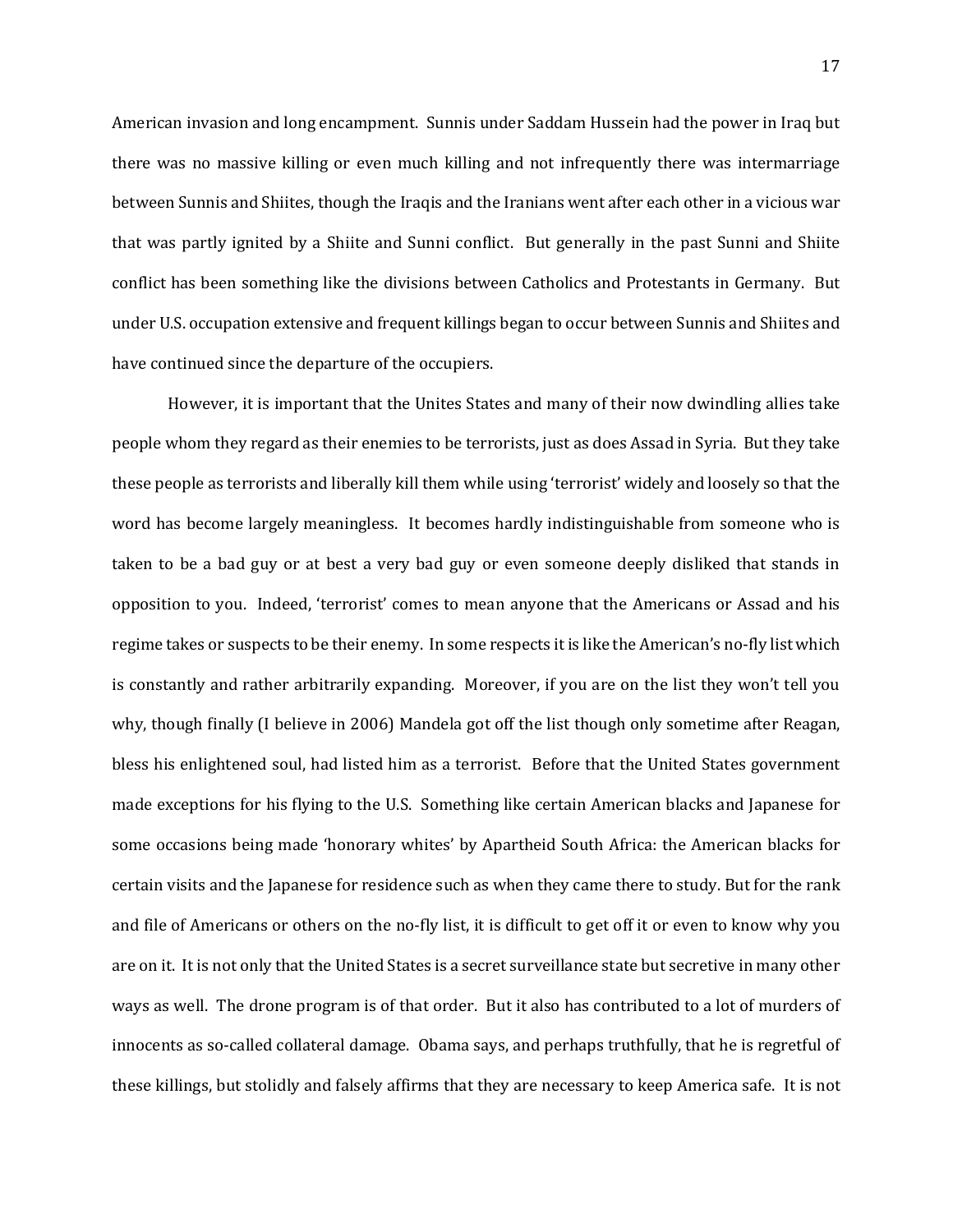helpful let alone necessary for every dangerous enemy—allegedly or actually dangerous—to be killed along with the surrounding innocents. That killing creates several more to step into the terrorists' boots, if not today then down the road. It actually makes America less safe. More American flags are burned in Pakistan and Yemen and more militants sign up to attack America—some homegrown when they hear what is going on. George W. Bush, in his at least seemingly incorrigible innocence and ignorance, asked, "Why do they hate us?" I don't think Obama, either publicly or privately, would ask that question. He is not such an innocent. He probably knows very well why they hate us. But he persistently walks down the killing garden path that increases the hate. One might say without too much exaggeration that he sprints down it, making the United States less safe rather than more safe. Men, women and children continue to be killed unnecessarily. Has he had an impartial scientific examination done as to which policy will keep America safer? If he has, he hasn't revealed it.

In Afghanistan and Pakistan, particularly in the tribal areas of Pakistan, there is a lot of killing both by the Taliban and by American soldiers. The Taliban are certainly not mothers of charity, indeed they are fanatical and murderous. The Taliban also turn their guns and suicide bombers on Afghans and Pakistanis whom they take to be in conflict with or incompatible with their own ideology. It is not sufficient just to be a Moslem believer if you are not what the Taliban and their associates (*Boko Haram* and *El Shalrabi,* for examples) take to be the right kind of Islamists. Their killing sometimes includes even girls who try to get an education and particularly those who publicly press for it. Where they do not kill, they rigorously try to shut down girls' schools. And this vicious ethnocentric horror extends to North Africa, principally to North Eastern Africa where *Boko Haram* extends its blessing not only to girls but to boys who are receiving what in Nigeria is regarded, quite properly, as an internationally normal education, though no doubt with some Nigerian characteristics. But *Boko Haram* regards a Western style education as an ungodly and anti-Islamic education. To fight against it they have turned to massacres in North Eastern Africa in boarding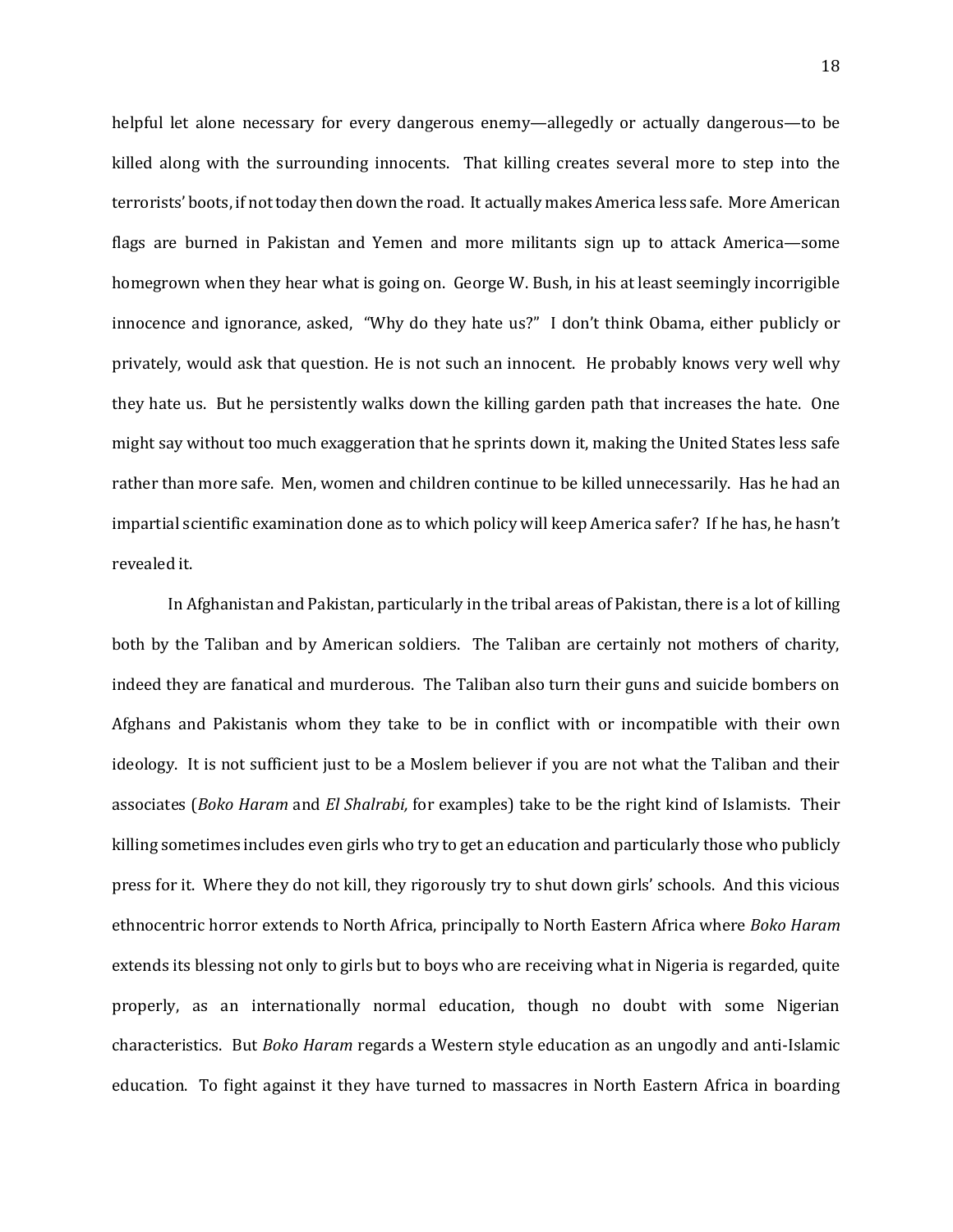schools where boys have been killed in their beds. Another exemplification of our wonderful world in robust action!

To travel around the world a bit: In Canada we are still blessed with the past and continued raping and not infrequently subsequent murder, particularly but certainly not exclusively on the Canadian West Coast, of First Nations women. Moreover, in many First Nations villages people are living in wretched conditions. Our blessed Stephen Harper has money to spend on submarines and fancy new fighter jets, artificial lakes in Ontario for a G20 meeting, and even for a statue of a dog, but nothing even near to adequate to correct the wretched living conditions that not a few First Nations people are saddled with. In some First Nations communities in Canada, a land of abundance, these communities are approaching utter insufficiency in housing and, more generally, have wretched conditions. As a result of their conditions of life they come to have lives of despair and hopelessness, often either excessive drug taking and/or drunkenness with their children sniffing gasoline. There is nothing like this in non-First Nations parts of Canada and Quebec, though paradise does not reign there either. There is (2013), driven by these harsh conditions, the emancipatory movement of "Idle No More" and the rest of us should be in solidarity with that. All the while Harper is obsessed with balancing the budget. Let the superstructures crumble and scientific research centers close.

Still, the despair and hopelessness that the wretched conditions of most of such populations cause leads, thankfully—I think almost miraculously—to struggle and resistance. And this resistance has recently increased. Long live that until these horrible conditions are utterly eradicated. We must not turn a blind eye and we must also press a commitment to stopping the suicide rates in these societies. Moreover, we must realize that it is no wonder these people commit suicide. The suicide rate is even more severe elsewhere with some other so-called primitive peoples. The Guarani of Brazil are far more likely to kill themselves than Canadian First Nations peoples and thirty-four times more than Brazil's national average, making it one of the highest suicide rates in the world and leading some to speak of a silent genocide going on. While it is *in a way* hyperbolic, to so label it, it is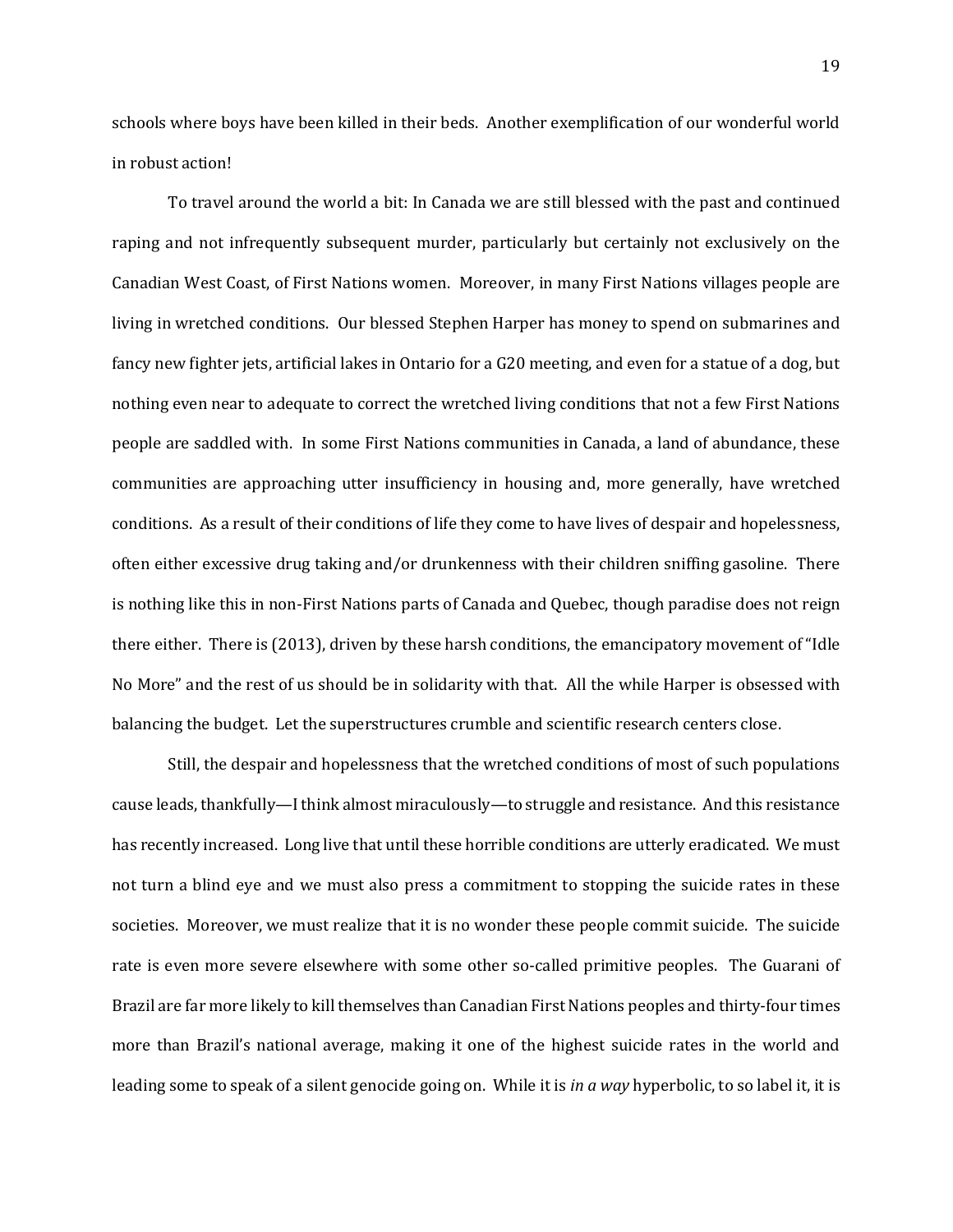not like the Hutu's slaughter of the Tutsis in Rwanda. But such a remark is well directed all the same. The Guarani are agricultural people, but they have had their land taken away or ruined for them in Brazil and they have no way of living as they have for so long in the past. In some ways it is comparable to what has been done to the Bedouins in Israel and to what colonists have been adept at in the past. Their way of life and their very livelihood have been destroyed.

And speaking of suicide, on average twenty-two American soldiers on active duty in Afghanistan or on returning home to the U.S. kill themselves each day. War-related stress disorder is very common for U.S. combat forces and is very inadequately treated by military medical personnel. The same continues to be true for soldiers returning from the war in Afghanistan. And ditto, though to a lesser degree, for Canadian soldiers returning from Afghanistan. Sexual assault is also on the rise in the armed services and it is likewise very inadequately addressed. In both cases the situation is very scandalous. Again, more evidence of what a wonderful world we live in. (It can be seen why I said in the last paragraph of my Prolegomena that abstract philosophical or other such justification is not in order but condemnation through irony and sarcasm is. That grave ills obtain and unnecessarily so is too obvious to require efforts at justification.)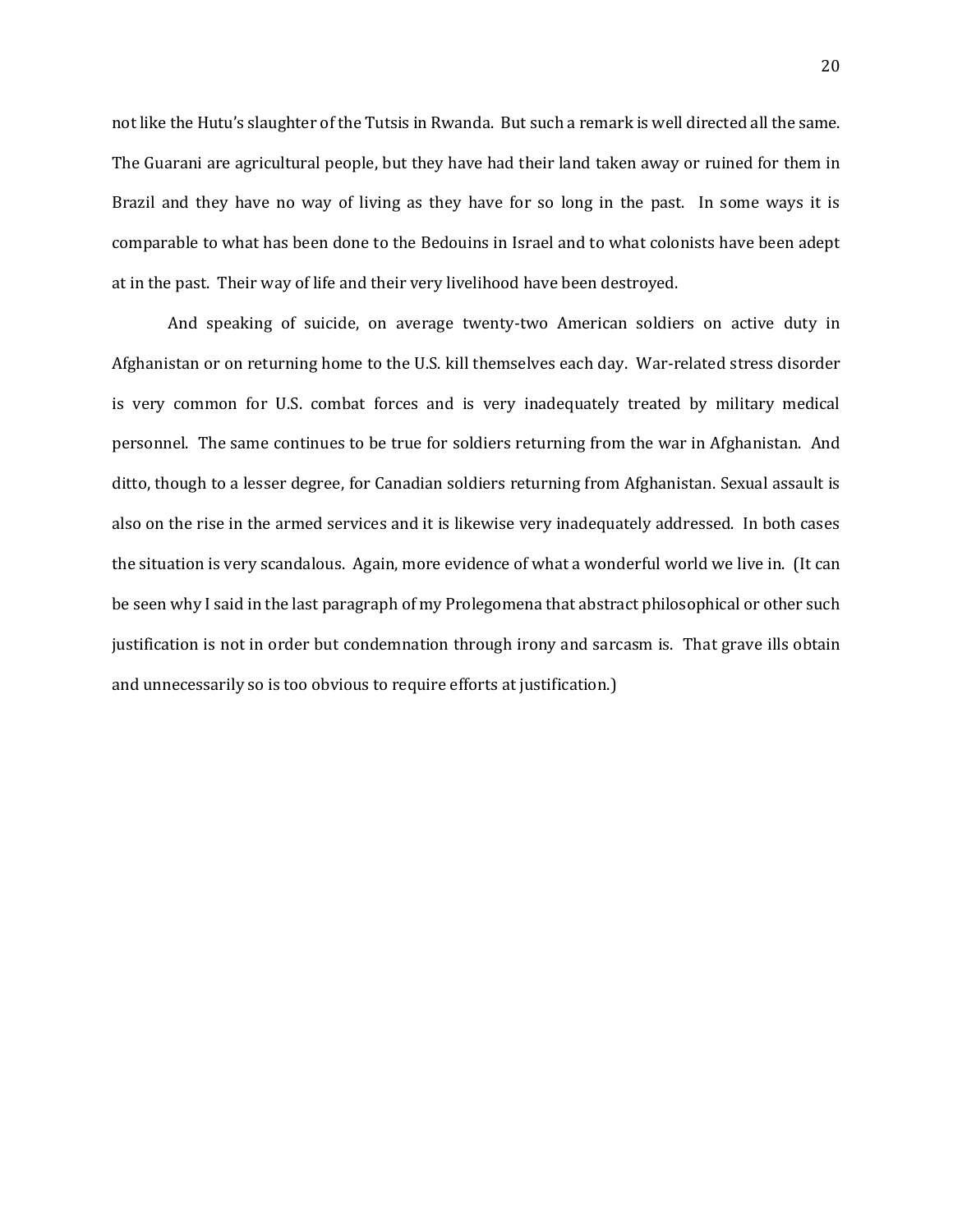#### **Chapter 2: Conceptual Clarification Is of Little Help**

There is no cleaning up the wretched mess our world that consists of just getting a good conceptual analysis of what a good, just and emancipated world would be. Clarity may *sometimes*  mildly help. I am not, of course, against clarity. What I resist is philosophers' penchant to give it the emphasis they do and sometimes to in effect treat it as a holy grail. Talk of a return to reason is too much like having a turning wheel which turns no machinery. We can be very clear about our situation and it still can be hellish and we may have no idea, with all our clarity, about how to make it less hellish. Our being clear about how our world is is more likely to generate a better understanding of its hellishness than it is for us to understand how we can be on the road to help in making it even somewhat better. We can, of course, conjure up some utopian situation in which it would be better but how even to begin to make that utopian conception a social reality can very well escape us. With a better understanding of the harsh realities involved and with their deep entrenchment it is more likely to make us even more pessimistic and more embittered. With little understanding of what can be done to make it better.

In the previous chapter I expressed a very pessimistic view about the possibility of achieving even anything that looks like a progressive free and egalitarian world order. To gain such a world order, or even at least something moving in that direction, is something I am thoroughly and passionately committed to, however unlikely attaining it or even approximating it may be. However, when I take a hard non-evasive look at the world I, at least as I go on looking at things, become more and more pessimistic about our chances of attaining it or even attaining something that approximates it. That does not *at all* mean to cut back our struggle for it. Not one bit. We may, however, go about changing our emphasis about how best to struggle. But it does make one very pessimistic about what is likely to be achieved. One should not, however, *quietistically,* Rorty-like, live with it, but should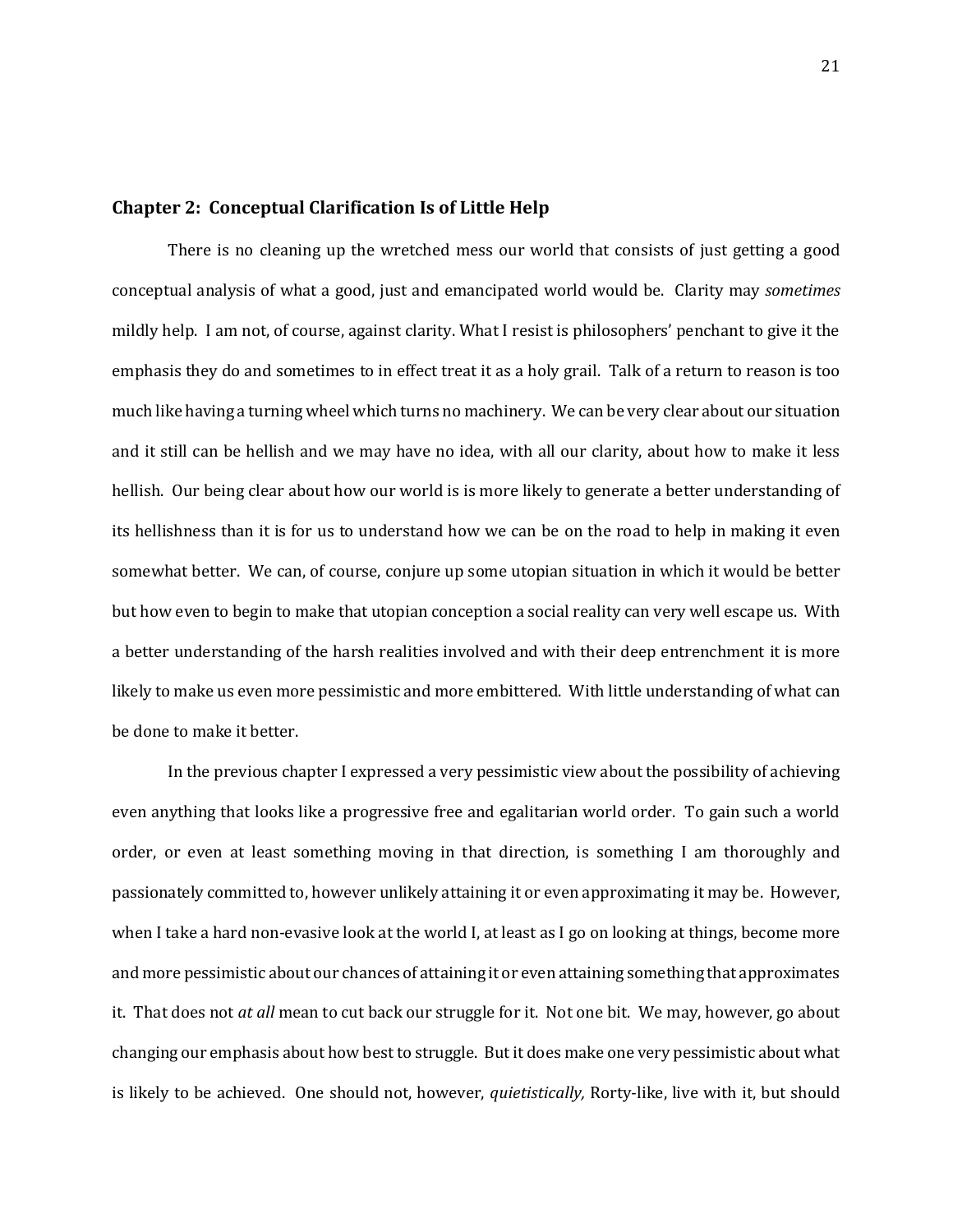fight for a better world no matter what the odds are (Rorty 2006). I shall attempt to show the importance of this in this chapter.

First I set this against what I take, and not without reason, to be *an understanding* of what it would be like to achieve emancipation or to achieve liberty and equality. In struggling for justice we will not do much to achieve justice *in its so-called purity* and in its so-called essentiality (even if there are such things to be known). Such investigations will not help much, if anything at all, in achieving a somewhat decent social order, to say nothing about a just and emancipated one. No *conceptual analysis of* any of these matters, in their purity or otherwise, will do much to contribute to attaining such an order, any more than just understanding morality will make us moral or knowing more about goodness will make us good. Rorty is right about this (Rorty 2006).

Of course, if you understand nothing of the use of 'good' or its equivalent in some other language, you could not knowingly or wittingly be good, but still that is not what makes you good. Your behavior reveals that. You could, of course, be unwittingly good, have goodness built into your natural sympathies, as Hume thought, something that comes naturally to persons, something you just will do instinctively as an infant will instinctively suck a breast that is pressed to its mouth. But whether it is so instinctive or not, we initially normally get acculturated into something that is regarded as decency in our society without much in the way of understanding. Something like that may hold for our Humean natural sympathies where the enculturation usually sticks. To be a decent person may normally be something that is built into a human being living in a society. What an infant would be like raised in a chicken coop as a chicken we do not know.

You need not understand an analysis of 'decent' and 'indecent' to have *this* primitively acculturated understanding. You could not even understand such a conceptual analysis of 'decent' unless you had this primitive understanding of 'decent' and 'indecent', unless you had such knowhow.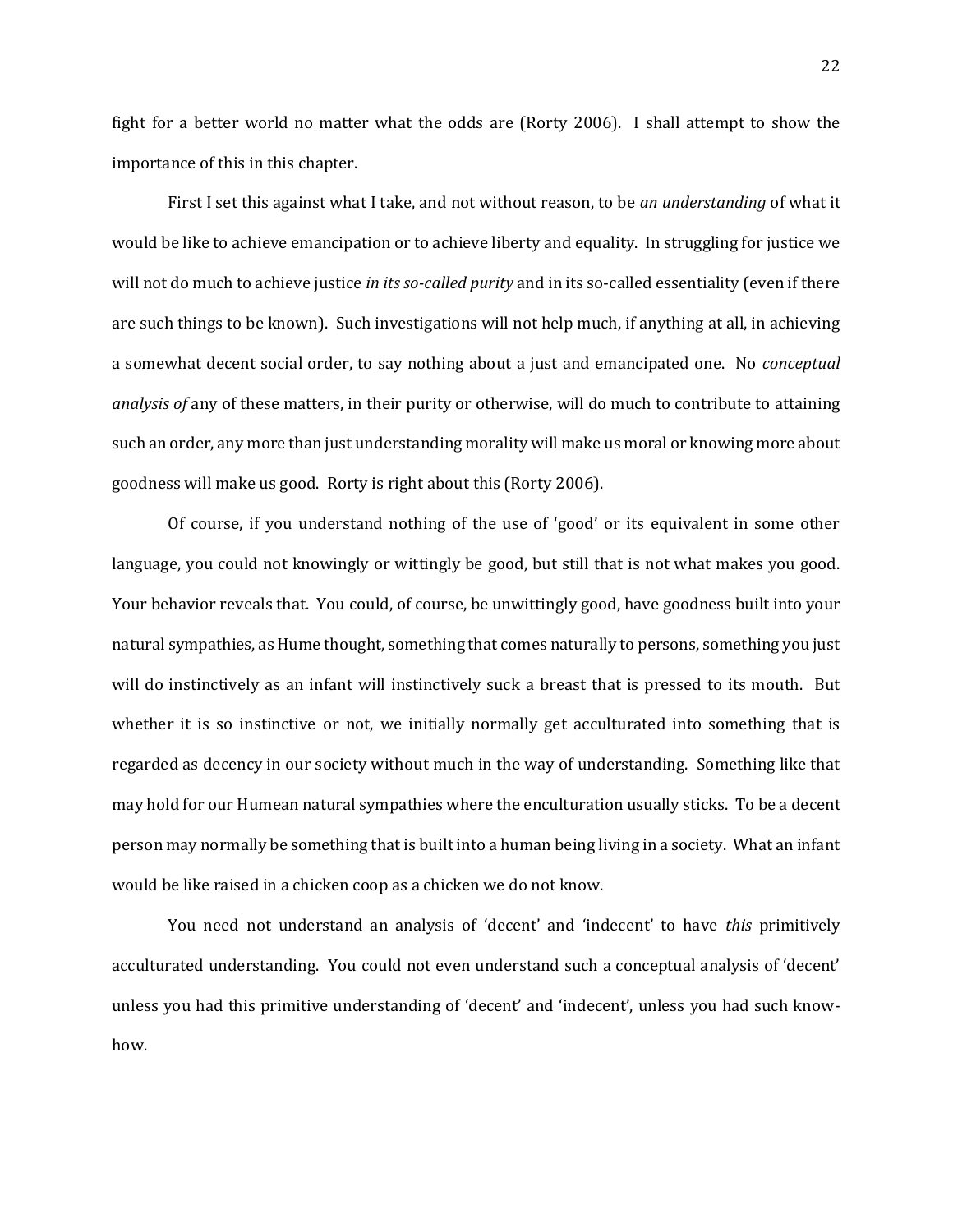Socrates was wrong as is Socratism as well. Philosophy is a waste of time here. It is no more help in establishing a moral order than is finding out about Mars. Assuming we understand the use of 'good', something we achieve early in life, we will know that certain things are good. Sharing the goodies is good. Grabbing them all for yourself is bad and so on gradually to more complicated examples is something we start learning as children long before we learn, if ever we do learn, about conceptual analysis. We learn principally by paradigms, including at a more advanced stage novels and films. Still, that is rooted in the more primitive understandings where we are just taught, conditioned, to act in accordance with certain practices. Before long some things can be known to be good or bad, decent or indecent, fair or unfair and certain things either way problematically so. Here, in this last part, conceptual analysis may help a bit but we could not even gain a sense of what 'problematically' comes to here unless we had an anchorage in something that was unproblematically so—something we gain without philosophy. And we cannot turn to philosophy for its deliverance. It is a matter of what we just do; what we learn, so to say, at our mother's knee. First comes the practice; only then can we come, if we do, to make analyses. It is in practice that we get our firmest grounding or anchorage. Philosophy is invariably *second order*. It is there at the *first order*, with the ongoing practices, where things get most fundamentally settled. Kierkegaard was right about what he called Socratism.

If we candidly and resolutely honestly look with this anchorage at what goes on in the world it will not be difficult to conclude that it is a hellhole. We know that without the need for conceptual analysis or theoretical knowledge or sophistication; we know it without the study of philosophy. And none of these things will lead us to have any doubts here, if we can hold on to our hats. Our not inaccurate descriptions of the world that I have given in my first chapter vividly show that horrible happenings abound, happenings that for the most part do not need to have happened. Some obviously so, such as indentured labor. Here is where a concrete empirical examination and moral reflection on it that enhances our knowledge and understanding of what our world is like is crucial.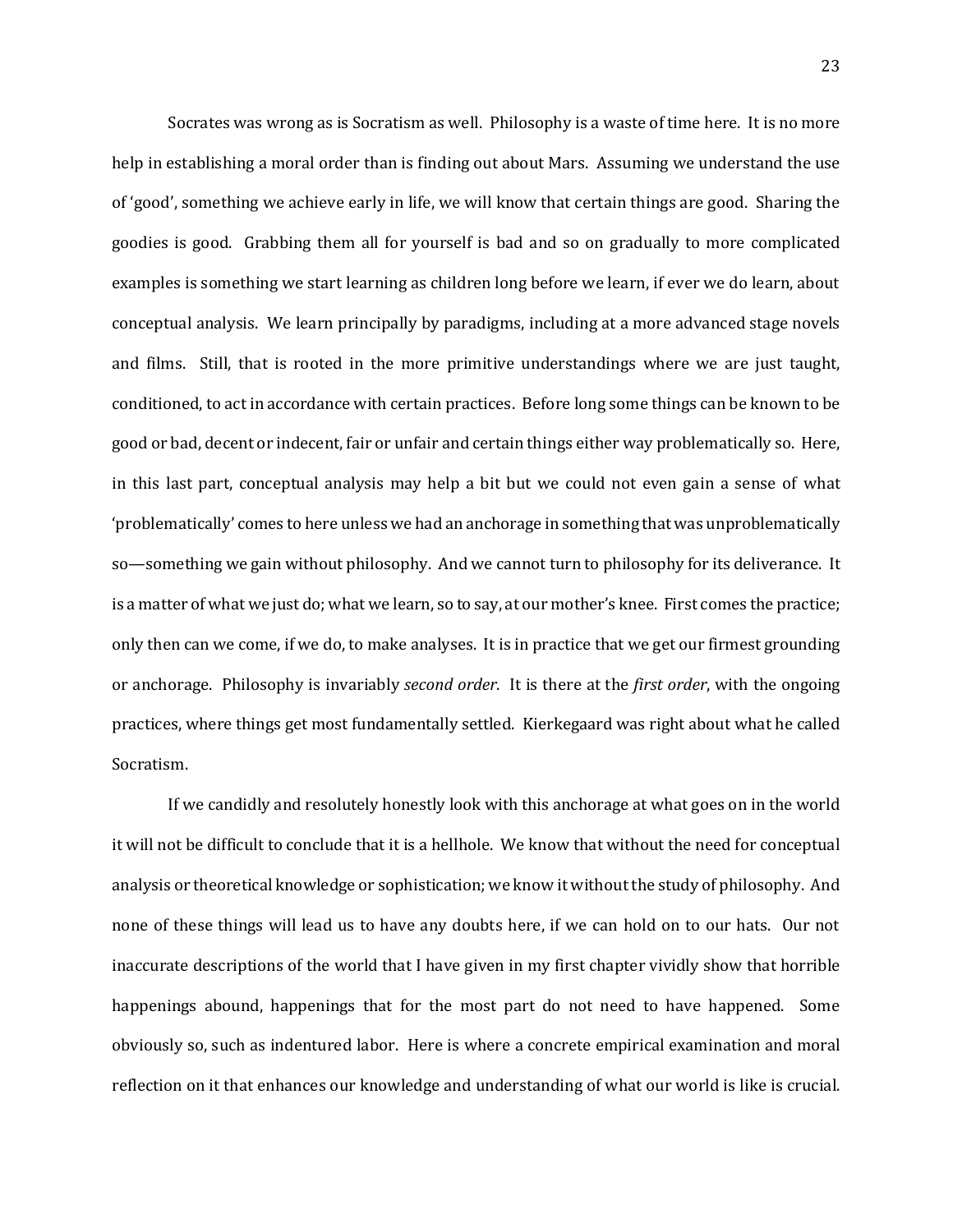This is principally a matter of acquiring empirical knowledge, including as accurate an account as we can reasonably get of the various aspects of our world. This does not normally require conceptual analysis. What we need are accounts culminating in comprehensive descriptions of what life is like and an empirically rooted understanding of how it could be better and, where we can get them, causal explanations of what goes on in the world. Our comprehensive empirical descriptions are invariably also interpretive. This is both inescapable and often valuable. Moreover, there are good, bad and mediocre interpretations. But reflectively sustainable interpretations or even remotely reasonable interpretations plainly give us to understand that throwing children, or for that matter, anyone into boiling oil or just gassing them because they are people that we do not approve of are vile evil acts. No philosophy is going to gainsay that and we do not need philosophy to establish that or know that. And certainly it cannot disestablish that.

Moreover, there is no interpretation, no matter how sophisticated and philosophically nuanced, that can at all gainsay that. It is not just from my point of view that such sadism or human cruelty is evil and from others it is good or from some others that it is just a matter of what might just happen to be done around here. Some places they go in for gassing. Some places they do not. That's all we can rationally say about it. It is just a matter of morals by cultural agreement. It is just a matter of what some people happen to prefer and that is all we can objectively say about it. We don't prefer certain things, but others do. To think this way is evasive.

The things I have been speaking of are just grossly and plainly evil. Any philosophy that denies this or ignores this can, and should, be just ignored. And we do not need philosophy to establish that it can be and should be ignored. An embedded correspondent going into a justliberated Nazi concentration camp and reporting there were some inmates there who looked somewhat emaciated would be misreporting. There were prisoners looking more like skeletons of human beings. There was grossness there almost beyond human imagination. And that was indisputably plain. We have ample recorded film footage to verify that. What we see there is terrible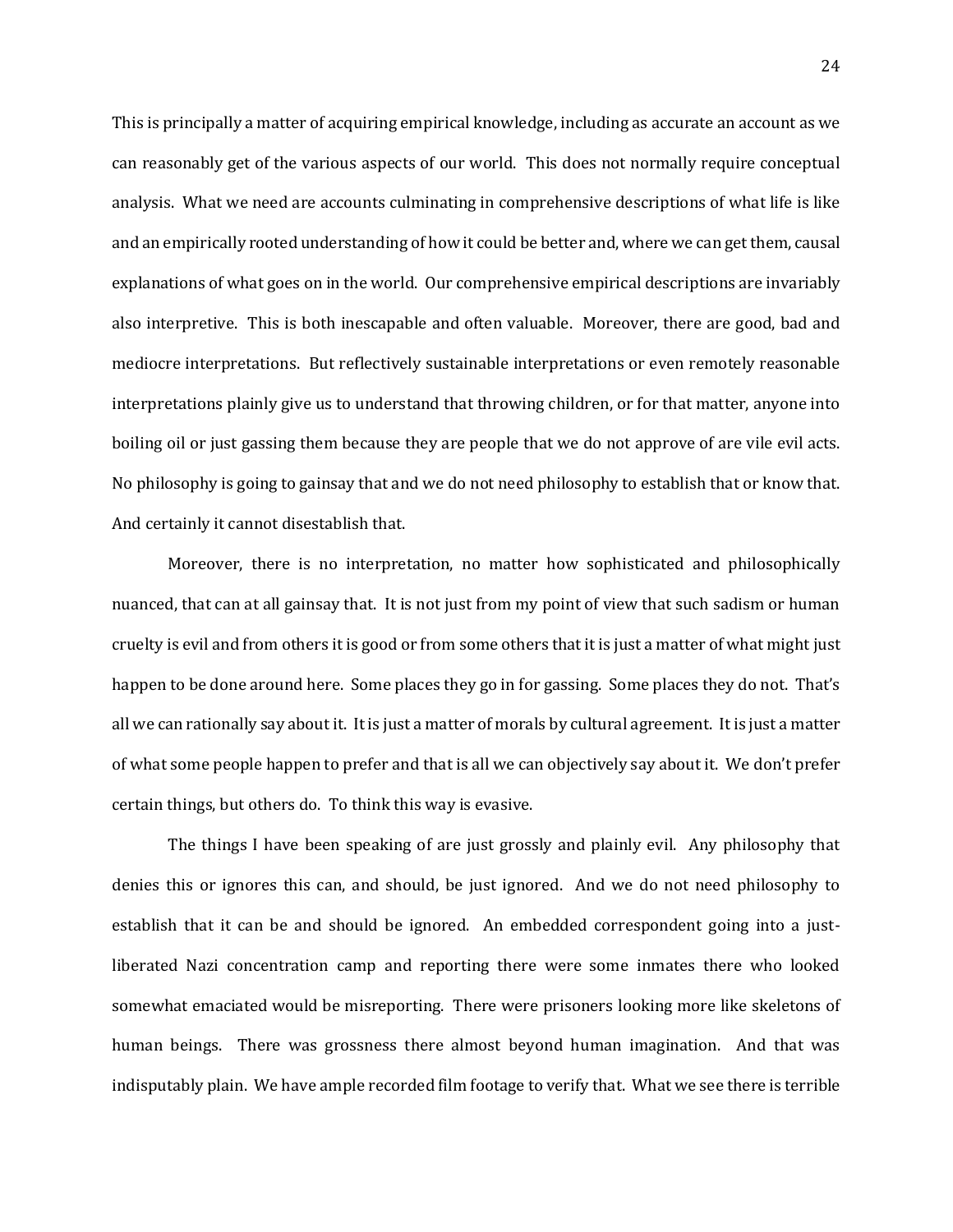evil. There is just a plain gut consciousness of this that even a heavy and intense concentration of Nazi ideology will not utterly stifle. Jonathan Littell, in his novel about Nazi life, *The Kindly Ones,*  reveals a part of that. There is a scene depicting some elements of the early days of the Nazi's Soviet invasion. The Nazi soldiers had rounded up some Jews (men, women and children). The soldiers dig some neat straight trenches, all deep enough for three bodies dumped on top of each other. Then they began their morning's work of murdering them, putting one dead bleeding body on top of another in an orderly fashion. When they had finished their grizzly work, they went to lunch in their canteen and were served blood sausage. They couldn't eat it and revolted against being served it. This shows something about their gut reactions. Horrible evil was staring them in the face, but they did what they regarded as their duty. But, later in his novel, Littell also shows how conditioning can blunt, perhaps even eradicate, such gut sensibilities describing a later stage of the war when the Nazis were facing defeat. Littell has a scene in Auschwitz where an economist in charge of labor productivity there walks over the horribly brutal killing grounds, stepping over battered bodies writhing in the mud in their bloody death agonies. He hardly notices these bodies and only enough to step over them so as not to dirty his boots or step in the bloodied mud. All the while he continues to discuss with a colleague what they should do to increase labor productivity.

There we have a scene, a realistic scene, where human sensibilities have been utterly blunted—I am inclined to say eradicated. What are we to say to that but that it was unspeakably vile and utterly humanly intolerable? Yet there were at least seemingly rational people who tolerated it and went about their business as usual, asking how productivity might be increased.

It is not only our beloved Nazis who do vile things like that. The Turks did it to the Armenians. Both Stalin and Obama had or have their killing lists. With the breakup of the former Yugoslavia, the Croats did it to the Serbs and the Serbs did it to the Croats and the ethnic Albanian population got it from the Serbs and the Croats. As I write this (December 2013), in South Sudan the Nuer are dishing it out to the Dinka and the Dinka to the Nuer. In the Central African Republic, Christians kill Moslems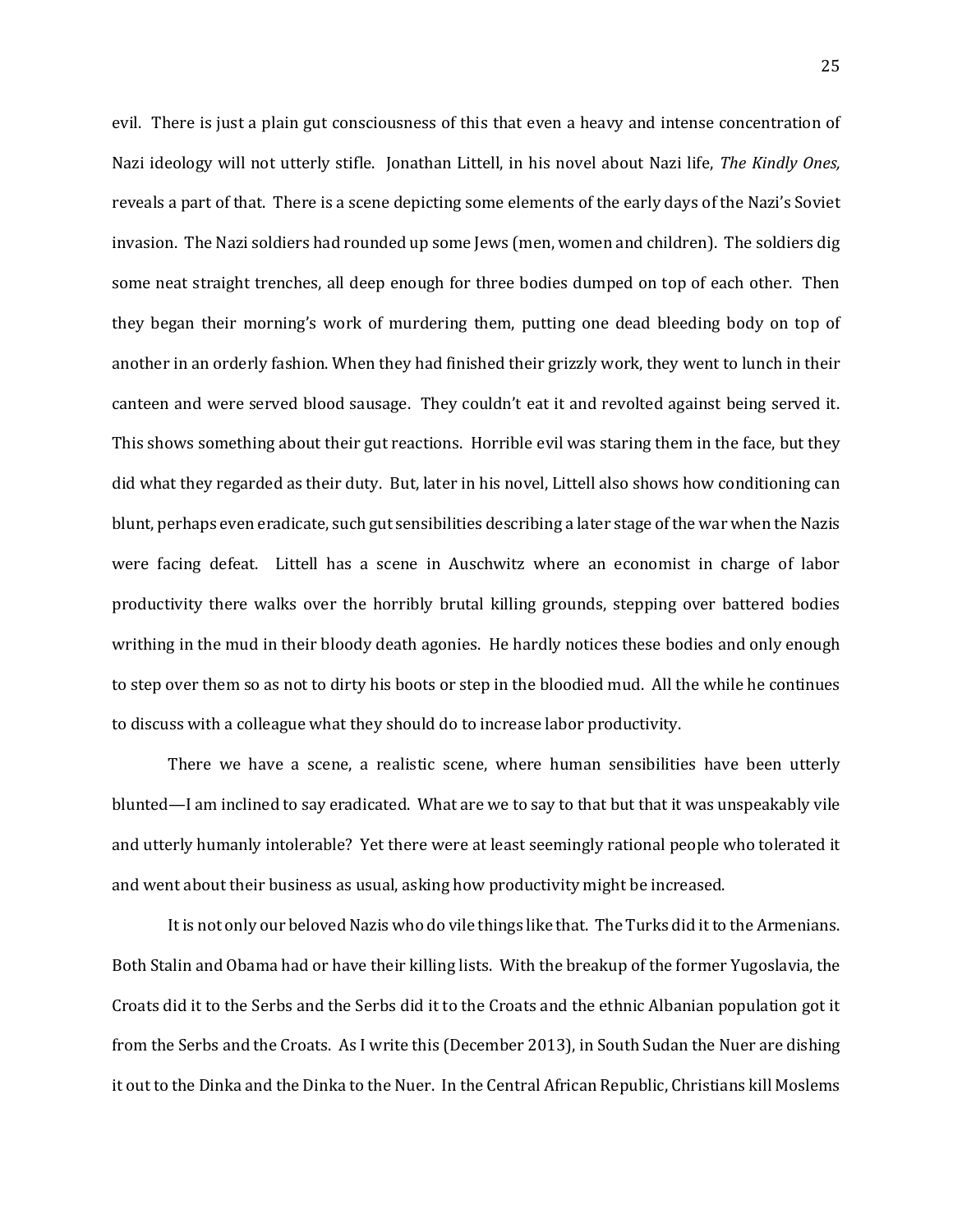and Moslems kill Christians. In the Near East, Jews kill Palestinians and Palestinians, though to a lesser extent, kill Jews. (Do numbers count for much if anything? It would be offensive for someone to say, "It wasn't seven million; it was only five million that we killed." As if that would make it less vile.) And Sunnis kill Shiites and Shiites Sunnis in Syria, Lebanon and Iraq. And not to neglect the Americans, they exterminated large portions of their native population and put the rest on dreadful reservations. It was once a good Sunday afternoon sport in California to go out and shoot a couple of Indians, like you might go deer hunting or have a picnic. There were also Americans murdering Filipinos when American soldiers occupied the Philippines.

I do not deny that scale matters. The Nazis outdid themselves with the help of modern technology and in some places the killings, though extreme, are *more* random as in South Sudan and the Central African Republic than with the Nazi killing machine. But they are all vicious, brutal, infused with hatred and sometimes rooted in fear. All were plainly evil; an evil that requires no theory for its recognition, including philosophical theory. And no philosophical theory will 'cure' that.

We do not need philosophy or even any reflective thought or science to realize that or any theory to establish that. It is just there, like our sense of humanity, our sense of how we humans must treat and be treated by our fellow human beings. But we will need empirical descriptions, often reasonably detailed descriptions and almost always what Hilary Putnam calls thick descriptions (Putnam 2002). To say that this is what reason requires is just arm waving. It adds nothing. There are no deeper, more fundamentally deep grounds that are the real justification for such things being evil. Kant, and not a few others, were or are giving us philosophical fairy tales.

There are few people, even in countries like Canada, Australia, New Zealand, the United States and the European countries, to speak of only a few countries, who do not regard such things (to put it mildly) as cruel and brutish and plainly evil. They *might* not describe some of them as brutish and evil, particularly when they occur in their homeland. There they are not unlikely to be in a state of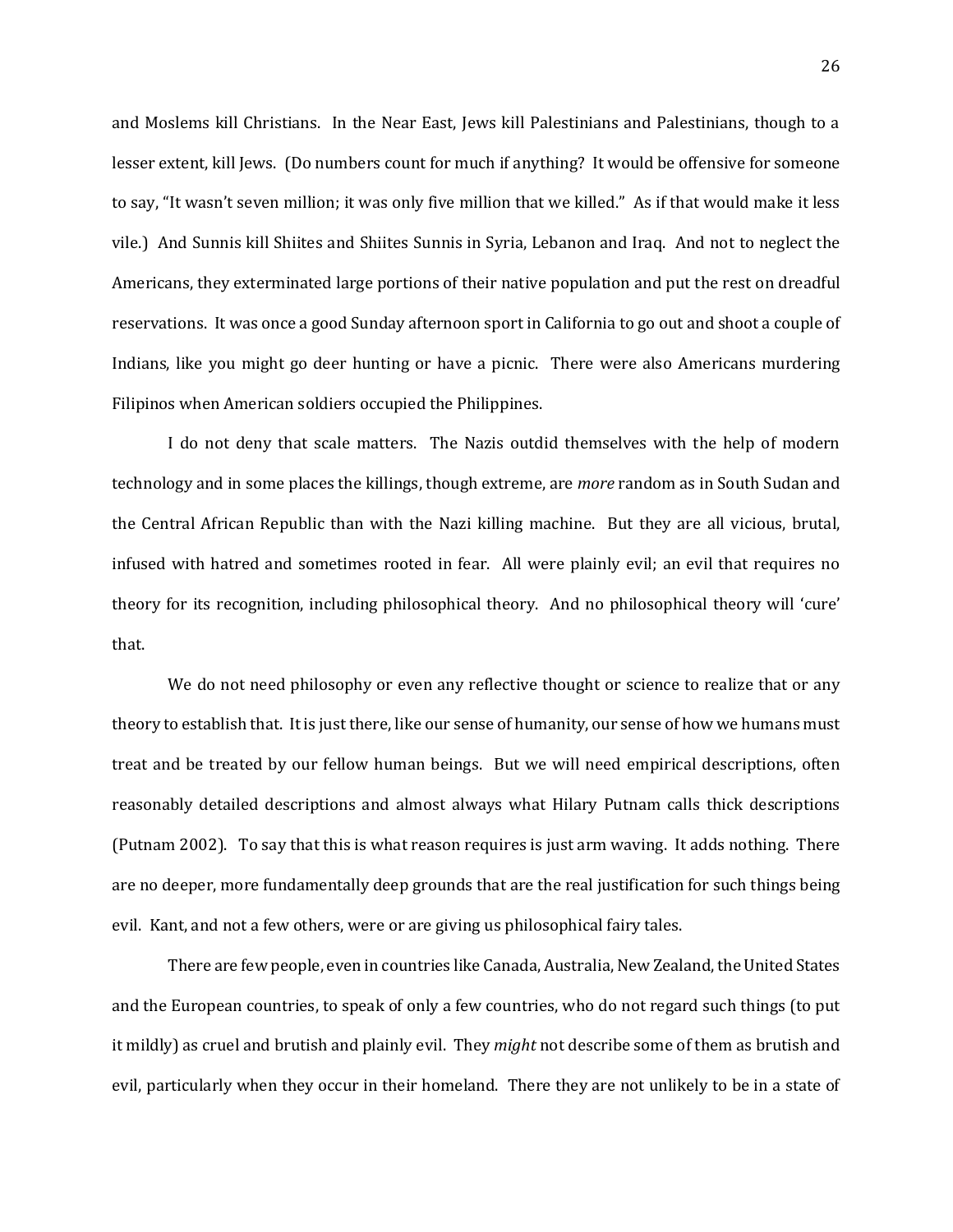denial. They are reluctant to befoul their own nest. But they are interestingly becoming fewer. (Do numbers count? They *sometimes* count as when there is more and more inequality. But they usually do not count decisively. The Turkish genocide of the Armenians was not less evil than the Nazi killing of Jews and Roma because the Turks killed fewer people. After all, there were fewer Armenians to kill and the Turks' killing methods were much less technologically developed. That doesn't make them less evil and the Nazi murders would not have been less evil if they had neither just killed Roma or just killed Jews or had killed one million rather than nine million.)

However, cross culturally and cross temporally, things do not go as well or at least so smoothly. The Incas and the Aztecs (though in somewhat different ways) engaged in horrible killings that at least their upper classes and probably pretty much their peoples as a whole took to be morally and religiously required. The Nazis, people considerably closer to us both temporally and culturally, did horrible things as well, though they rationalized them differently. It was, they believed, their racial (actually pseudo-racial) doctrines that made it morally necessary to gain a *Juden frei welt.* But we should also remember that Christians burned people at the stake in public spectacles and also beheaded people as another public spectacle. It was for the multitude an outing. Christian I of Denmark put to the sword a third of the population of Stockholm (men, women and children) and burned down Stockholm which was then a city with buildings largely made of wood. In the American South before the Civil War, slaves were tied to posts and brutally lashed so that they would keep in line. There was lynching in the post-Civil War South and even today people, most often people of color, are tried and sometimes put in prison for life without the possibility of parole for minor nonviolent crimes, e.g., stealing a jacket from a store, trying to cash a stolen cheque for fifty dollars, selling marijuana—they can end up for short periods in jail for just possessing it. White folks don't usually get treated so harshly particularly when they come from reasonably well off families.

Not all people 'see' the same things when things are seen to be deeply and unquestioningly evil. Yet to be 'morally blind' is to be figuratively blind. There is not an eye operation that can cure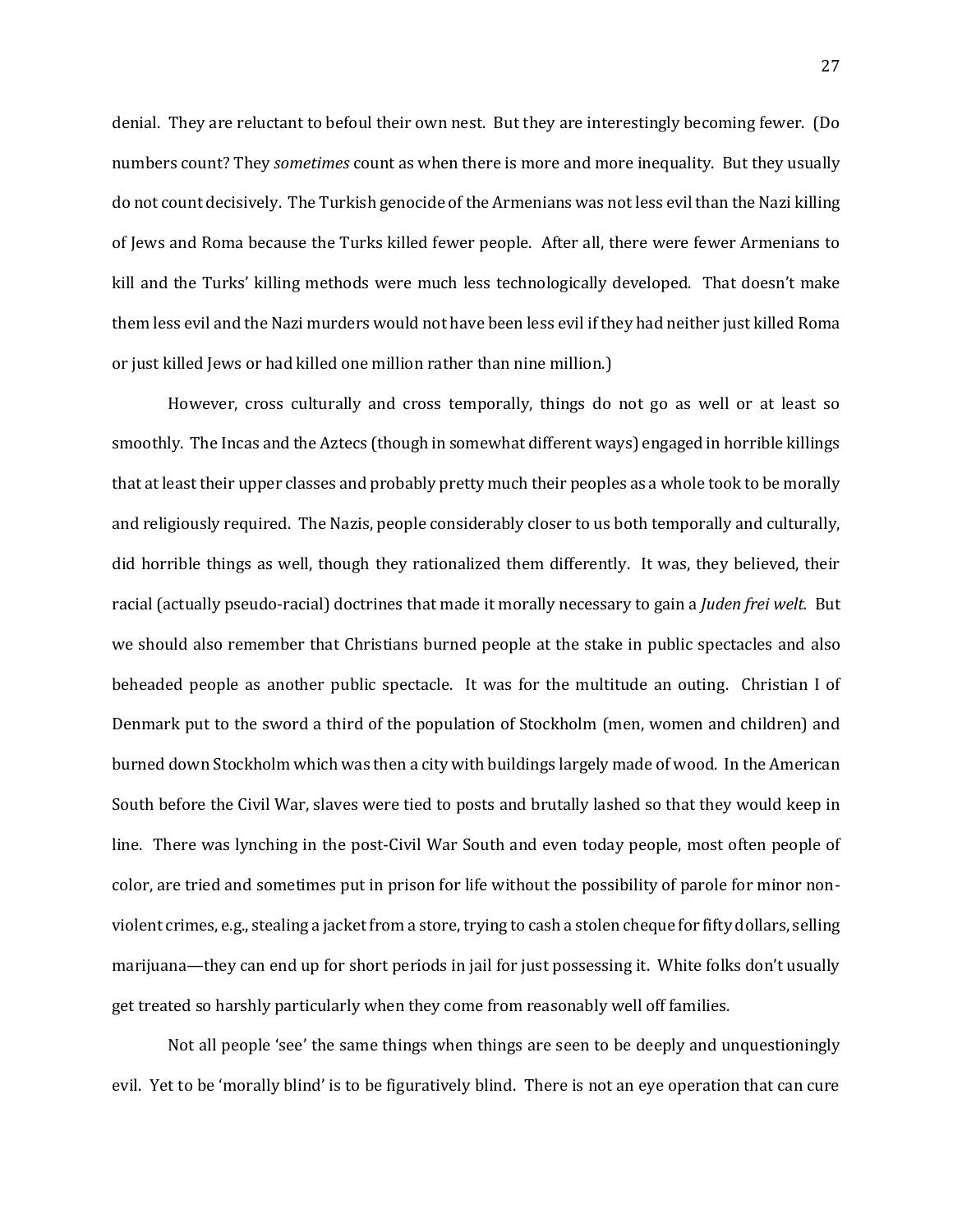it, like an operation to remove cataracts which are impeding your sight. There is nothing like moral cataracts that can be removed to cure moral blindness. What is taken as an evil there is not like something that every sighted person just sees but something whose recognition often varies over space and time. This is, of course, unsettling but again it is a telling it like it is. Just learn something about Inca or Nazi practices. That will not soften your reaction to them but you will learn something about what has gone on in our lovely world. Some of the core moral beliefs of Western people of our time and place are not universally accepted. But it was not because either the Incan priest practicing such things or Hitler had bad eyesight. We do not literally see or fail to see what is right or wrong as we see a huge rock in the middle of our path. 'Moral blindness', as I have remarked, is figurative. We can see that someone's fingernails are being pulled out and we might, and indeed should, say that if you can't see that that is evil, indeed vile, then you are morally blind. But some people can see it without seeing that it is evil. Some brutal sadists may even enjoy seeing it and/or doing it. Some of the rank and file of the SS were like that, as were some of the capos. It is not that these non-seers, non-hearers needed glasses or eye operations or hearing aids. There are not two seeings, one a seeing that fingernails are being pulled out or have been pulled out and another seeing, that is a distinct literal seeing, that it is evil. When we say of someone that they cannot see that pulling out fingernails is evil, to say nothing of the Nazi horrors of the concentration camps, we mean that we take these things to be so plainly evil that there can be no question of their evilness and no need for backing that up with some argument to show that it really is evil. It is just plainly evident, though not like a seeing that little green leaves are starting to grow on trees in spring.

There are places where moral argument stops. Indeed it is gross for it to even start. And there just are unquestionable claims for the universal acceptability of moral convictions, even when they may not be universally accepted. It is an awareness that while not all *homo sapiens* accept the judgment, the unshakeable conviction for us Westerners and people like us, is that all human beings should have certain beliefs. But this conviction is compatible with the awareness that there were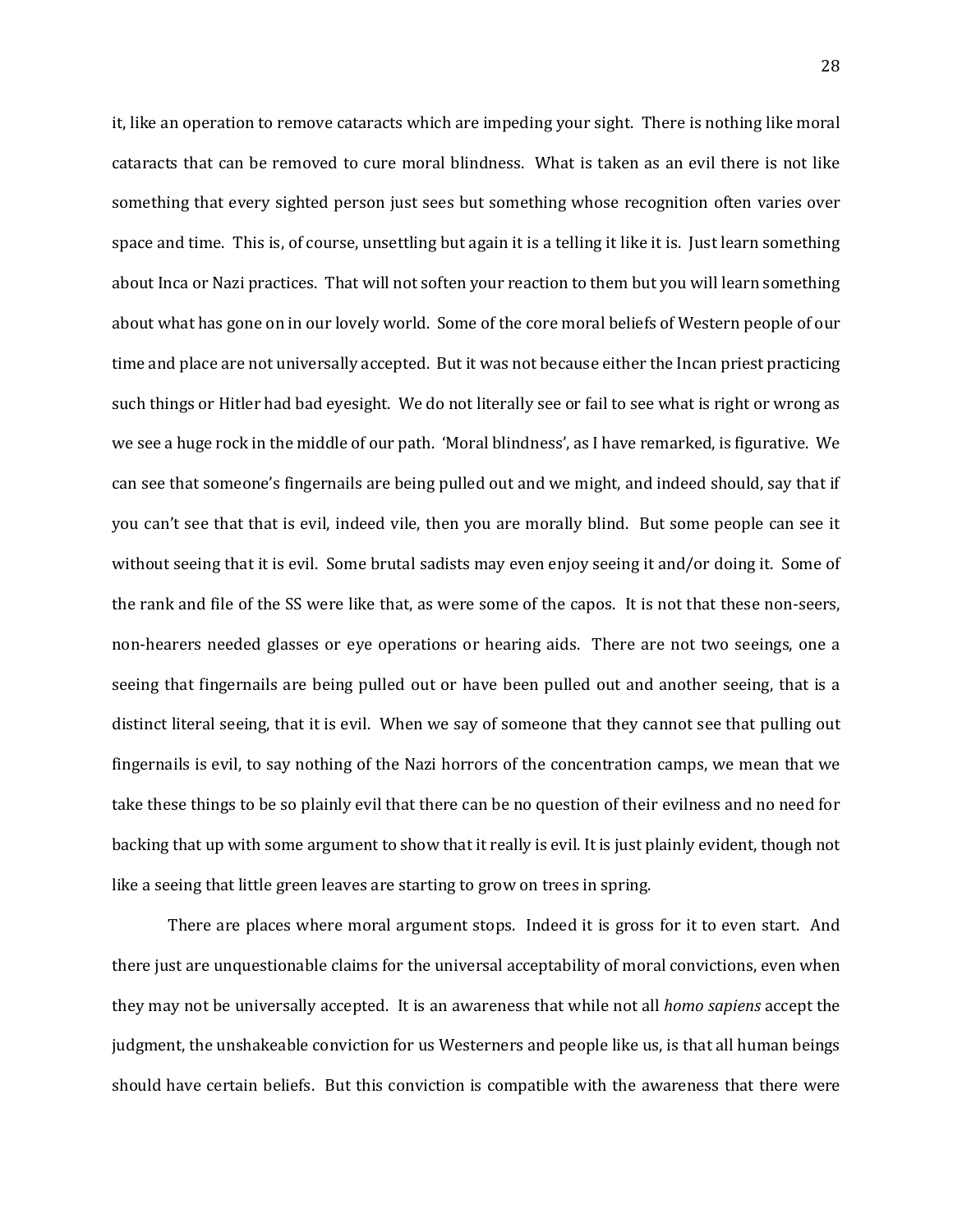Incan priests who normally did horrible things that both they and their populations took to be ritually acceptable. Indeed the Incan priests regarded as acceptable things we regard as utterly abhorrent as well as absurd. And similar things, though not quite so extreme from our point of view, were done by the Plains Indian tribes, such as the Comanche. In so reacting, are we being ethnocentric? Are we being dogmatic? What are taken by us to be the core and the very kernel of what must not be done does not have that pan-cultural, pan-temporal ubiquity. That 'seeing', if that is what we call it, is not like seeing that it is snowing or that the wind is blowing or that the sun is setting. All of us, if we can literally see, see the same things here. But that is not so concerning the ubiquity of a common kernel of moral convictions. There is neither a literal seeing of it nor an ubiquity about it. There is here, whether we like it or not, variability across space and time. Read about the Incas or the Aztecs, both highly developed cultures. There is no seeing or hearing or literal feeling here across space and time. They and we are both *homo sapiens* yet there is no or at least little understanding or mutual attunement across cultures. There is no feeling like feeling an itch in your back or a pain in your foot or your feeling tired common to us here. We remain worlds apart concerning some deep moral responses. Having a sensory apparatus or a functioning brain or an enculturation is not enough. It depends on which kind of enculturation, though it indeed depends on enculturation.

We need an enculturation. We must have it to be functioning humans, but what we need is an enculturation that yields an understanding which is an emancipatory understanding that generates social structures that yield a strong conviction of the rottenness, often the extreme vileness of the things I have spoken of, e.g., the fingernail pulling, the boiling of babies in water just to watch them scream, the killing and chopping up of a person into pieces and then mailing those pieces around the country (something that recently happened in Montreal). These are all incredibly evil things, vile things and are done by freaks in our culture who are in some way insane. The Montreal perpetrator, however, was, after chopping up and mailing the body parts, adept enough to flee Quebec and was, only after some difficulty in tracing him, caught up to while he sipped his cappuccino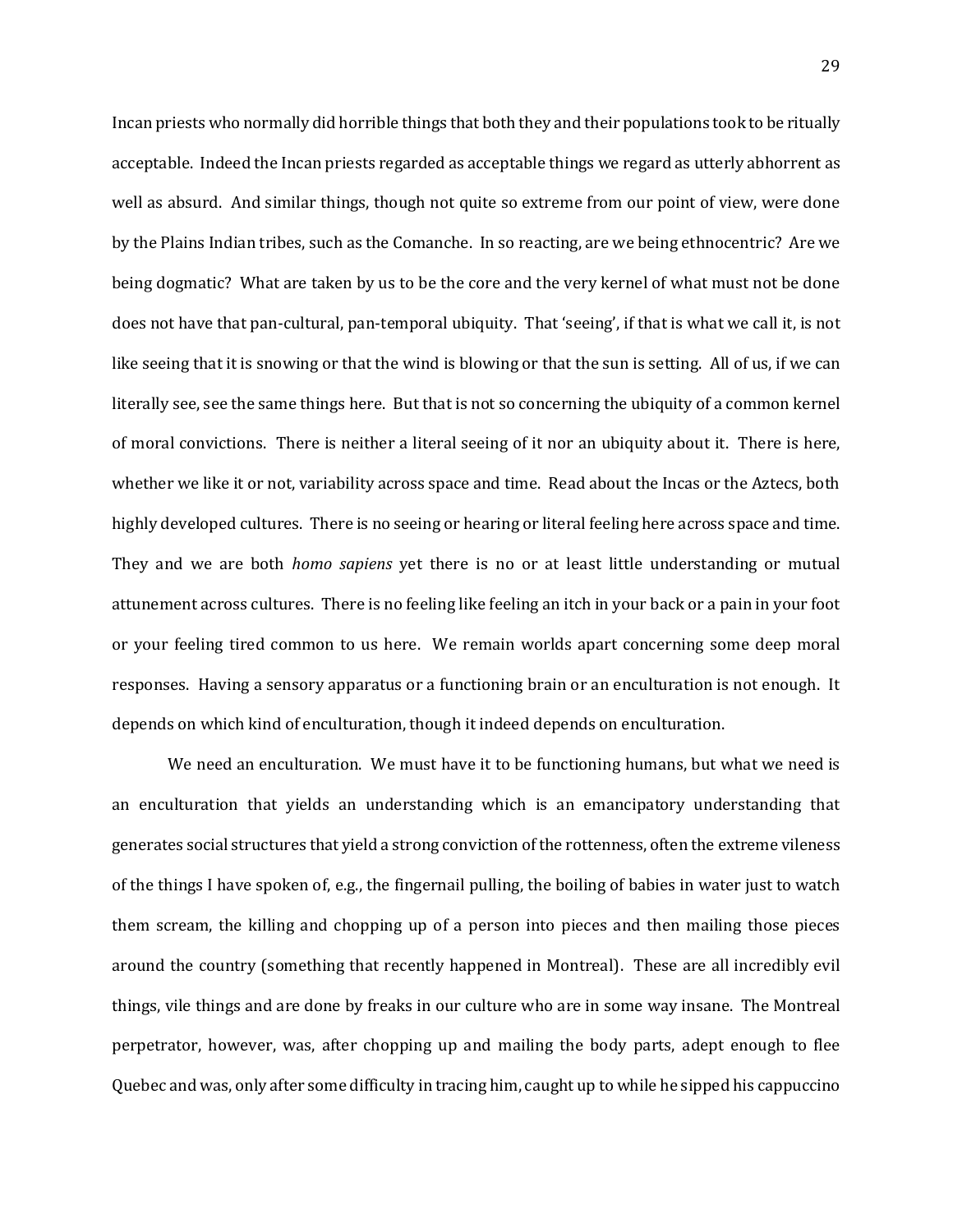in a café in Berlin. He knew enough to get the right stamps to put on each gruesome package and where to send them. He wasn't someone with infantilizing dementia. Eichmann was clever enough to flee to Argentina and live there for a long time before he was caught. And *pace* Hannah Arendt, he was an enthusiastic anti-Semite with a crowbar hacking up the interior of a synagogue in Berlin on *Kristalnacht*, though she was right in noting there were plenty of cogs in the Nazi apparatus who were rather mechanically committing atrocities. But Eichmann wasn't just a cog; he was an engaged anti-Semite keeping Nazi ideology.

What we need with all of these monsters and even the faceless non-monsters, the cogs, among them, is to be able to stop them and indeed to stop them and, where possible, to change our world so there will be no, or at least far fewer, such people, and where they do come into being with us, they will never be able to gain power or influence or even be able individually to commit such gruesome acts. That should be obvious. (Again, do we need a philosopher or have to have a theory to know that? I don't think so.) And to do this with any effect we must have some considerable knowledge; knowledge that social scientists and investigative journalists gain, or can gain, and sometimes accounts that novelists (think of Zola), filmmakers (think of Ken Loach) and some song writers (Pete Seeger, Woody Guthrie) can provide. We need all these things. Philosophy has not much of a role to play here and where it has any role at all it is dependent on the above things (though this is not how philosophers usually see it). We need the knowledge and understanding I have described to know what is of crucial concern and particularly what, if anything, can be done about it. We can clearly enough know that the world must change and change deeply for it is now monstrous. It must change and change radically. The thing is to know how to change it and then to be able to change it. To do so we not only need an iron will, but intelligence and the recognition that it will be hard. We must realize that there is a lot we must come to know in the empirical domains I have mentioned, and no doubt in others as well. And we must further recognize that we will again and again make mistakes and that we may never get an emancipated world, a world where people intelligently care not only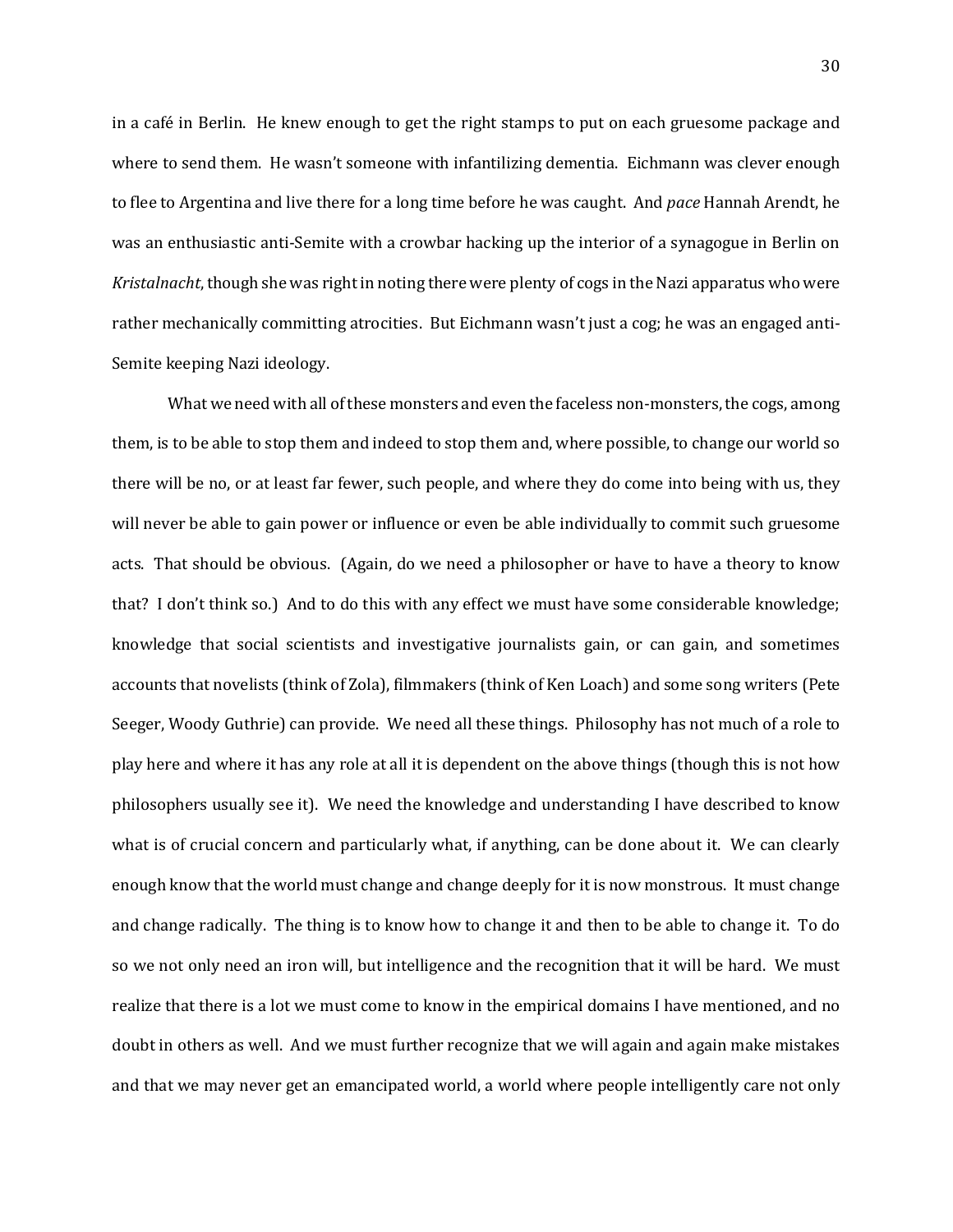about themselves and those close to them but also more widely about each other. But we must also have here the commitment and the will to struggle to change it in that direction. Well informed bastards or well informed indifferents or slightly less culpable quietists are all around. But caring is not enough either. We have plenty of caring sob-sisters and sob-brothers around. What we need is empathetic and knowledgeable intelligent caring that includes caring for all humanity and a care that all as equally as possible achieve, to the extent possible, their maximum flourishing. Of course, we as individuals or as groups can actively care for no more than a few people. But we can care and do what we can to support the coming into being of a world with an ethos where everyone is committed to a world where there is an intelligent and thoughtful reciprocal caring across the board for all humans. We may be able to do something about what goes on on our own turf, but we should not be indifferent to what goes on in South Sudan or the Central African Republic. If this is to be moralistic, so be it.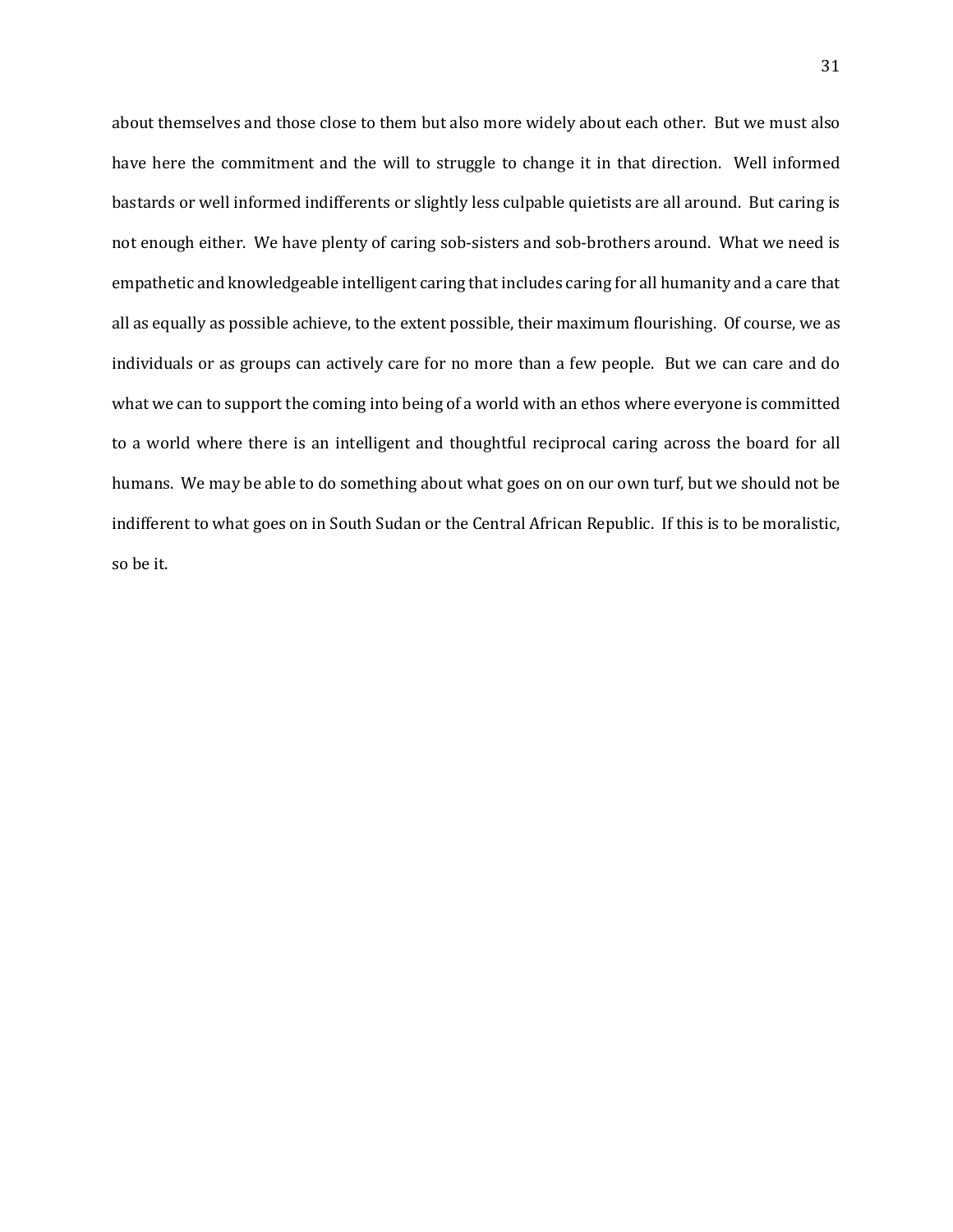#### **Chapter 3: Reflections on Our Recent Blessings**

So I have argued in the previous chapters how horrible our cruel world is. The whole bloody thing (literally often bloody) is horrible, though more so in some places than in others. It is clearly worse in the Central Africa Republic than in Finland, for example. Recorded human history at least has always been like that and it shows little in the way of signs of getting better and more emancipated, though in some ways it is better. An amputation now, as unfortunate and painful as it is, is far less bad than in the 16<sup>th</sup> century. But in some ways, the 21<sup>st</sup> century is worse than the 16<sup>th</sup> century. The 21<sup>st</sup> century is far more 1984-ish than the  $16th$  century was. The killing is more constant, and the surveillance state is becoming ever more menacing.

Yet a better world is at least conceptually possible. It could at least not be as wretched as the world we know now. We have a somewhat coherent conception of what a better world would be like. Marx did a pretty good job of that. *Weltpolitik* political realists from Kennan to Kagen to Brzezinski with their liberal world internationalism kept in business by American power less so. But they show, for all their realism, how in some ways it could be better. Both sorts of people, however, have the virtue of not being moralists, as Ronald Dworkin, Patrick Devlin, Robert Nozick and Charles Taylor were or are. But all this aside, the most important thing is to recognize that on the ground there is little in the way of a sign that the world is going in an emancipatory direction. Nancy Fraser gives us a good sign of what emancipation would be like but there is nothing like that developing on the road that we are taking.

However, I want in this chapter to correct the impression of something I may be taken to be claiming. I may sound like a catastrophist, a secular version of Solzhenitsyn. *Perhaps*, even *very perhaps,* I am too much like that concerning climate change, though global warming and, more generally, climate change puts the fear of the non-God in me. Just think, for example, when masses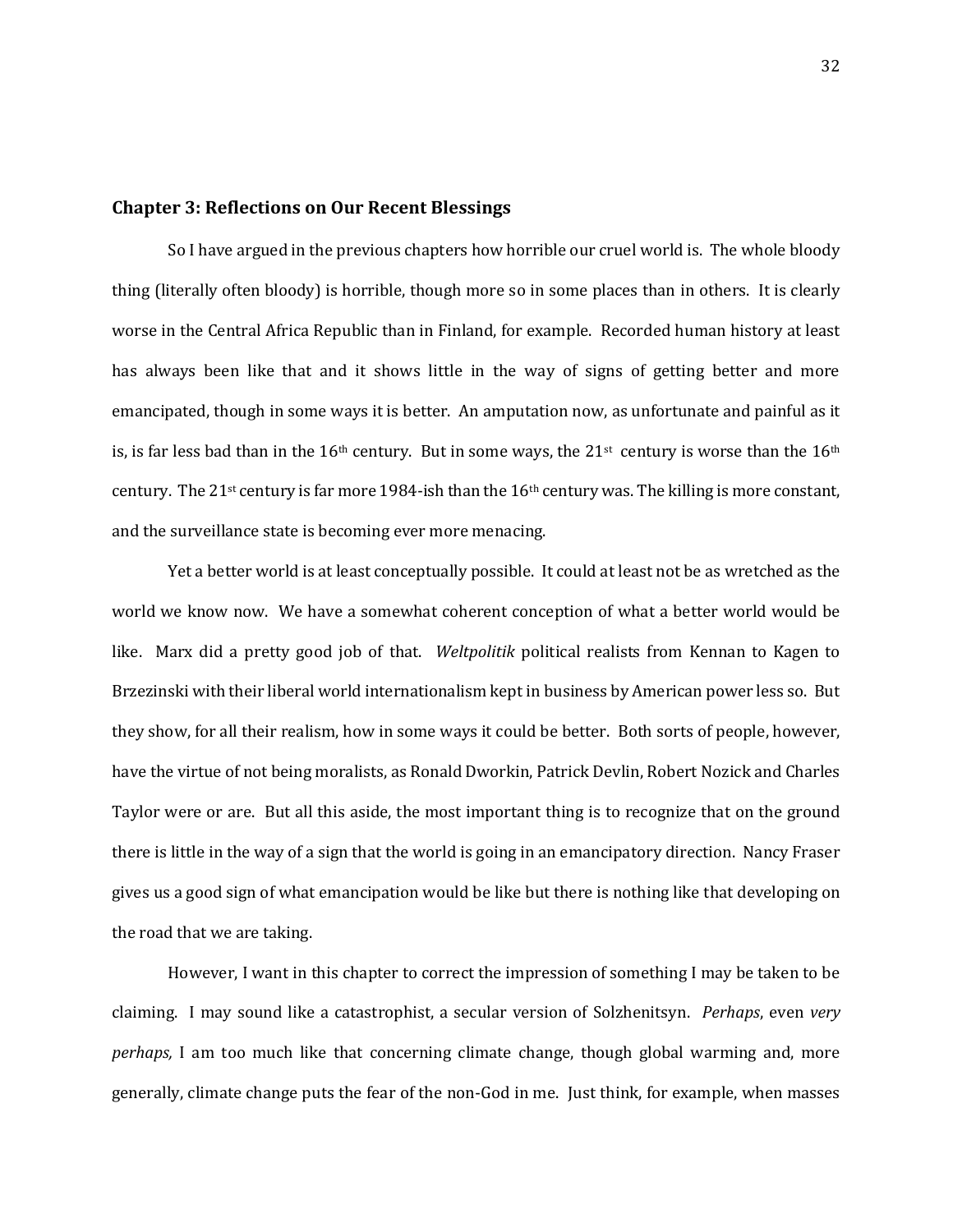of methane get into the air, when the permafrost of the tundra melts and the sea ice of the Arctic melts. However, *some* who are knowledgeable about climate change think that people like me are too alarmist. They think we can, if we intelligently use science, adjust. William D. Nordhaus and Paul Krugman intelligently argue for this while clearly recognizing the dangers of climate change. While, by contrast, climate change scientists such as James Hanson and activists like Bill McKibben believe and also clearly argue that we are in a very, very dangerous situation. Yet Nordhaus and Krugman and Hansen and McKibben all recognize the dangers. But the first pair think there are reasonable chances that even now it need not end in catastrophe if we make reasonable changes. I hope so, but I am more inclined, like Hanson and McKibben, to think catastrophe is staring us in the face and that it looks like our chances of averting it are increasingly dim. That, of course, does not mean that we should not struggle, no matter how bad our chances, to avert disasters. But we should be informed and as clearheaded as we can be about our situation.

All four of these public intellectuals see climate change and global warming as a dangerous threat, but Nordhaus and Krugman are not as catastrophist, as some call it, as I am and as well as the much more informed Hanson and McKibben are. But whether Hanson and McKibben or Nordhaus and Krugman are closer to telling it like it is, we should, as a matter of being practical, take the former's claims concerning environmental practice as the road to be taken, the practice to be followed, whether you call it catastrophist or not. And this is because of the soundness of the *precautionary principle*, something cogently argued for some time ago by Brian Barry. The following of the precautionary principle is exemplified in a simple way by those who walk some distance to work and when the weather report says there is a 60 to 70 percent or more chance it will rain take an umbrella. Hanson and McKibben are umbrella takers, as indeed not a few others are who raise alarm bells over the very averse situation we—the world's populations—are very likely to find ourselves in unless we very rapidly and resolutely act somewhat in the way Hanson and McKibben urgently recommend If we are at all reasonable we will follow them acting on the precautionary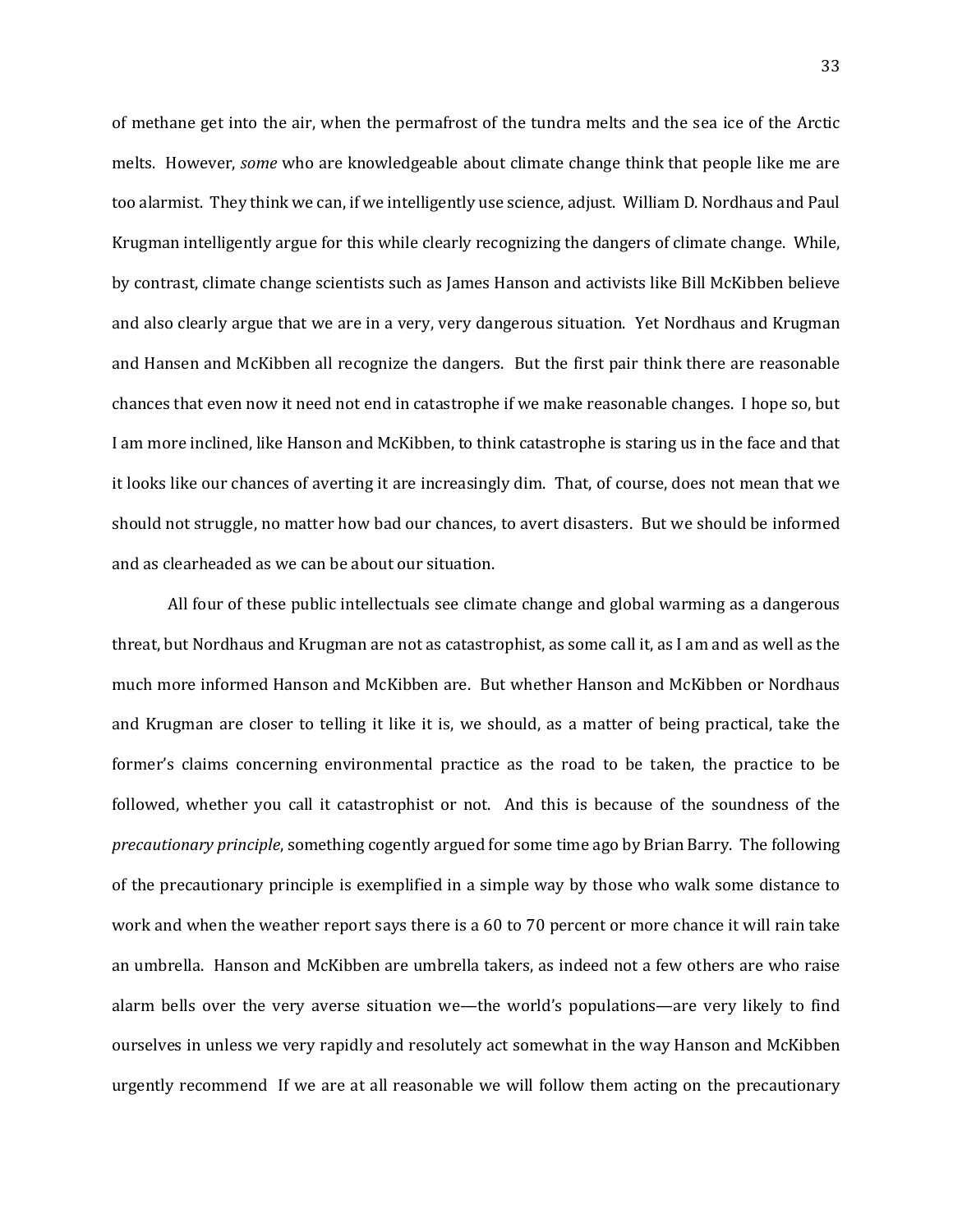principle just as reasonable people will take an umbrella when they must walk some distance to work and rain threatens. It may after all not rain but following the precautionary principle it is still the reasonable thing to do. And there is no sensible question in most situations of asking why. It is evident enough.

Climate change may not be as disastrous as Hanson and McKibben believe, but the reasonable thing concerning it is to act on the precautionary principle when the prospect of climate disaster is imminent. There is no reasonable option to ignoring those ringing bells, even if Nordhaus and Krugman's outcome is in fact more likely to be the case. We are playing with fire here.

As in the umbrella business, so in the climate change business—though, of course, the latter is utterly more important—it is better to be safe than sorry. That is plain common sense. *Sometimes*  it may be negatively ideological but not always and in this case not at all.

Obama, Merkel and a few others (not Harper or Abbott) make some somewhat reassuring noises and take some very timid environmental steps for improvement. But they are little more than mere noises given the way things are going. Think of the farce of the Warsaw Climate Change Conference: the Polish government's actions with its 'clean coal initiative' were as harmful as the behavior of the U.S. at the Copenhagen conference and at subsequent conferences. Such behavior would make for contemptuous laughing if the situation were not so serious. The U.S. as the present hegemonic lynchpin of the world system has engaged in dangerous unconstructive actions in such UN climate change conferences at least since Copenhagen, actions followed obediently by Canada. The U.S. and Canada have continued to engage in excessive and dangerous foot-dragging. In the recent Warsaw Conference, both finally, sadly and rightly, through their intransigent behavior, provoked a walkout of many participants. This was bad in that it showed signs of the desperateness on the part of those who are determined to do something about climate change and it was good in that it revealed that we have nothing good to expect from our masters of the earth. They will do nothing significant about climate change and are more likely to make it worse. So act our 'kindly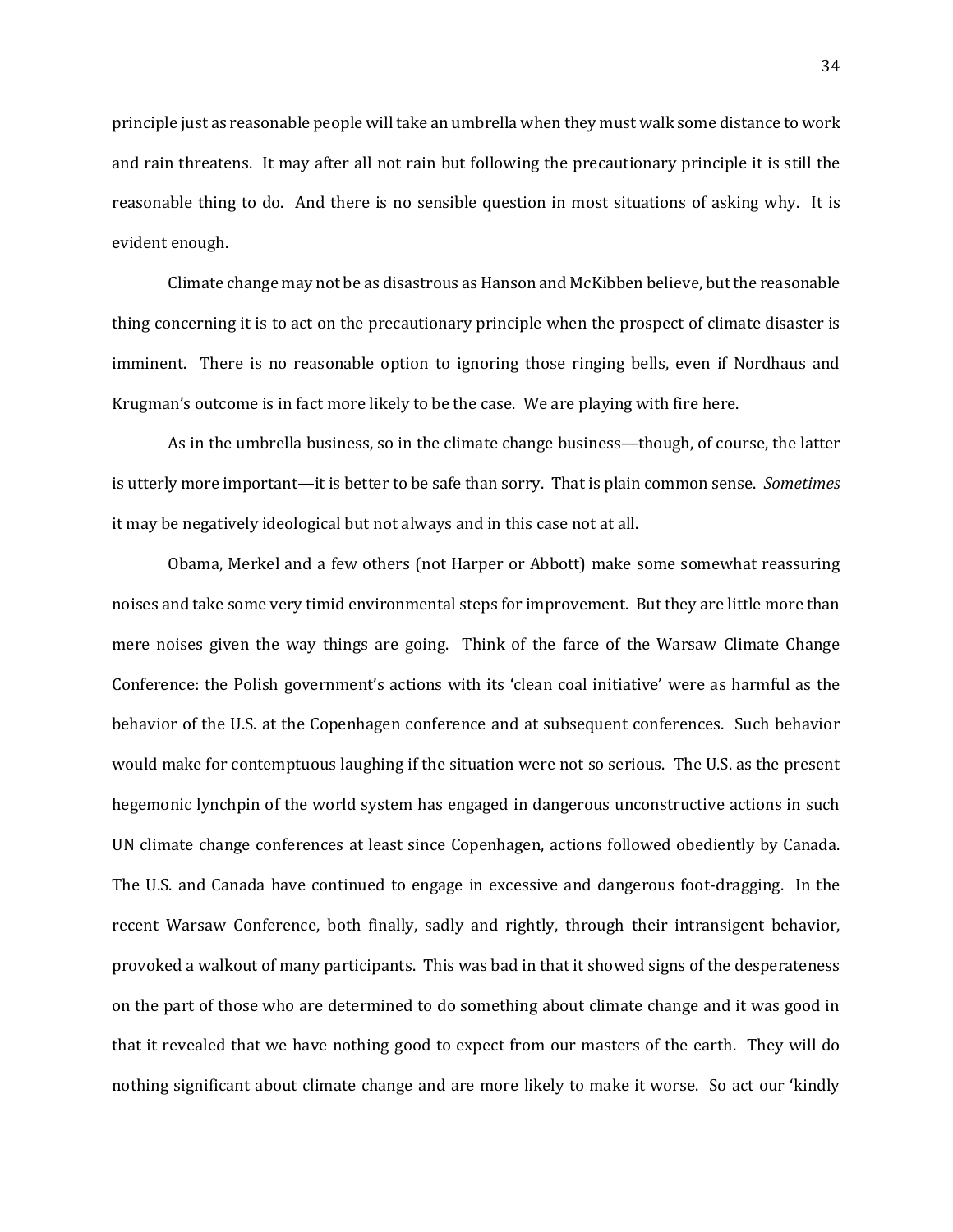ones', including in what is said in some quarters to be the greatest democracy in the world, the fountain of all our hopes. Or if they ever try to do anything significant, they will be too desperately scuttling around uselessly like a bunch of bees when their beehive is being destroyed. All power to the corporate elite!

Catastrophist or not, I speak out here as well as elsewhere against the rottenness of our world; a rottenness that lets world conditions be brought on that are horrendous and sustains these conditions. Our masters do next to nothing about it except not infrequently to make it worse. Some political leaders are in bed with the fossil fuel industry. I speak out against this planetary threat. There are a lot of things that are rotten in our social, political and economic lives, matters that are usually interconnected. But the planetary threat to our lives over climate change is the most crucial one, threatening the very habitability of animal life, including human life—all humanity—as well as that of other animals. But it is we humans that are doing the damage. There is a lot more to be opposed to and to be righted but climate change is the most crucial issue we face. Without somehow stopping the extent of climate change, all the rest is useless. If it goes as far as it seems to be going, it is game over.

It is true that North America and Europe are in shambles and that we should unshamble them and then unshamble the rest of the world. There is indeed a lot to unshamble. We have some local decencies, e.g., Iceland and Finland, but almost everywhere in one way or another and to a greater or lesser extent, life for most people, the legendary 99%, is bad and in not a few places hellish.

Some will say I exaggerate. My life goes okay and that is true in North America and Europe for many of the top income earners, the wealthiest 10%, maybe for the top 20%. And that is somewhat true as well in India, Indonesia, China, South Africa, Australia, New Zealand and a lot of Latin America. However, there is a lot of misery going around as well. Look at the paradise in Syria, Iraq, Afghanistan, the Central African Republic, South Sudan, Mali, Haiti, Bangladesh, et al. Look at the fate of the *underclass* pervasive over almost all the world and growing.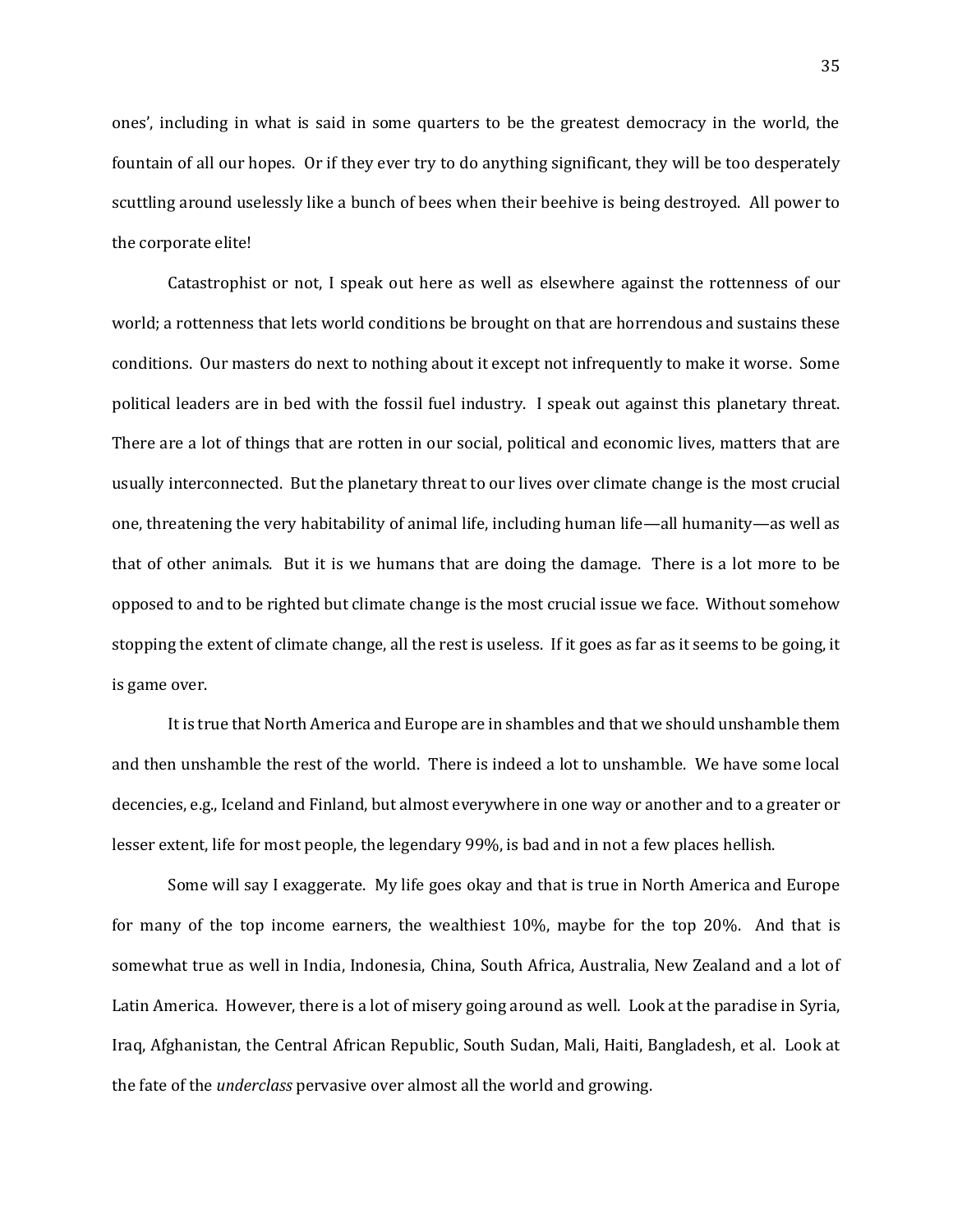I am a retired emeritus professor living in Montreal, I have little personal complaint about how my life goes except that I don't adjust so well to increasing modernity and I am in the midst of some young, moderately offbeat neighbors. But I am in the midst of an underclass as well, including young poorly educated youth either without a job at all or, like what is common in South Africa, considerable haphazard marginal employment with no future and no hope. *Some* are part of the homeless. And even the region of East Montreal that I live in is affluent compared to huge swaths of the world. Indeed we live in a wonderful world, made more wonderful by the threat of climate change that, like the gentle rains from heaven, will come down on us all, rich and poor alike. Gated villages won't help. Is this something we should be grateful for? Let us mock those politicians who speak blissfully, as does Obama, of giving us a fair shake. A fair shake at burning up!

However, it is also the case that there are some comparative bright spots in the world and some of these are growing brighter. I say this without sarcasm or even irony, but keep in mind the need to exclude climate change which is a global matter and a 'blessing' for us all, rich and poor alike, though even here, for a time, it is harder on Africa than it is on Canada or Northern Europe. But that very considerable consideration aside, there are comparative bright spots—or should I say, brighter spots—in the world, not only the traditional bright spots such as prominently in Scandinavia and the Netherlands, but more recently in much of Latin America. For examples of one way of things being brighter, think of Brazil, Uruguay, Argentina and Chile (2013-24). And for another, think of the more radical states of Cuba, Venezuela, Ecuador and Bolivia. (But it is important to note that the two ways cooperate with each other in a friendly manner.) All of these countries are better, indeed much better, off than they were before they had gotten out of the Yankee pond. Think, for a moment, of Chile: a growing, wealthy capitalist nation taking again a moderately Leftist turn with the election victory of Bachelet, elected for a second time as leader of her country. She stepped down when she was prime minister for a while when her term ended and did not illegally run again, as is so common among leaders, so as to not violate the Chilean constitution about running immediately for reelection,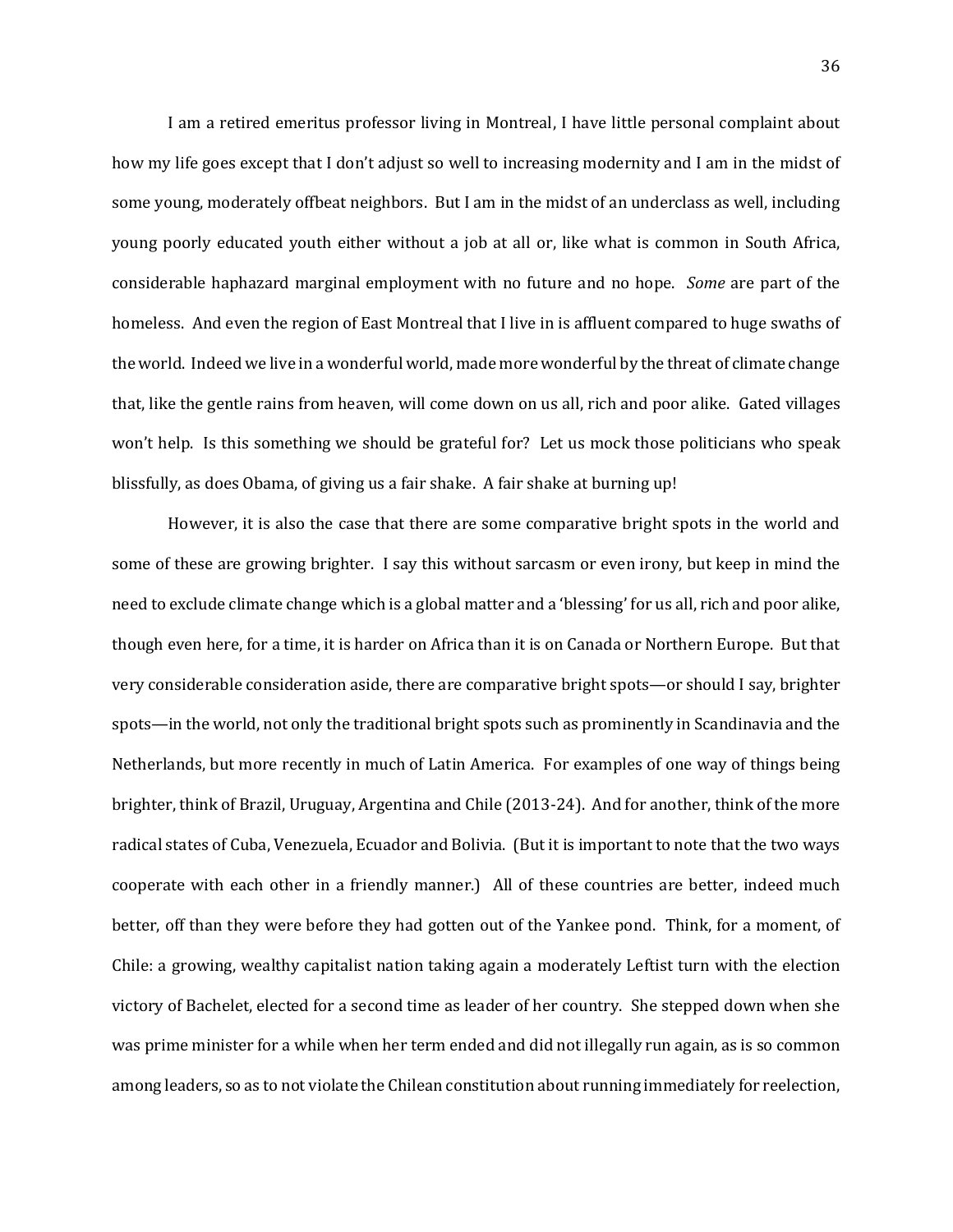though she was very popular. She is not at all like Mugabe making himself president for life. After stepping down, she could run again without any meddling with the constitution. A progressive and a mild pale pink socialist, she is popular on a program of amending the constitution away from its Pinochet scars, closing a bit the gap between the rich and the poor and providing free university education. Moreover, there have also been elected to the Chilean Parliament two students, formerly prominent members of the student organization for free university education, and a chancellor of a university. They are all members of the Communist Party. Imagine anything like this happening in the blessed U.S., the U.K. or Canada. When Obama shook the hand of Raul Castro at Mandela's funeral it was said by some glorious Republican members of Congress that it was like shaking the hand of Adolf Hitler. All of these Latin American countries are free or freer of the U.S. embrace although the U.S. is in an underhanded way trying to undo Venezuela's move to socialism. It is not surprising that three U.S. diplomats were expelled by Venezuela. These countries show concern for their populations. They do not treat the poor like non-human animals and there are now no disappeared. We get in all these countries places where there is a real concern about inequality with a start at lifting people out of poverty, giving them a voice with some power going along with a voice in changing the structures of exploitation in their societies and toward meeting human needs. They are not like the U.S., the U.K. and Canada where things are going in the reverse direction.

We must not forget there are these bright spots and that, if climate change doesn't shut it down, their voyage is just beginning. There are, of course many obstacles to overcome. But such progressive moving along is not the way of most of the world. Think in the developed world of the working conditions in Amazon's warehouses and in Walmart's stores, the wages in the fast food industry. Indeed, in established industries working conditions are deteriorating and there is a growing army of unemployed. Workers have to make more and more concessions to their employers. Moving away from the developed world, the conditions of workers in Bangladesh's garment factories, the conditions of workers in Pakistan's brick factories, the conditions of workers in many places in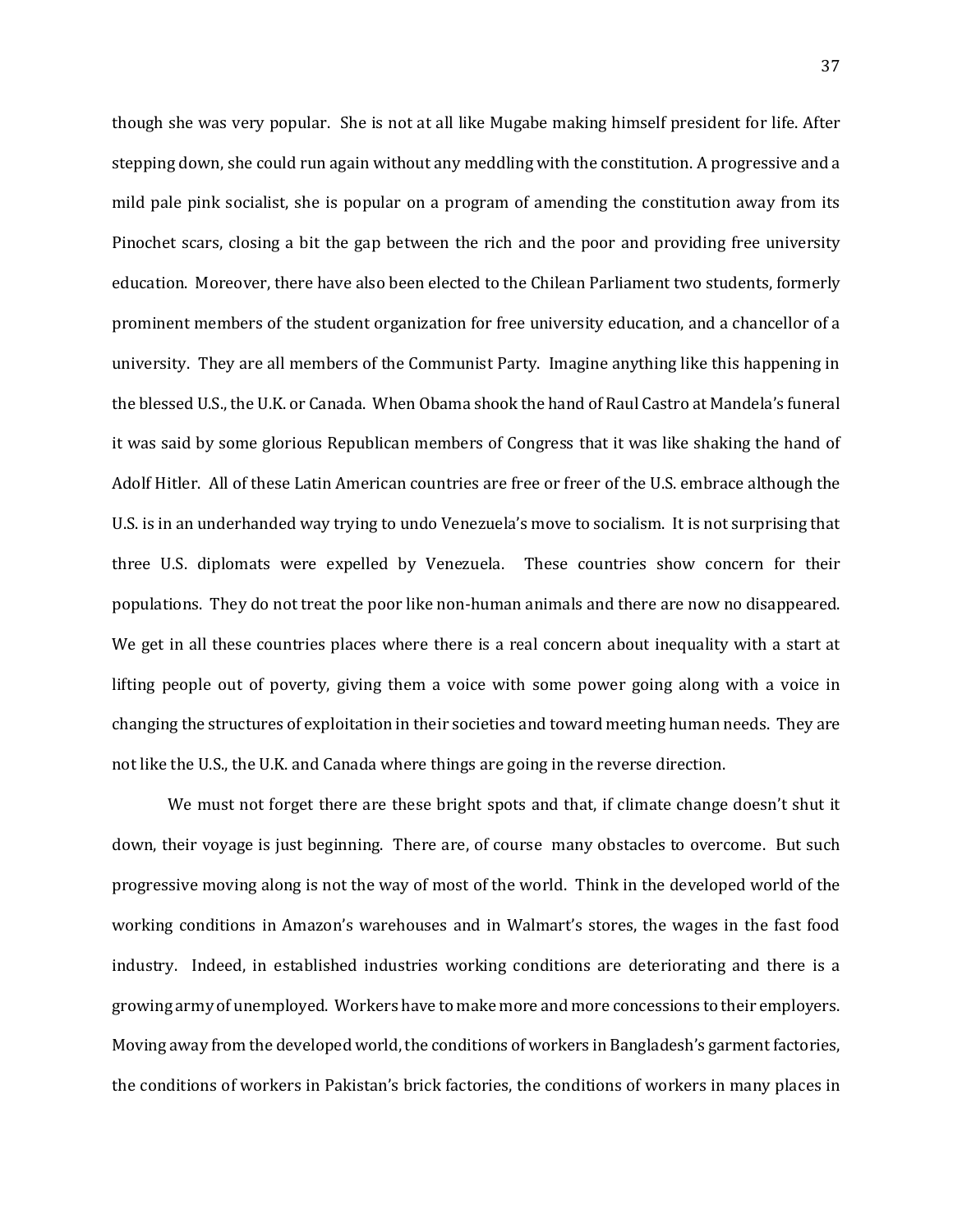China, India and Indonesia are wretched. Some *animals* are better off than these workers are and these places are not alone. All with the aim of maximum capital profitability. Certainly not the meeting of needs.

There is Scandinavia. It is no longer as in the Olaf Palme era such a bastion of hope, though it is still humanely civilized. It is not Hungary, the United States, Canada or Germany left with such sweet singers as Obama and Merkel and Orbán, and a Harper who cannot sing at all or Japan's prime minister moving firmly to the right. Still, as more civilized as Sweden and Finland are, they are now in certain ways taking two steps backward for one step forward, particularly over immigration, though they still look good compared with the U.K. and the U.S. And compare Norway's prisons to those of the U.S., to say nothing of the differences in the incarceration rates. Little Iceland has recovered itself from its fiscal disorder. There is no austerity there. Scandinavia generally compared with the rest of Europe to its south—including Germany—is progressive and encouraging. It is also progressive when compared to North America, though even there among the lot, Quebec is a little brighter. And even in the United States, that fortress of democracy and emancipation, people are perhaps beginning to say, perhaps in partial thanks to Occupy, 'Enough is enough! Enough of the austerity programs of neo-liberalism. Enough of neo-liberalism!' Sometimes socialism gets affirmatively mentioned. And the election (2014) of the new mayor of New York City is even more encouraging. He is determined and gutsy and trying to move in a progressive and emancipatory path. Enough of Clintonist neo-liberalism and back to the ethos of FDR and his onetime sidekick Henry Douglas. Perhaps like Obama he may let us down, but perhaps not. Perhaps he will achieve for New York City what he wishes to and it can become a beacon for the rest of the United States. Perhaps instead he will be crushed by the neo-liberal capitalist forces. But perhaps not. With him and the people around him we have reason to hope, though his appointment of a new police chief arouses some worry. But it may be just an artful throwing of some crumbs to the dogs. Something that will not harm his program.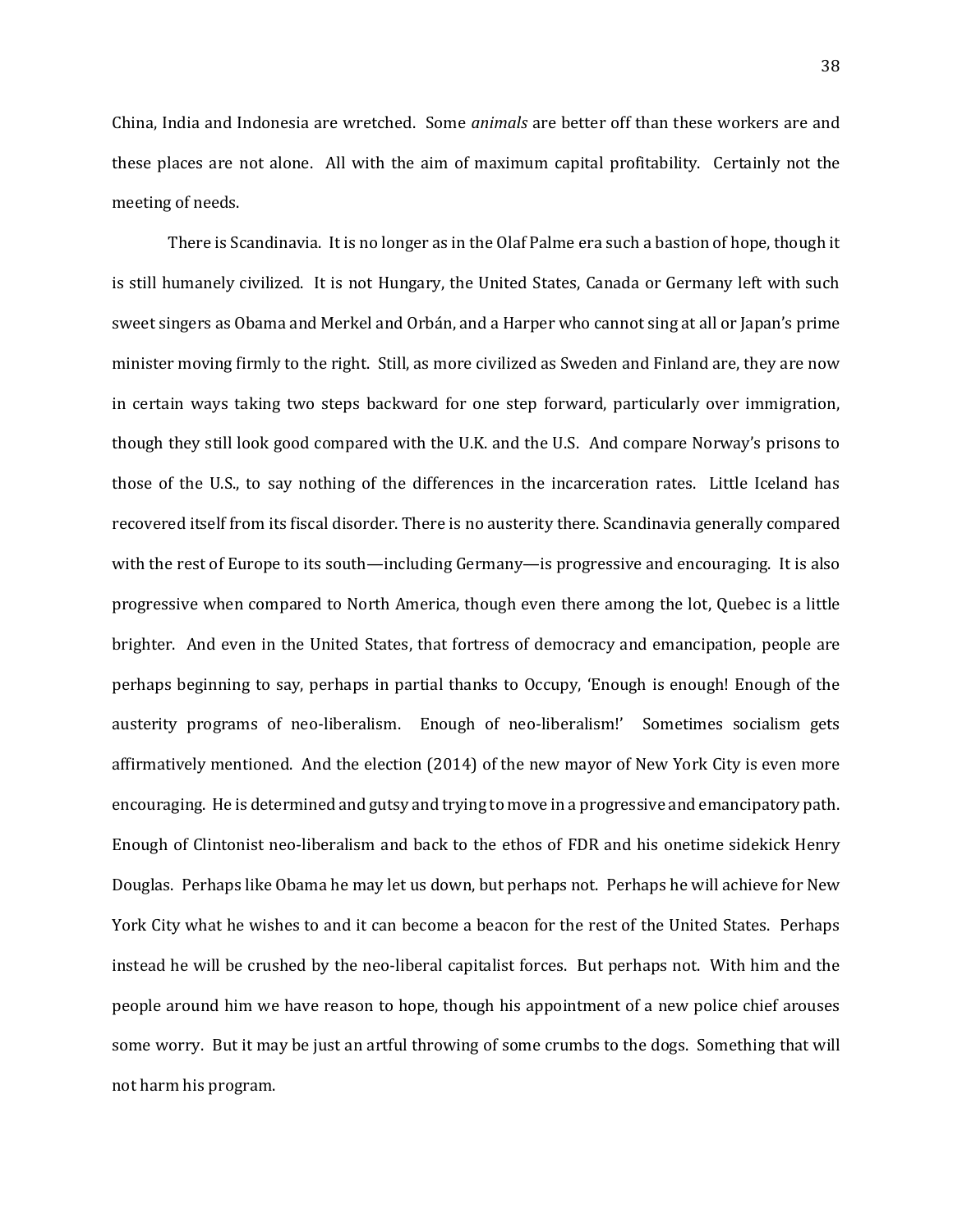So, to generalize and summarize what I have been writing in these last few pages, I have not been claiming that everywhere it is so equally rotten as it is in the United States and, in a different way, as it is in Greece, Ireland or Spain. In some places there is some hope of, if not curing it, at least lessening the rot. And even in some of our rotten places not everything is rotten. To claim that would be irrational. But when we look at things generally and worldwide, our world is genuinely rotten.

I am not exaggerating when I say the world is rotten. Look, for example, at the Amazon factories that dot the landscape of the developed world. We don't have to go to the garment factories of Bangladesh and India or the brick factories with their indentured labor in Pakistan or the *gastarbeiter* of Qatar and Saudi Arabia to see the rottenness. The Walmarts and the Amazon factories of the developed world or the wages and conditions of life in the fast food industry will fit the bill. The Amazon wage factories are freezing cold in the winter and blazing hot in the summer without air conditioners. They don't waste money on heating or air conditioning. In summer they have a couple of ambulances waiting outside to take away those who collapse. That is cheaper than installing air conditioning. Their employees—associates, as they are deceitfully called—work not only at low wages without any union protection but in precarious jobs fearing in many cases their replacement by robots. But better to have that lousy job than to be unemployed. That is a snapshot of our wonderful world. It is better to be ruthlessly exploited than to be non-exploited but with no job. So things wonderfully go.

There is another misunderstanding that I should counter. I am not arguing out of personal bitterness or personal pain, either physical or psychological, let alone envy. The 1% and their hangers-on trigger in me not envy but disgust, and sometimes some pity for those who have only four Rolexes while some others have five and they are distressed because of this.

I am, as I write this, 87 years old but none of my life was disastrous. Like most people, I went, briefly, through some tough times. But I never suffered badly and never at all for a long term. As a child I was well looked after, no doubt pampered, and comfortable with loving, non-fighting parents.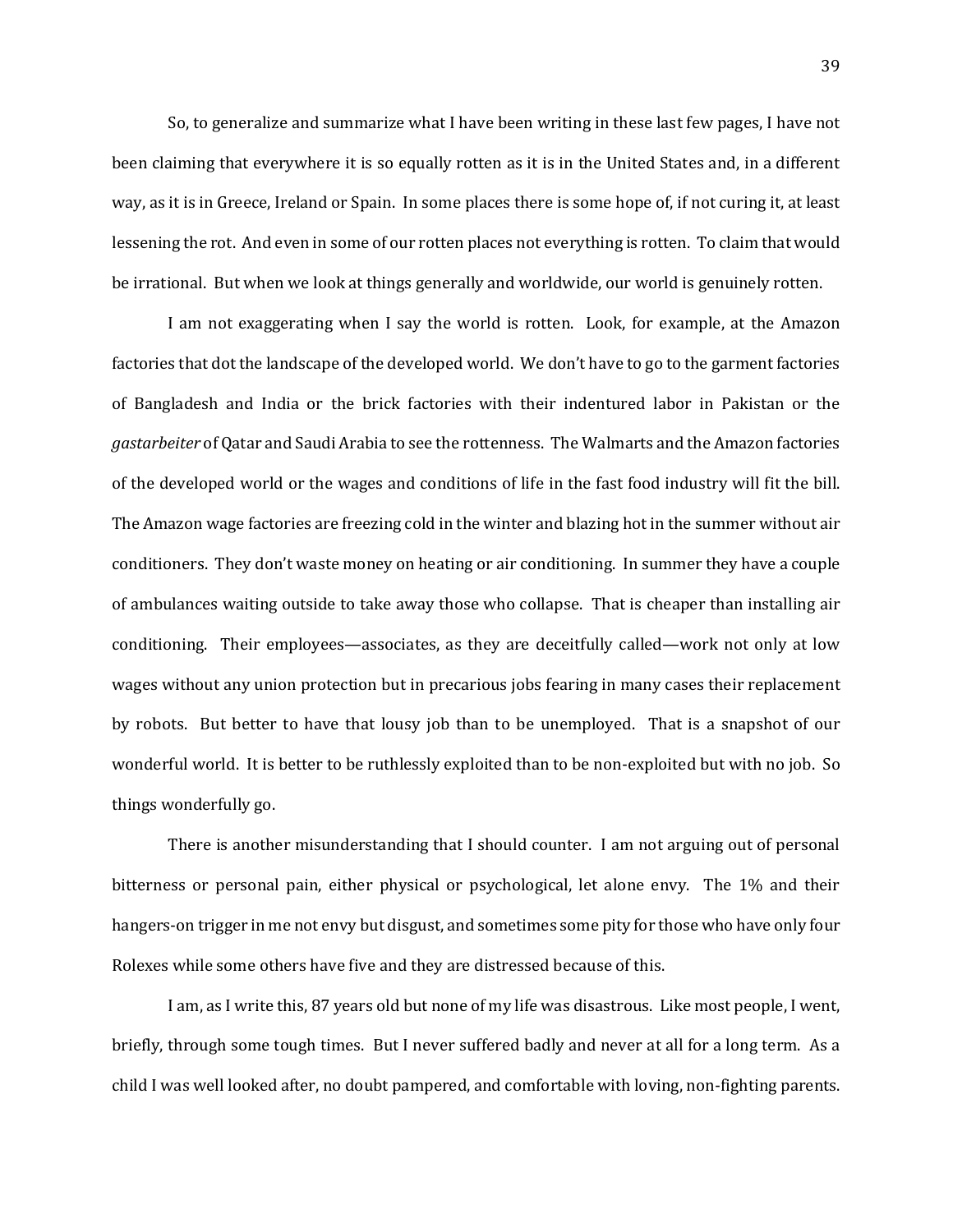I was always comfortable though I was a child during the Great Depression. But my parents were prosperous and I grew up with a golden spoon in my mouth. If anything, I was over-indulged. I am not unconsciously taking out a personal bitterness or grudge against the world or against my parents or teachers. I just instead despise our global plutocracies, sometimes veering toward dictatorships with a blessed policy of universal surveillance—what some have called, probably with exaggeration, police states. With what I have seen and read of our global state of affairs, I have come to realize how unnecessarily horrible it is. I despise rather than envy our capitalist rulers.

My near adult and adult life was also not stressful. During World War II I went through the officer school in California for the Merchant Marine. I became a deck cadet midshipman on a Merchant Marine ship in the Pacific during the last part of the Second World War. My experience in service was not traumatic or difficult. I did my first philosophical reading on the ship on which I served: Plato, whom I did not like at all, then Spinoza, Nietzsche, Santayana and Dewey—all of whom I did. At 19, green around the ears, my experience during the war was neither traumatic nor dangerous nor burdensome. I have liked always, since then, seeing more of the world.

My ship was anchored at the island from which the planes that dropped the atom bombs on Japan took off. That did not affect my comfort, but it did affect my attitude. Even in my youth and naiveté, I somehow realized, as the news came in as to what had happened in those atomic attacks, what a horror it was and also how unnecessary it was. Japan, it was apparent to me and to not a few others, even before the atomic attack was already on its knees. There was no justification at all for those bombings. That left a lasting impression on me. I was, of course, glad the war was over but not at that price.

My university student years were pleasant and rewarding. I learned and vastly enjoyed most of my learning and did not suffer the debt burdens that many students do now. I didn't have any debt at all as either an undergraduate or a graduate student.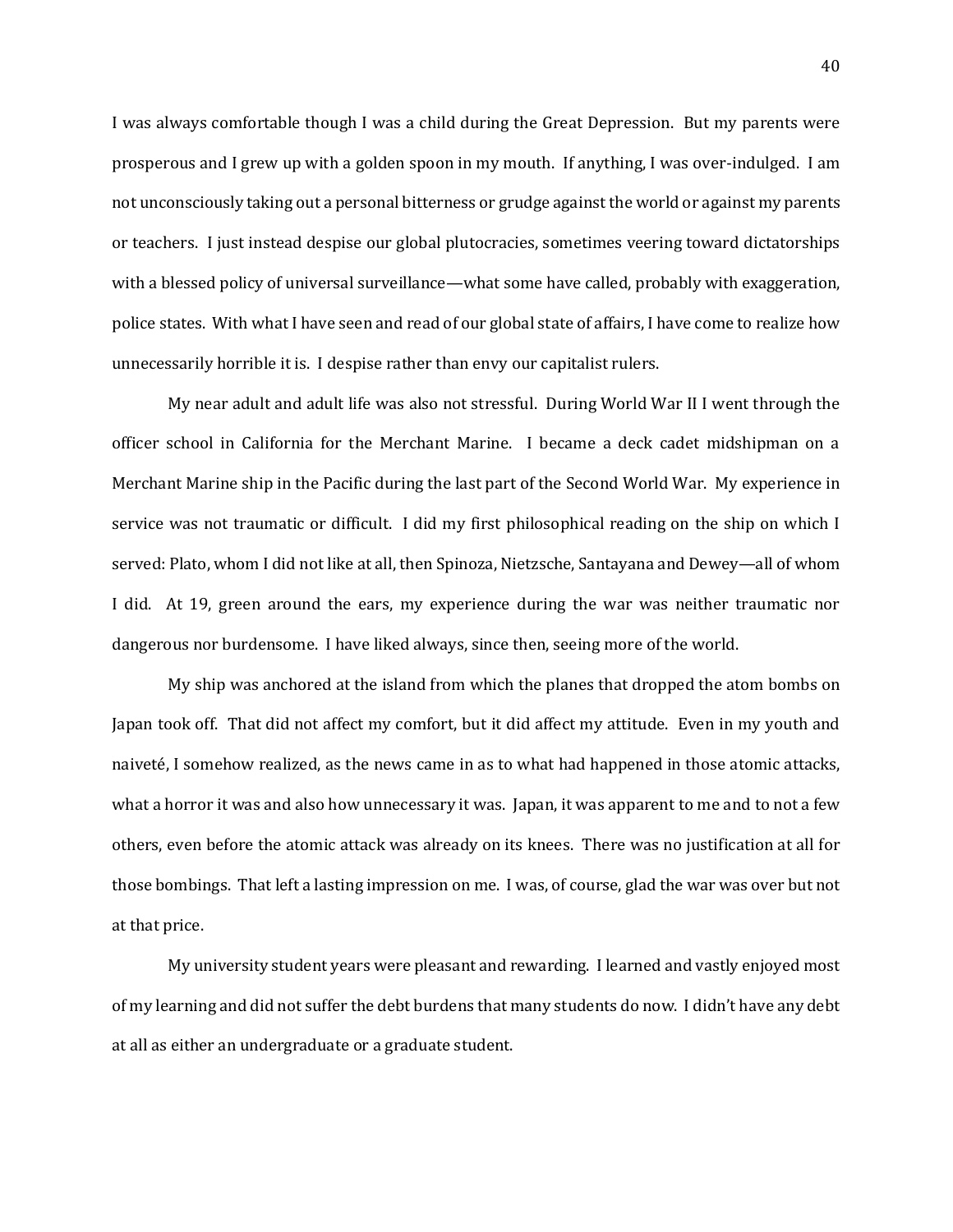All my subsequent teaching years (age 27 to 80) in the seven universities in which I taught had environments which, though different, were pleasant and fruitful. I liked teaching, liked my students and for the most part liked my colleagues and the various staff I worked with. I had plenty of time for research, travel and enjoyment. I received various awards and honors. *Personally* I have and had no quarrel or grudge with the world or my situation. But impersonally I have much.

I fear university teaching has become rather different from what I knew and not to its advantage. Universities, even elite ones, are becoming more like corporations. The professoriate with their grants are supposed to bring in money to their universities. They spend too much time trying to get them and with other bureaucratic stuff. With the coming into existence of *lumpen professoriate* teaching huge classes and who benefit from no sabbaticals, very little research time and insecure employment conditions, teaching is a new ballgame now. It is only a minor exaggeration to say that universities are becoming more like businesses with their procedures, factories and rationales. But that came after my time.

I write all this personal autobiographical stuff to make it perfectly clear that I never suffered from a personal grudge, small or great, with the state of the world. I was able to make my own choices with what to do with my life, including my work. Like almost everyone else, I regret some of my choices but they never crushed or embittered me. As my time went on from NYU to my last teaching at Concordia University, I taught just what I wanted to and enjoyed it and found it enhancing and I hope and expect my students did as well. I am, however, not complacent. Rather, I believe that I have been very lucky.

I have not always held the dark view of the world that I have now. But it is not personally dark for me. As I see it, it is very dark for humanity generally, even in the developed world where people (as in the U.S.) can go to jail for ten years for a bounced cheque. And if I live long enough, I will be caught up, as we all will, with the climate change mess and indeed horror. Since I became an adult I have been a socialist, though sometimes a very naïve and mixed up one, but I hope by now and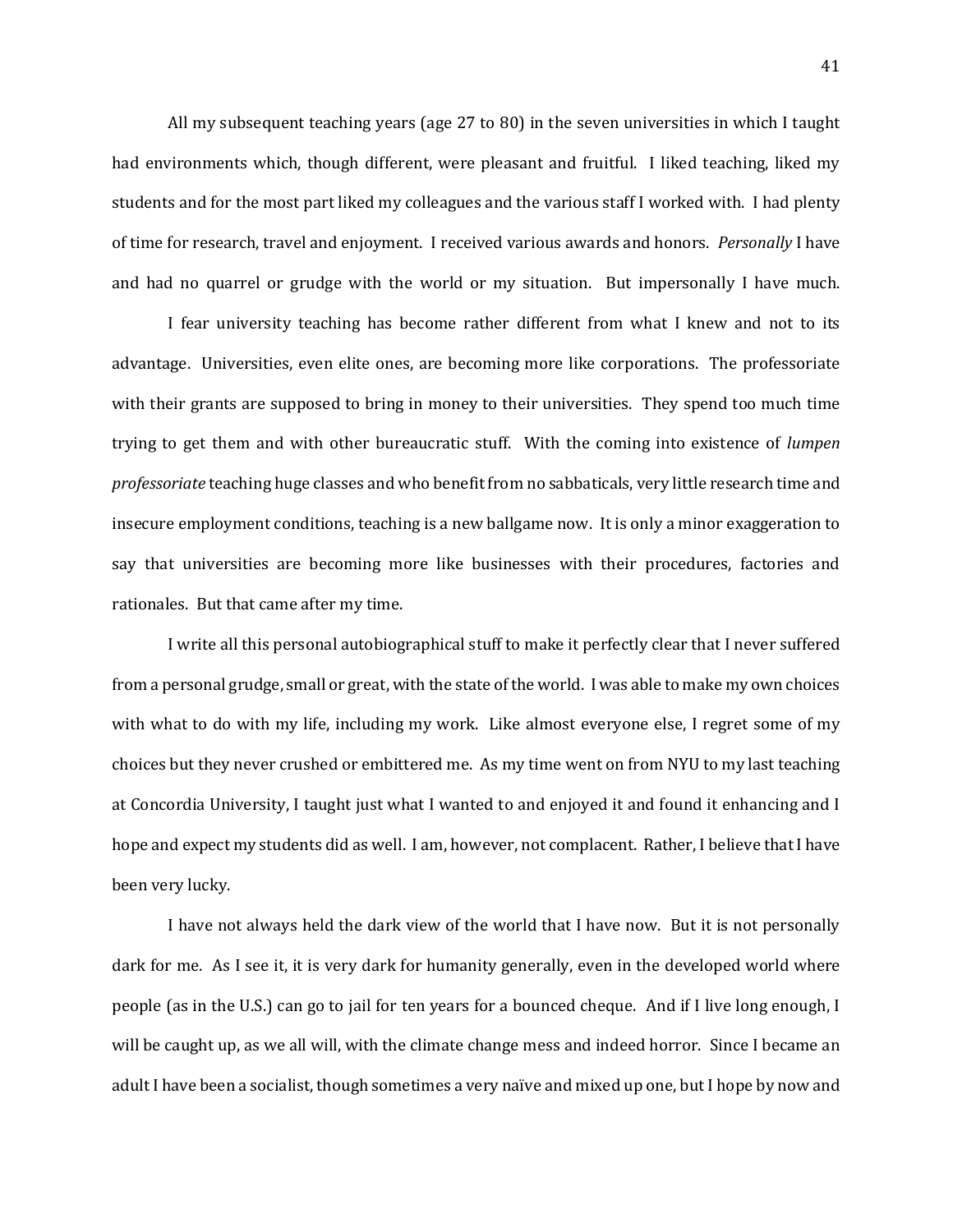indeed for a long time not an overly confused one. Certainly I am still not clear enough about these matters. But I was not always as pessimistic and bitter about the state of the world as I am now. When I was first teaching at NYU, I was much more of a social democratic thinking socialist than I am now and not yet moving in a Marxian direction. It was the Vietnam War and the 60s that began to change me and my views since then have deepened and become more nuanced, though not in a conservative direction. I have not become like Lezek Kolakowski or even Tony Judt. Indeed, I am increasingly radical. I thought then (in my early years at NYU) that if we in the United States would only hold on to our hats, the United States, and with it the rest of North America, would in 40 years become more like Sweden. Remember that in those years there were figures in power like Olaf Palme and Sweden was serious about socialism. I was badly mistaken and very overly optimistic in several ways. Sweden is now actually more, as a friend of mine who teaches in Sweden recently (2013) quipped to me, like the United States. I hope and believe that is somewhat of an exaggeration and that what I said earlier in this chapter attests to that, but unfortunately it has *some* verisimilitude at least. Still I do not believe any Swedish parliamentarian, no matter how conservative, would say such a thing as a member of the U.S. Congress said of Obama's shaking the hand of Raul Castro at Mandela's funeral: to wit that that was like shaking the hand of Hitler.

Generally, or at least often, people, ordinary people, are caring people. They don't only care about themselves and their own but they care about others, unless there are some people despised by them as a subgroup (e.g., Blacks, Jews, Moslems, Christians, Whites). But increasingly, most people in most places who have any stability or reasonable wealth and education are not like that. They are neither saints nor utterly selfish. Their caring has its limits, of course, but it is not absent. I do not, that is, for a moment deny that many people of varying political persuasions are caring of others. Reading Ayn Rand on the virtue of selfishness may weaken it but it does not in practice typically obliterate it. As I age, though I have not doubted it before, it becomes more evident to me that people generally care about each other, including about complete strangers. Sometimes politics or war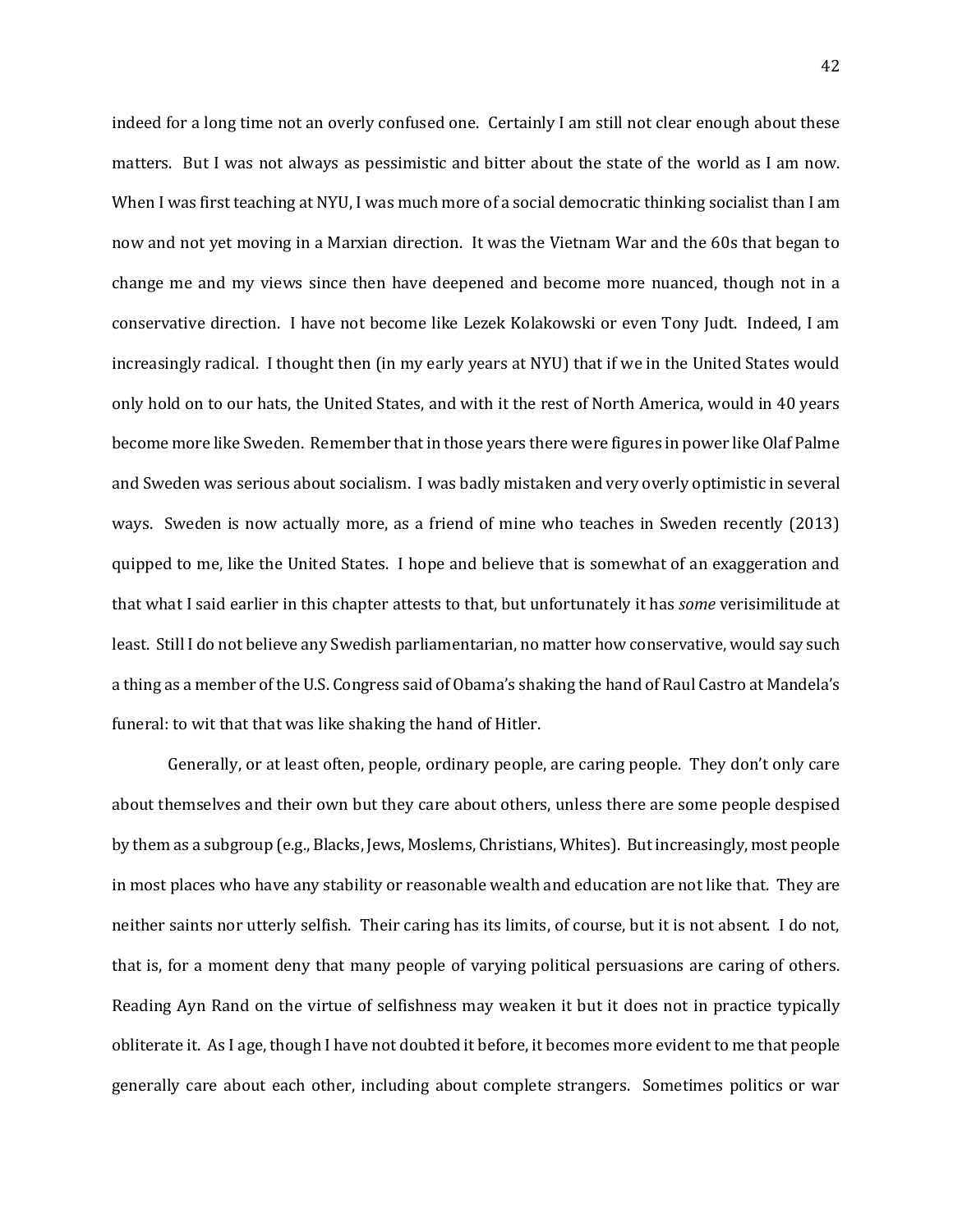experiences or racial or ethnic prejudices interfere with it, but you don't have to be a Mandela to overcome that. I recall my grandfather, who fought in the Danish Army in the war with Germany over the Keel Canal, saying to me when I was a little boy that there is nothing he hates like a German. And there is no love lost between Israeli Jews and Palestinians or often between Shiites and Sunnis or the Dinkas and the Nuers and so on. This is not only very unfortunate but often causes great harm; sometimes dreadful harm. The usual thing, however, when things are not so distorted, is mutual caring.

As I now totter around, when I get on a bus people will give me their seats, help me in and out of a door, watch me when I go down the steps, help me in and out of a car, etc., etc. All of this is done spontaneously and without request for help and often by complete strangers. People working at my favorite café bring me things beyond their normal duties. They do not do that expecting some reward. I do not say that all or even perhaps most people are like that. But a lot are. Things like that are not infrequent occurrences. The human race is not made up of people with selfish genes.

Rawls is right: people are neither saints nor sinners and we should not expect them to be. But, as he well realized, they are not usually or even often uncaring indifferentists, let alone normally bastards either. There are a few cheats, thieves, and uncaring brutes around, but they are not typical. Our capitalist orientation enhances selfishness. But few people are thoroughly selfish and looking after only number one, even when they believe that good guys come in last.

As I write this, just a little while ago (November 2013) a hurricane of incredible force raged through the Philippines. In its immediate aftermath, media described what it called looting as having occurred. This, whatever it should be called, does not show selfishness or indifference to others but a desperate survival instinct to save oneself from death. They just saw whole villages reduced to rubble. (We also saw this on our televisions or computer screens.) There was rubble as far as you could see and people entrapped without food, water or shelter just took what they could find to try to save themselves from death. They had nothing to eat or drink, no shelter at all. They did not know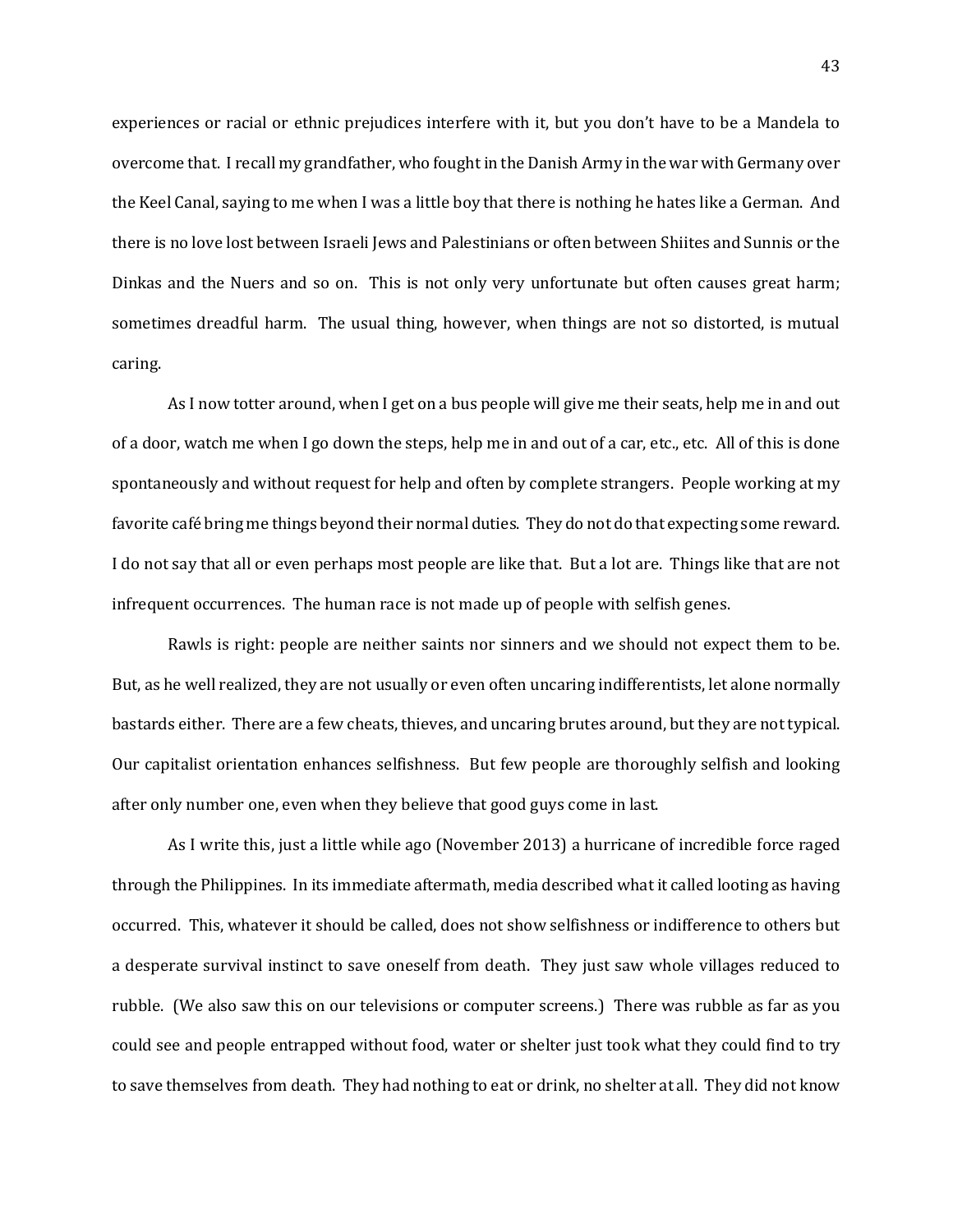what help, if any, would come and their need was immediate. So they scrounged around in desperation for whatever they could find.

Ask yourself if you would not do what these people in the Philippines did in such a circumstance? It is not right to call that looting. It was not like Kenyan police or soldiers caught on video in Kenya going off with goods when a shopping center in Kenya had been attacked by terrorists and a little later the police and soldiers entered. What they were photographed as doing was plainly looting. The shops had been abandoned and partly destroyed and they were there to help to establish order and instead they made off with some things. But the Philippines case of so-called looting was entirely different. It was an attempt at survival. But it was not even exemplary of the survival of the fittest. In many respects the rubble there was like a garbage dump where starving people pick what they can to in one way or another survive.

Things like this Philippine disaster go on and on, though often in somewhat different ways, when things are violently and suddenly turned upside down. This happens in community after community. Remember the tsunami and subsequent nuclear power station meltdown in wealthy Japan. Blessings like these are becoming an everyday fare on an even reasonably good news outlet. And it is enough to drive one to despair. Think right now (Dec 2013-Jan 2014) of the Central African Republic, South Sudan, Iraq, Afghanistan, Syria, Lebanon and Egypt. Irrational and inhuman events are happening there that seem to be out of control. Human life in all these places comes cheap. The Nazis didn't invent it and it did not end with their demise (though remember there are still a few neo-Nazis raising their ugly heads). And all of this need not have happened and indeed continues to happen. It is not only brutal but deeply irrational. This does not show that humans are all, or even mostly, either greedy beasts or fanatical beasts, though *some* in powerful positions are either one or the other or both. Again, it is not limited to the powerful but they are the most worrisome here.

*Some* subject to such enculturation have successfully resisted it or at least partially so. Many of us, we thank our lucky stars, have not been so acculturated. But as we see the greedy beasts and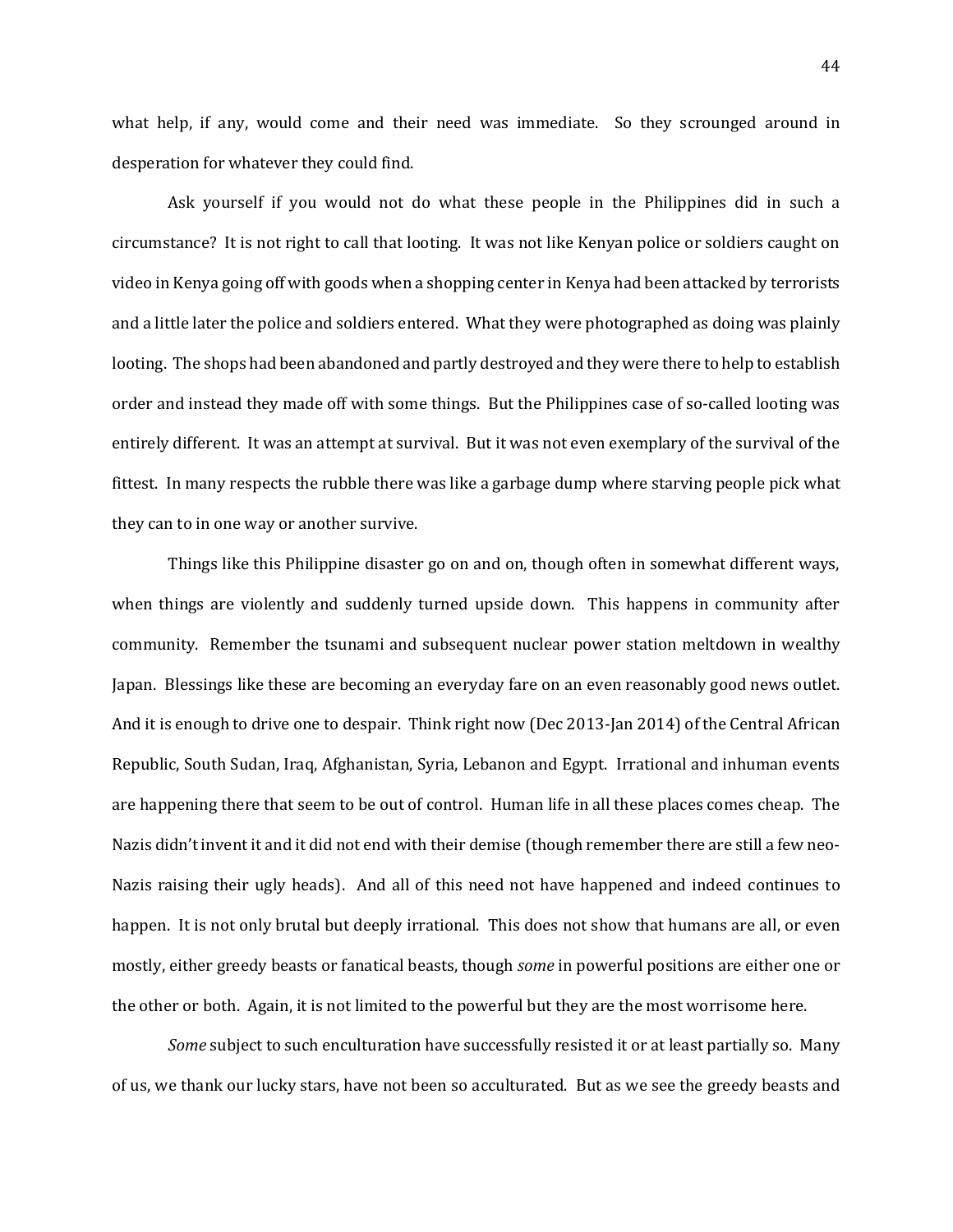the fanatical ones (some are both) we, particularly if we are hardnosed and reflective, will say to ourselves, 'There by the luck of my genetic and other biological, personal, cultural and social fortune, go I". This is a grim recognition which is often resisted, and understandably so, but to not recognize this is psychologically evasive. Some may think this is a cosmic incompatabilist determinacy. It is indeed a hard thing to say this, but determinism or not, this is the way it is. There by our good luck go we. It is not something we can non-evasively hold ourselves responsible for, *pace* Dworkin, but we can reasonably be held responsible for it.

Still, though, some very key figures in politics and even more so in corporate life are such greedy beasts and/or fanatics. Most of us are not. Not even all of *them* are. We are neither saints nor moral heroes, but we are not generally or even usually greedy beasts and/or fanatics. Some just are *indifferentists* before what is going on and some others are *quietists*, a few who are sheltered from what is going on, and even a fewer evasively shelter themselves and some just are incapable of facing the music. Many are like those Germans in the Second World War who lived in what they took to be an 'inner emigration' and just 'looked away' and tried to cultivate their own gardens and after the war didn't talk about what went on until a few of their children or grandchildren, some going so far as to go into the archives, pushed these things into the light. But this is not a particular German trait. All societies, all peoples, get, often rather easily, into states of denial. Most people live by the maxim "See no evil, hear no evil, and do no evil" and close their eyes and ears to what is going on around them. Where they are forced to do terrible things they will typically do them, as the police and soldiers everywhere usually do what their countries' law commands or their jobs require—and even when the law is what the Fuhrer says. People who can avoid it still typically remain in a state of denial. Some, of course, do it out of a conviction of my country, right or wrong, but still my country. But most do not. Still, as many a good German went off to fight for Hitler's dream of empire, so would have many a good American marched off to fight, in one way or another, against what Ronald Reagan pronounced was "the evil empire" and still later what George W. Bush announced as the war on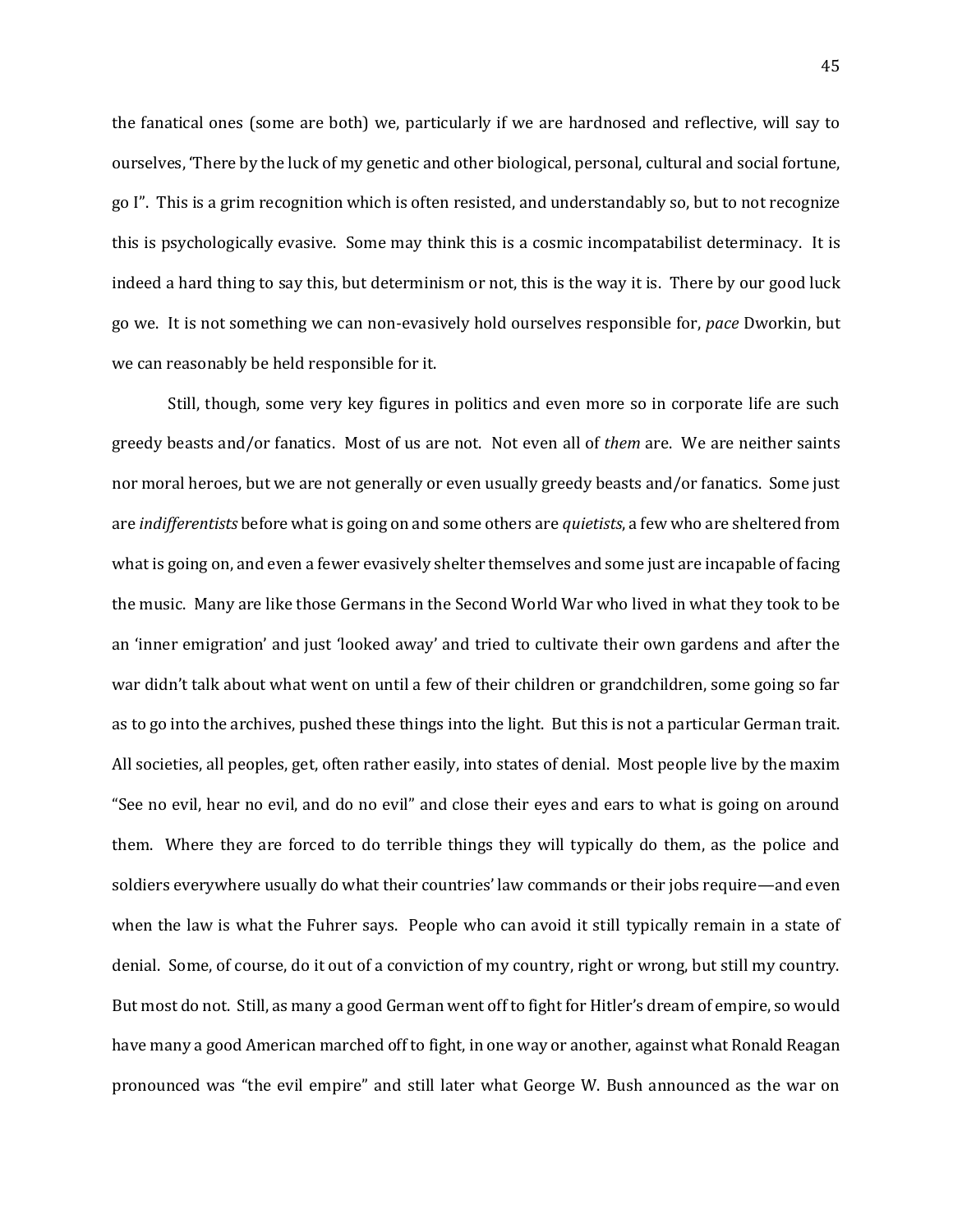terrorism where he warned that people are either for us or against us. Such are the ideological chants of the least sophisticated of our wonderful world. Many a good Canadian in the First World War and in the Second World War was marched off to England's drumbeat. In the Second World War they would have been justified but not in the First, and in neither because it was England's drum. But again and again people have marched off to their country's drumbeat. How can we sing, if we have much in the way of knowledge at all, "Oh what a wonderful world"?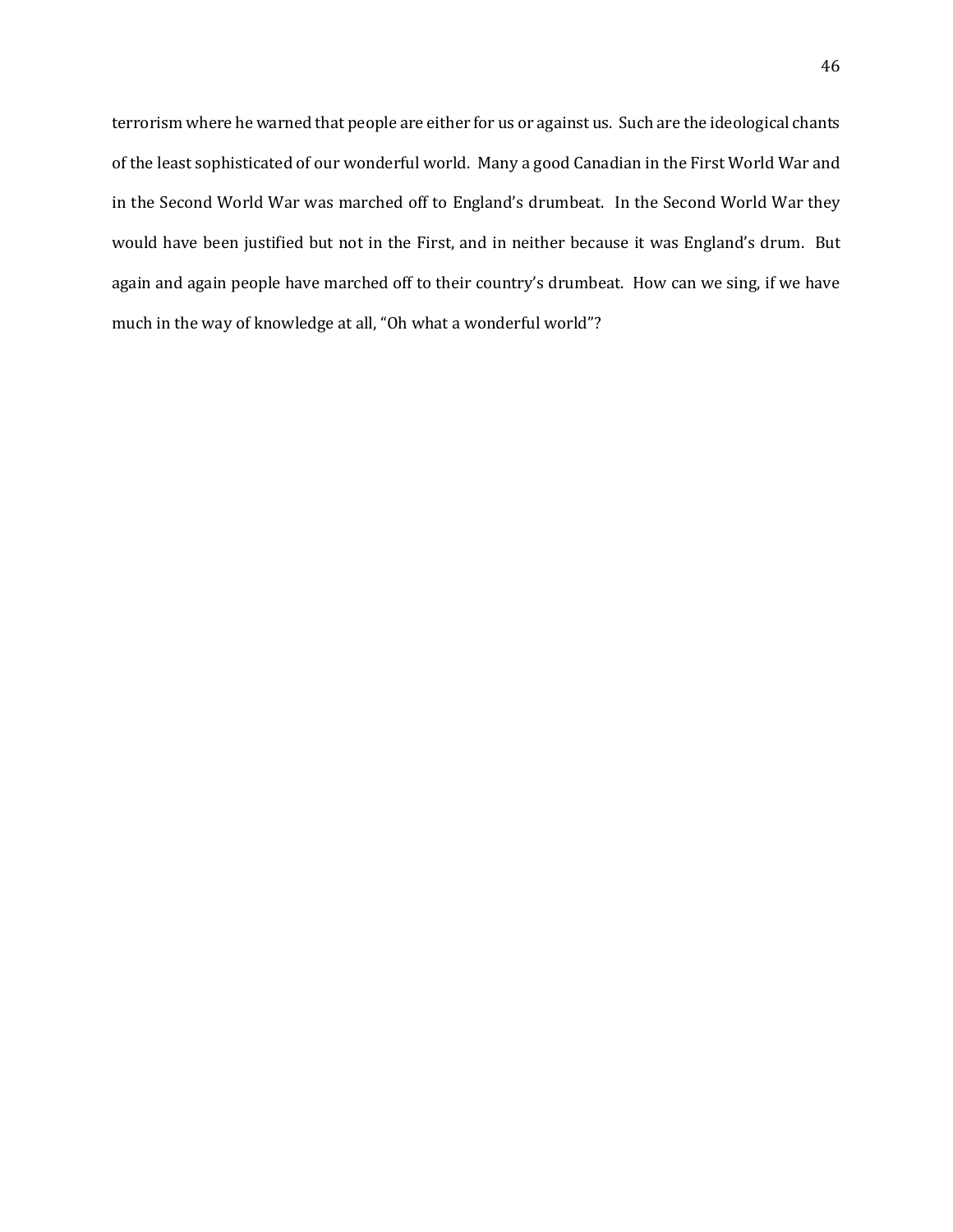#### **Chapter 4: Some Follow-ups**

In the previous three chapters I have been introducing some of the delectables, the delicacies, that we have had dished out to us concerning our wonderful world during the last half of the 20th century and the first part of the 21st century. They are sufficient to fill us with joy, a holocaust of events, triggering our everlasting gratitude. But I mostly ignored the wonders of our wonderful first half of the 20<sup>th</sup> century, most particularly the wonderful times of World War I and the still more wonderful times of World War II and its immediate aftermath of glory. World War I was a stupid, unnecessary horrible bloodbath—Hegel's slaughter bench—with its horrible useless trench warfare and the gassing of troops on both sides winding up with the war's end with the vindictive Treaty of Versailles—another stupid act—this time directed against the Germans which may very well in part have engendered the rise and triumph of that marvel of marvels, Nazi power and control and the ruthless drive for a German empire at a murderous cost for many people and including a considerable death cost and cultural cost for the Germans themselves. For Germany it was among other things a loss of what the Weimar Republic represented, a cultural and social high point in Europe. The rise of the Nazis was chorused with the spectacular intensification of anti-Semitism on the German side utterly destroying the cosmopolitanism of the Weimar Republic. But we must remember that anti-Semitism was alive and well all over the Christian world. It was as American as apple pie, though we must also remember it was more virulent in some places than others. As a young boy, I went to Miami with my parents. At the check-in desk I saw in large print on the wall behind the desk, "For Christians Only". I asked my father what that was for. He replied, "To keep the Jews out."

The First World War was horror enough. The Second World War made the First World War seem like child's play. There were massive killings of both soldiers and civilians on both sides and unbelievable flowering of brutal genocide (if that is not pleonastic), perpetrated by the Nazis and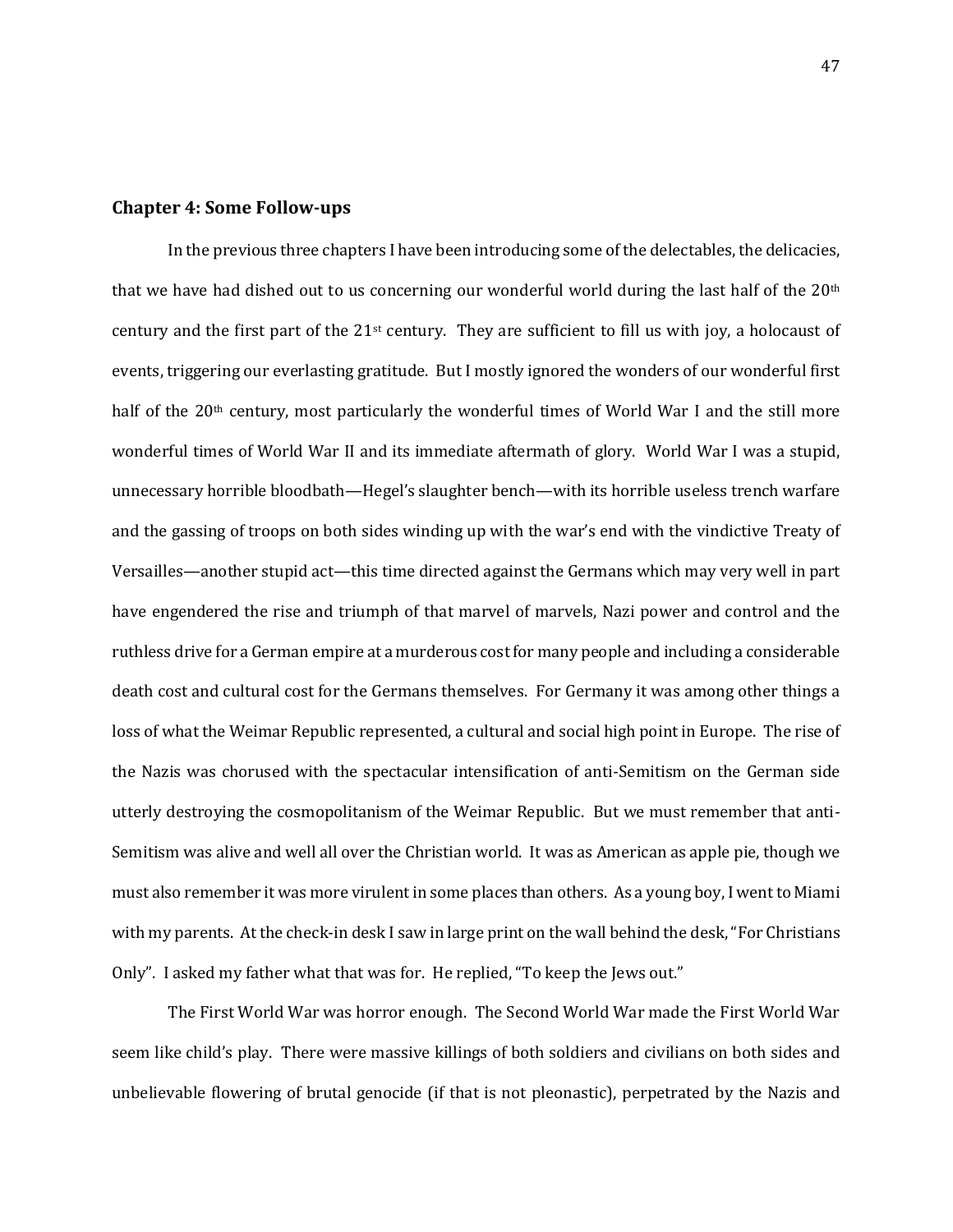collaborated with by Vichy, though Stalin did a bit of it on his own part as well. The Nazis carried it out with a disgusting ideological campaign and a somewhat effective bureaucratic exactitude with a lot of cogs working the machinery.

The senseless brutal drive to exterminate, to exterminate at all costs, collided with a singleminded determination to win the war and secure their empire: the Thousand Year Reich. It was a war against the Allied Powers. Hitler, particularly in his later years, was also obsessed with attaining a *Juden frei welt*. It actually in effect weakened his war effort by diverting resources to the murder of Jews and Roma that could have been used by the war machine. The German elite, Speer on one side and Goebbels on the other, split here. But Goebbels with Hitler on his side prevailed. The principle effort was to kill as many Jews and Roma as possible, adding a few Communists, before the impending Allied victory. That was fanaticism on spectacular and murderous display. Speer, no friend of the Jews, was smarter than that. But Hitler's command was law. With Speer the people in the concentration camps would have been productively used as slave labor and fed and rested just well enough to keep them in working order so that they would be able, quite against their will, to contribute to the Nazi war effort. When they were worn out, finally worn out, they would be gassed and replaced, if possible with fresh slaves. Murder is accomplished and work goes on full speed ahead. But Hitler with his fanaticism, horrible but also stupid, would have nothing to do with that vile but rational scheme. He with a vile and *irrational* plan would rather go full steam ahead with the slaughter of Jews and Roma even if useful resources were diverted from his war effort.

A crazed and brutal Nazi ideology prevailed and determined the day fueled by the plainly false and utterly unscientific doctrine that there are only two 'pure races': the Jewish race and the German race (sometimes called the Aryan race) and that these races were in conflict, in fact in a deadly conflict or so the Nazis believed. Some of the more informed of them perhaps only pretended to believe that for *realpolitik* propagandistic reasons. 'Decency' in the world, the official propaganda went, required the cleansing of the world of the Jewish race and required the hegemony of the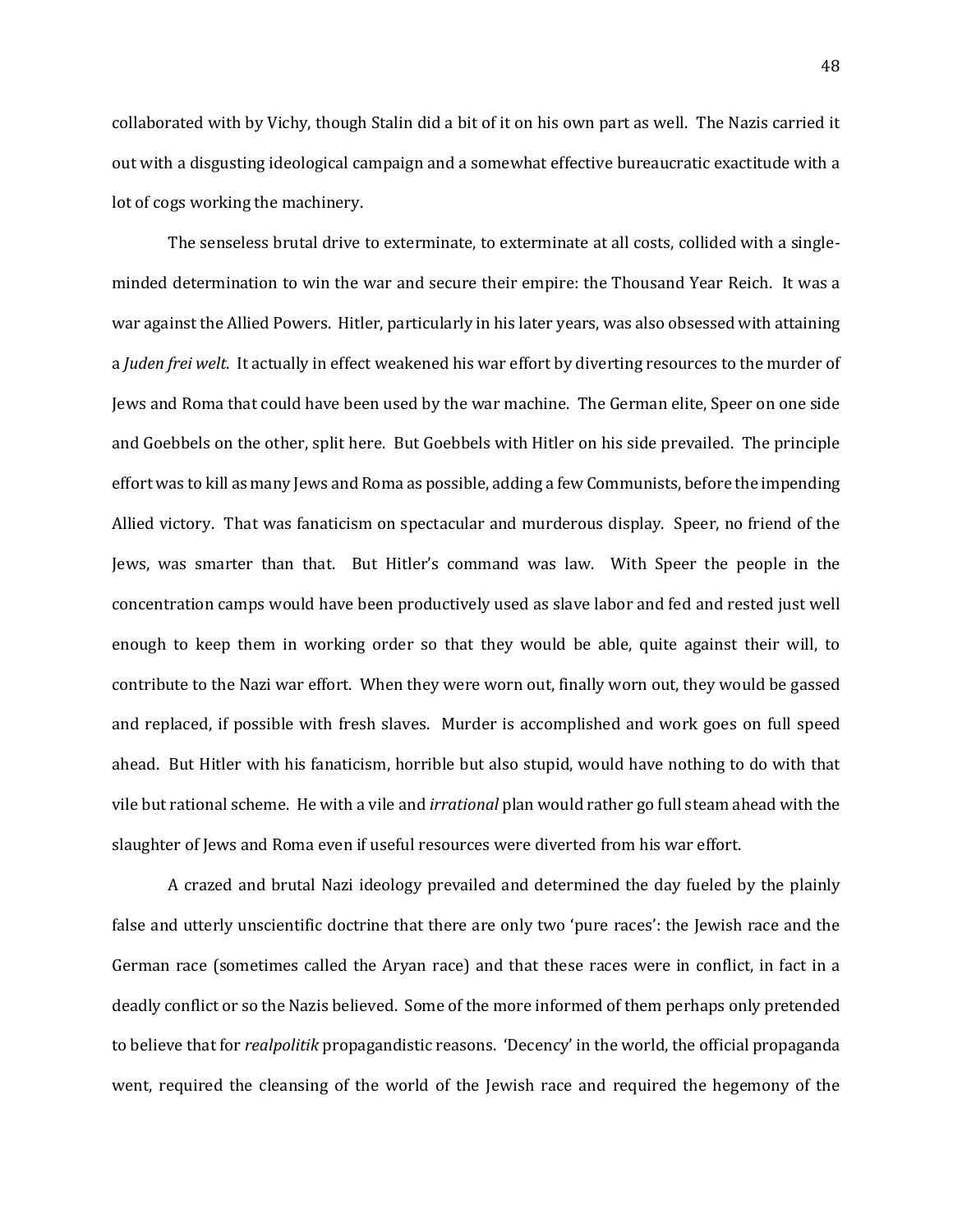German race. Indeed, it required the eradication of the Jewish race. However, there is no such thing as the Jewish race or the Germanic race. Jews instead are a widespread and very diverse ethnoreligious group with some family resemblances, namely some extensively ritual religious practices but even there that is not complete for there are many utterly secular Jews—so-called non-practicing Jews and some who didn't even know they were regarded as Jews until the Nazis made them aware of that. Similarly, there is no such thing as the Germanic or Aryan race. Germans are again a varied people. All, or almost all, in modern times as well as in earlier times were German language speakers. Not a few do not have or have not had or even aspired to have a home in a German nation or have looked to it as their Mecca or 'chosen nation'. Many have come from Austria, Switzerland, Hungary or the Czech Republic (as it is called now). There also were, and perhaps still are, the Volga *Deutsche* in Central Russia. They originally were a German speaking people, as were the Germans in Southern Wisconsin where the language of the public schools was for a time German. But by now most of them have forgotten it. Similar things were true for the Volga *Deutsche*. After World War II, some of them, even those born and raised in Russia, returned to Germany hardly knowing a word of German. Nonetheless, since they were of German ancestry they were immediately granted German citizenship while the children of foreign, usually Turkish or Bulgarian *gastarbeiter* in Germany born in Germany and fluent in German and attuned to German life and culture, regarding Germany as their homeland and themselves as German, were denied German citizenship. Racism is often deeply rooted. German speakers do not constitute a race any more than English and French speakers in Canada constitute a Canadian race and any more than there is an American race. Most Roma speak a distinct language but they are also not a race. Europe is a continent but there is no European race.

Moreover, the idea of 'a pure race' is a fiction. The Germans are a large and varied ethnic group, a cultural and a linguistic group where migration has often obliterated both the German language and German culture. They, no more than the Jews, make up a race any more than there is a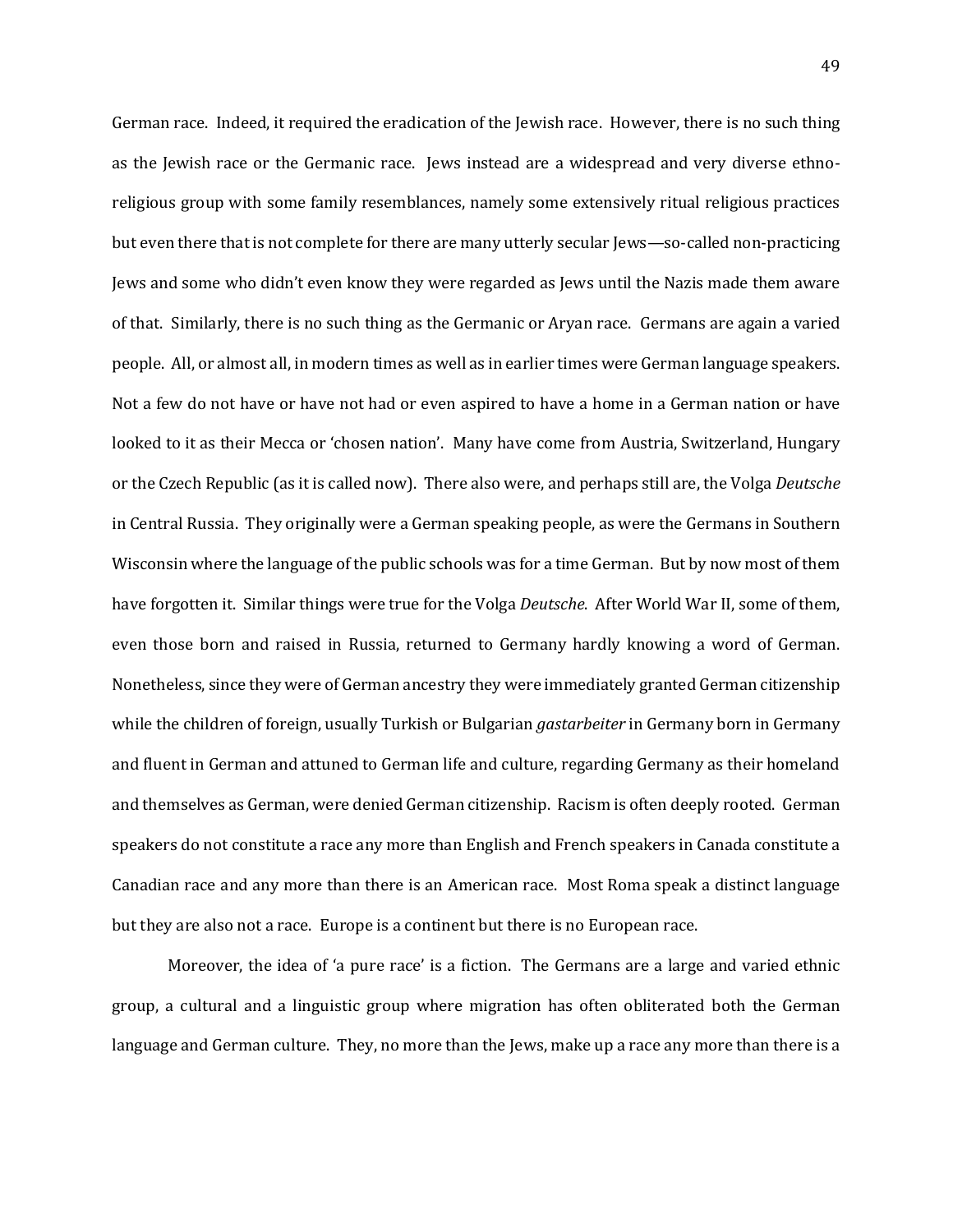French race, a Spanish race, a Mohawk race or an Afghan race, Nazi ideology to the contrary notwithstanding.

There were Nazi anthropologists who clearly recognized that, but also recognized the political expediency for Nazis to perpetuate that ideological myth in the German empire's own interests, just as there are U.S. political realists who *inwardly* smile at talk in the United States, common in the political class, of its being the greatest and best democracy in the world, the model for humankind. (Many of their political class would probably say 'mankind'.) And where required, they will chant along as well. Or some Canadian political realists who would discretely laugh at Stephen Harper but still support his policy. Just as some utterly secular people have, again in a minor key, defended some particular religion or perhaps religion generally as a useful and sometimes as even a marvelous mythology. Think here of George Santayana.

Some mythologizing gospel *may* sometimes be useful for some people, but the Nazi racist mythology was not for many and surely not only for Jews, Roma and Bolsheviks. It was not only horrible but utterly devastating. Millions were brutally killed until the end of the Second World War not only in Germany but in non-German speaking countries. At the end of the war, Europe, including European Russia, and on the other side of the world, Japan, lay in ruins with millions killed. The major cities of these countries were in ruins except for Paris and Rome. The Fascists seemed to have sufficient cultural sense to realize their historical significance. But for the rest of the cities they were destroyed—reduced to ruins—by bombing and the people in these regions, including the French and the Italians, in spite of the principal intactness of their capitals, were impoverished. Dresden was even devastatingly bombed by the Allies when it was of no military significance as a city of not only beauty but of hospitals not only for German wounded but sometimes for captive wounded enemy soldiers. The number of people killed, both soldiers and civilians on both sides, was staggering. This was particularly true for the Soviet Union which effectively won the war in the European theater against the Axis powers, but at an incredible cost for them in lives, in loss of superstructures and in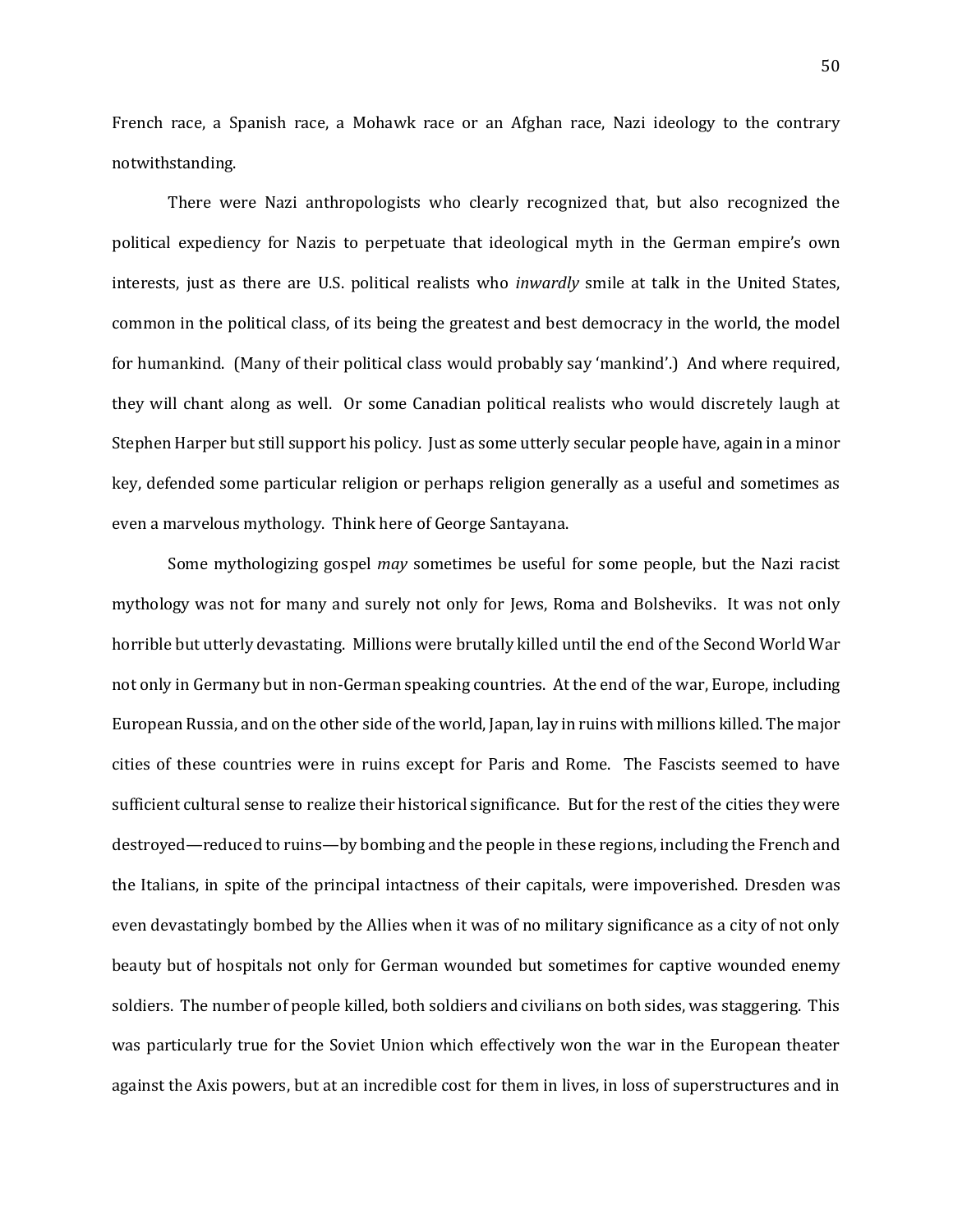economic development. What were intended as five year plans for economic development for human wellbeing were put on hold to give central emphasis to protecting the Soviet Union and its people from the Nazi threat and to repel and defeat them.

On the European continent the Soviets did the brunt of the fighting to defeat the Nazis and, as I have said, paid tremendously in cost of lives and infrastructure and economic development. The North Americans and the British with the free French, by contrast, held back until the Nazi defeat neared completion. North America, by contrast, did well. With the war effort its economies recovered from the Great Depression and its cities were intact as well as the countryside. It lost comparatively few soldiers and no civilians or soldiers who remained at home. With the economy buzzing it did well. North America profited from World War II and business boomed for the U.S. and Canadian industries and their populations had better times. It was, for them, though of course it was not trumpeted as such, indeed a lovely war revealing how wonderful our world was. But Europe and Japan were devastated. The 20<sup>th</sup> century outdid itself in wonderfulness, adding zest to the rest. After the war, the recovery in Germany and Japan was rapid with American help but slower with America's allies. For the U.S. and Canada, there was no need for recovery. They never experienced the wartime horrors. Still, for some it was oh such a lovely war in a wonderful world. The Depression was over and everything was booming. Happy times were here again.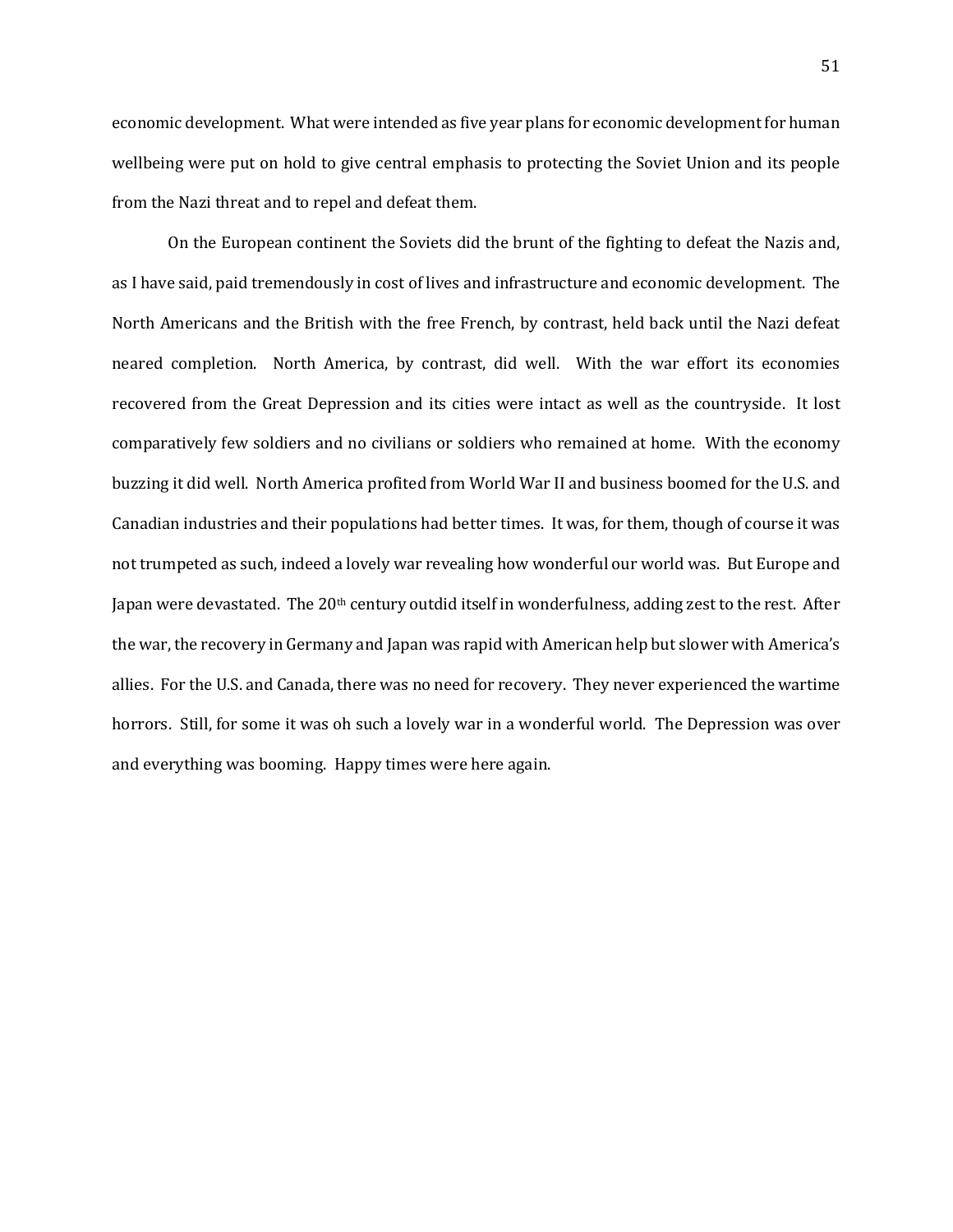#### **Chapter 5: A Petit Afterword**

Toward the end of a draft of this little book (in January 2014) I was reminded of a great Afro-American poet Amiri Baraka. *Democracy Now!* had a full program on him two days after his death at 79. The program was excellent, with people who knew him well commenting, including two fellow poets and his biographer. He was not only a poet but a very effective and intense political activist and, as well, besides being a poet, his activism was often integrated with his poetry, into jazz, hip hop and, if I am not mistaken, rap. But at the same time he was a very knowledgeable person with wide human interests. Baraka not only knew the poetry of a great range of poets, but he knew his history, including world history and he came to know and attune with Marx and Marxism very well and its use by African liberation leaders in a rapidly decolonizing Africa. That evening on *Democracy Now!,*  we had extensive passages of him reading his poems passionately and effectively and interspersed with effective revolutionary singing. He was up to his neck in political activity for the liberation of blacks which would carry along with it their empowerment. As a black person Baraka was very concerned with this, but he was not concerned with black persons alone or concerned to give blacks primacy as whites did for themselves at the expense of people of color, giving blacks vicious clouts from the time of slavery on. Native Americans, though in different but equally vicious ways, did not fare so well either. Baraka made close alliances with the Puerto Rican community in what had become his hometown in Newark, New Jersey and he resonated with and supported the Native communities of America and the poor, deprived, exploited, powerless people everywhere, including whites. Black Power for him didn't mean or entitle or aid anti-white power; it was rather, and rightly, directed at disempowering racism of all kinds. There wasn't a racist streak in him in spite of how propaganda portrayed him. The American establishment didn't like Communists or other Leftists, black or white.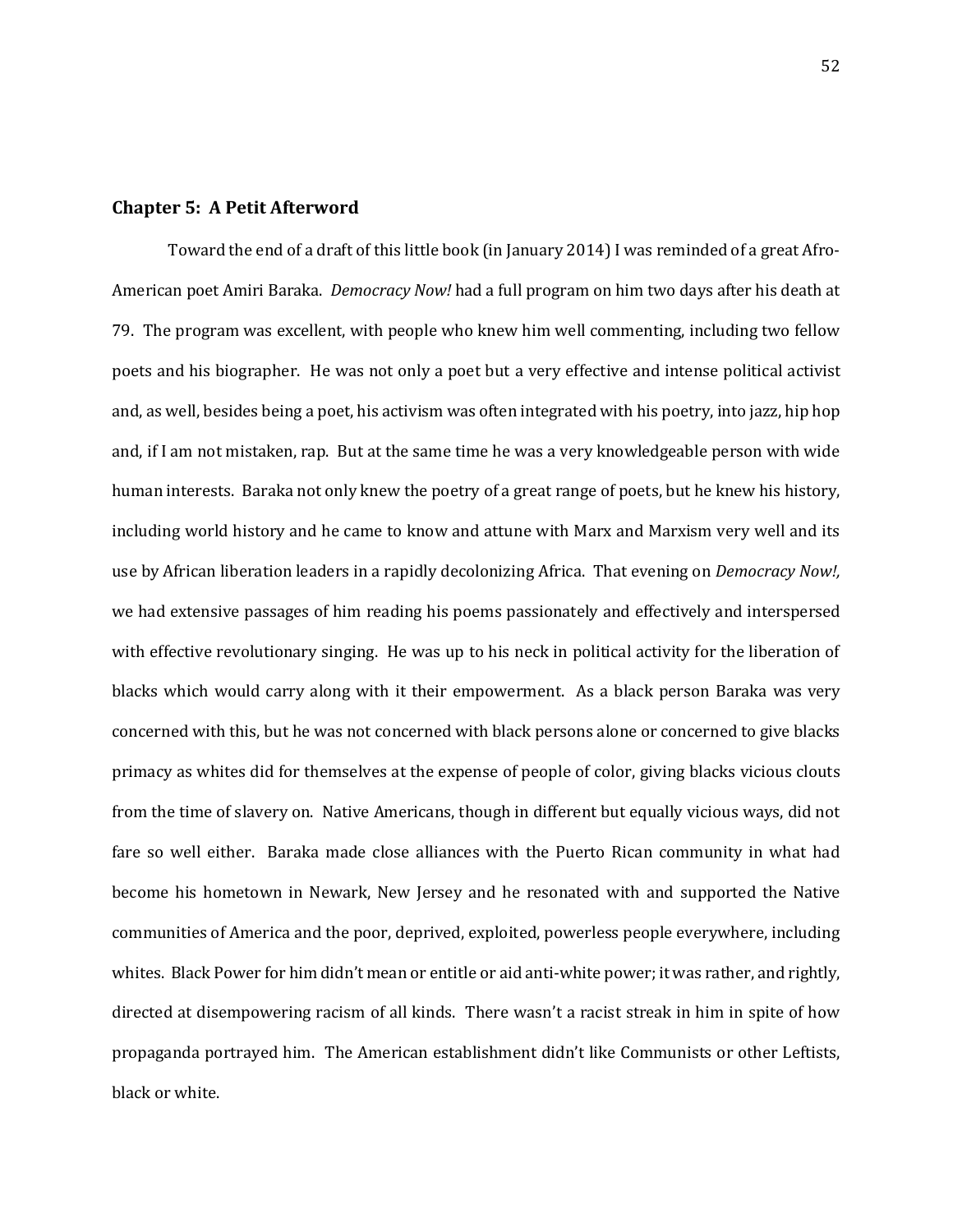Baraka's Marxism deepened. It led him to robust democracy, to socialism and finally even to communism. There he and I have a family resemblance. Malcolm X had a powerful impact on him early on, but he developed his political activism in his own way. He was crucial in what he called the Newark Rebellion which he insisted on calling a rebellion and not a riot as the media had it and I suppose he would also so characterize the Watts, Detroit and Los Angeles uprisings, or what the media and most people called riots. They all were uprisings, fighting for black empowerment against a white brutal and uncaring domination. During the Newark Rebellion he was almost beaten to death by the Newark police, only to be rescued by his comrades. He was a major and charismatic figure in the black liberation movement.

Why do I write of Baraka particularly here? I will explain. First and simply, he lists powerfully and concretely, and specifically portrays, many of the dreadful wonders of our wonderful world that I have stressed. And more as well and more tellingly. Secondly, and much more importantly, he reads and sings his recordings in which such listings occur very effectively in ways that have a powerful effect on his audience. It is not just the plain telling that some others give and I give here in an ironical and sometimes sardonic manner. It gets to people or at least some people in a way that my work and the work of some other public intellectuals typically does not and cannot with our way of doing things. While our beliefs are much the same as Baraka's, our ways of presenting them are very different. I came to realize Baraka's way of doing things gets through to people and transforms people in a way mine don't. So as we both want very much to transform people and the world, focusing on *much* the same people, should I go his way? Should others? Yes, for lots of people. He has a far greater outreach than I and other writers have or could have. And that is not just that Baraka's way can whip people up. Hitler and "The Great Communicator" Reagan could, though in different ways, whip people up too, though Reagan would and did put some people to sleep. Reagan himself was prone to sleep at conference meetings. But in a cool hour, after people had been whipped up, when they reflected would their beliefs be sustained and strengthened? It is not enough to be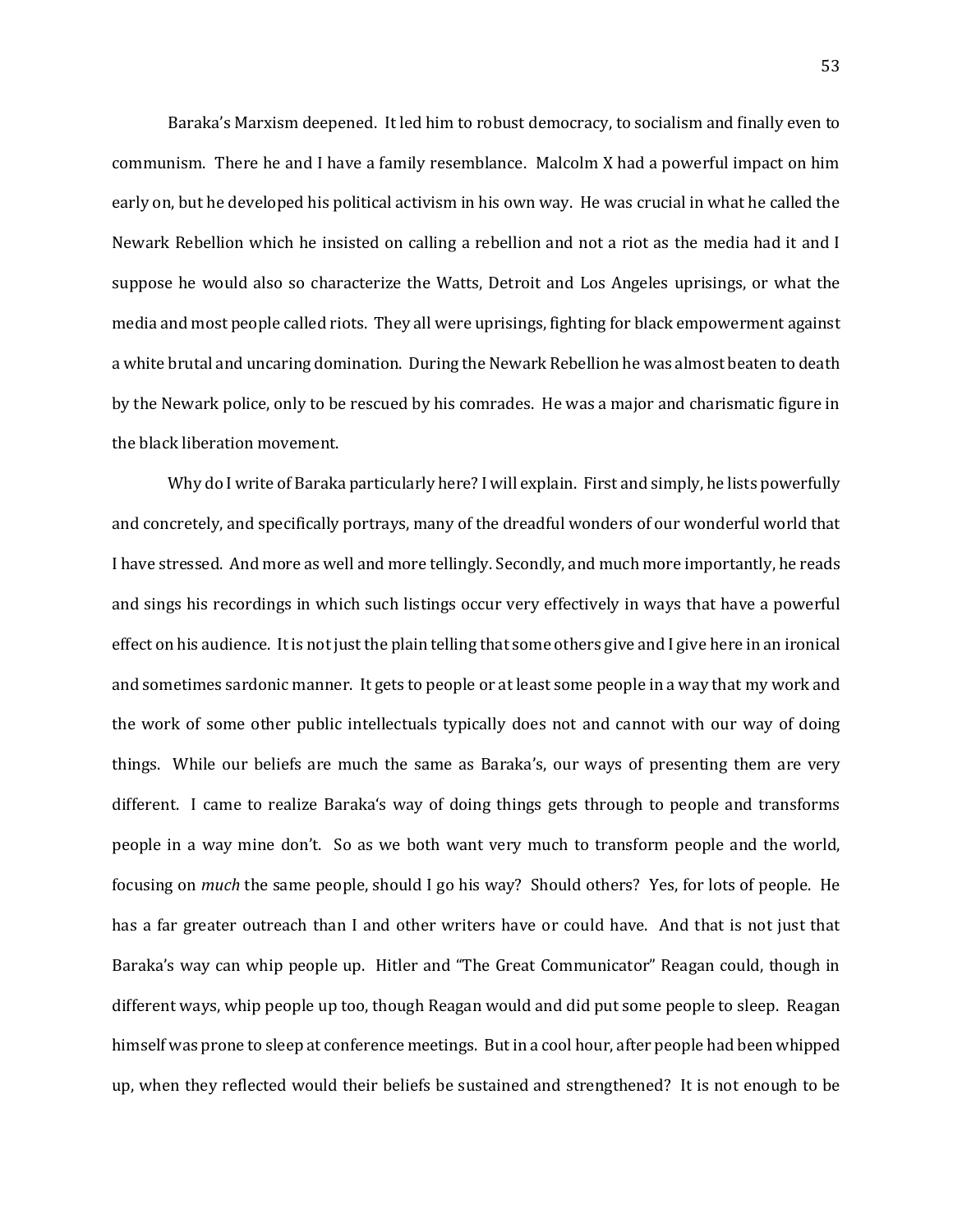swayed by oration but to recognize the plain and important truth of what has been said. This also is crucial.

It is indeed crucially important that there are people like Amiri Baraka and it is a very good thing that there are many articulate followers—people who have been influenced by him. In contrast to Baraka, I am small potatoes. But take instead, for contrast, Noam Chomsky. He, as did Baraka, has a very considerable following and has influenced many people, including me. In a very different way he has charisma, too. Again, his effect is lasting. Moreover, both are firmly, informedly, intelligently and passionately on the Left, though Chomsky's manner is cool. But otherwise Baraka and Chomsky are very different. I have always been much in the Chomskyan mold, though with this little book I write in a style that is neither Chomskyan nor for the most part philosophical or standardly academic or Barakaian.

Moreover and differently, Baraka is not like Nelson Mandela during his years on Robben Island and when he was the key player in the successful rebellion against political and social apartheid. The Mandela of that time and Baraka are substantively alike. But Mandela and Baraka are not alike in their rhetorical manner. Mandela's manner is that of a straight stick (though a wonderful one) in a way that Baraka is certainly not. Later, after Mandela's experience at Davos, they diverged. Fortunately Baraka, with his firmer and more informed Marxist orientation, never became, as Mandela did after his visit to Davos, a captive of neo-liberalism and its *laissez-faire* economic orientation. Baraka never even went in the direction of a decent liberalism of a Millian, Deweyan and Rawlsian type. (Remember that Mill and Rawls regarded themselves as liberal socialists.) Mandela, when he was the first leader of post-apartheid South Africa, something he was a key in bringing about, eventually developed in a liberal way with a Millian intent but with unfortunately an incompatible neo-liberal dangler. That came after his Davos encounter. When the apartheid South African regime fell, 87% of the private land was owned by whites; now in 2014 that has fallen only to 80% with little increase of public-owned land. Many on the Left in South Africa say we now need an economic de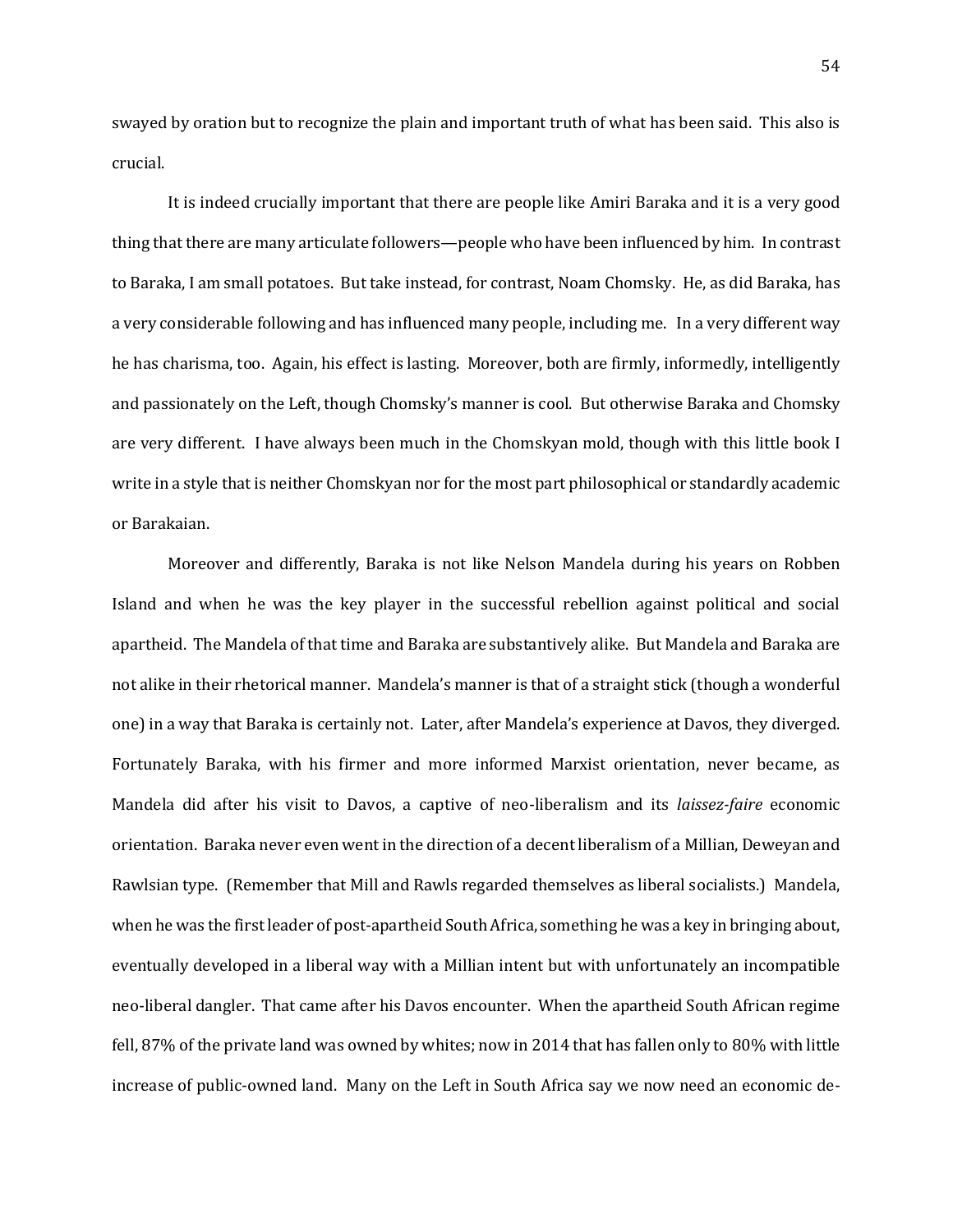apartheid revolution to go with the political one. One person, one vote, with every adult person allowed to vote is not enough. We must in some way rectify that to end the plutocracy in nations, including South Africa, which we traditionally call and typically recognize as model democracies; countries that in reality are not democracies. They are rather plutocracies and some of them vicious ones. They are not only in South Africa but also in some European nations and always in the most powerful ones as well as in the North American nations. The United States may be the greatest plutocracy in the world, but it is certainly not the greatest democracy in the world or even a genuine democracy. One cannot be a democracy and a plutocracy at the same time. And the United States is certainly a plutocracy.

We must also come to realize that people and peoples are different and are deeply influenced by their culture. I do not say all the way down in their particular circumstances such that people attuned to Chomsky and to his way of thinking and doing are not the same in any significant respect as those attuned to Baraka. Chomsky's attunes are largely university students and some of their professors and some progressive elites more generally. Sometimes such people are attuned to Baraka as well. But *some* of the Chomsky bunch are not. (I do not say this in a disparaging way at all.) But Baraka appeals to even a larger swath of people than Chomsky and probably Mandela appeals to even a larger swatch of people than either Baraka or Chomsky. But Mandela (or at least the pre-Davos Mandela), Chomsky or Baraka do not appeal to the standard neo-liberal types in business or in the university and nor, of course, do they appeal to conservatives, though some conservatives may now pay lip service to Mandela, though most did not when he was on Reagan's terrorist list.

However, even among progressive liberals, ones who are Deweyan-Rawlsian-Dworkinian type liberals (and there are relatively important differences here) and Chomskyan type progressives and Baraka type progressives, there are important differences. The latter two can readily agree on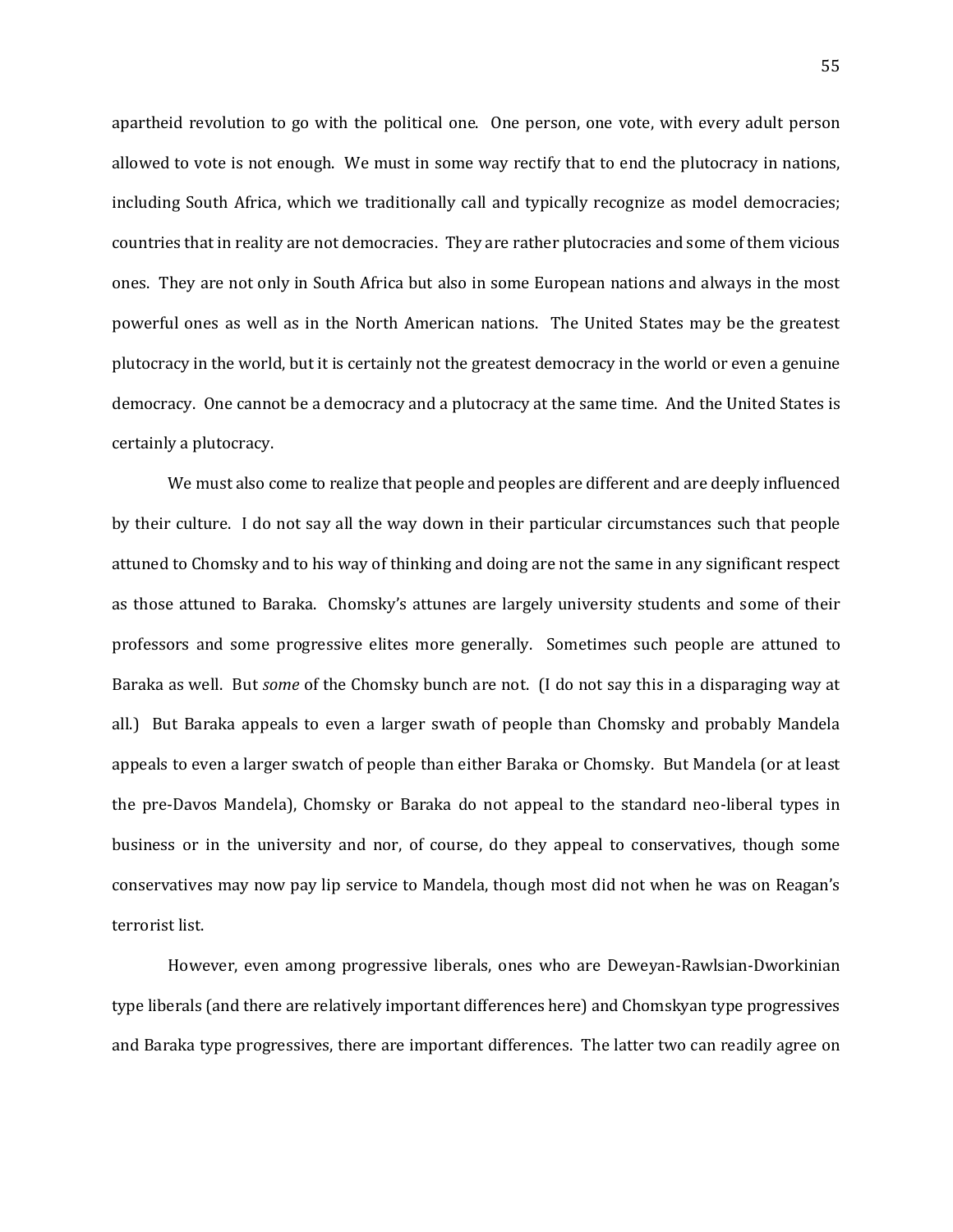practical political and social matters and march to the same drum, but their methods may set them apart.

When several years ago at a conference where I first heard Cornell West, someone who has *something* of the manner of Baraka, I thought *then* 'What a clown' with his preacherly style and all his brothers and sisters blathering. When I read him later, several years later, I realized that I was very much mistaken. West has a solid substance that I am very much attuned to and am in accord with, though his style is certainly not my style nor is it my cup of tea. I realized, as I came to realize with Baraka, that what I took to be all that schmaltzy sound and rhetoric was not that at all but a way of communicating with people differently acculturated than I am and that that indeed as a manner of speech has a greater outreach than mine or even Chomsky's. It indeed has a far greater outreach than mine or Chomsky's. *But it is vital to realize that it is all in and for the same cause*. We are all marching to the same drum.

It is the manner, not the matter, that stultifies one or another of us. (Perhaps hopefully there are some who are stultified by neither?) But it is important to realize and take to heart and to heed that what stultifies some does not stultify others and vice versa. We can and should be tolerant and relativist about such matters. In music it is from plain chant to Bach and Mahler that I am attuned, not to hip hop or rap which sounds to me like unpleasant noise and not music. *Sometimes* when I can make out some of the rapid fire words of rap, I realize it says some good political things but usually it does not and most of it I cannot make out anyway. Some jazz I like. Other jazz seems to me like verbose sentimentality. "Oh, what a wonderful world" certainly is. And a preacherly style such as practiced by Baraka and West is to my ears annoying, though less so by Baraka. But with such crucial aims in common to us, let many flowers bloom. Indeed let us encourage their blooming. This is particularly to be acknowledged and practiced where a given manner aids the attainment of a liberated and emancipated society, such as does both Baraka's and West's.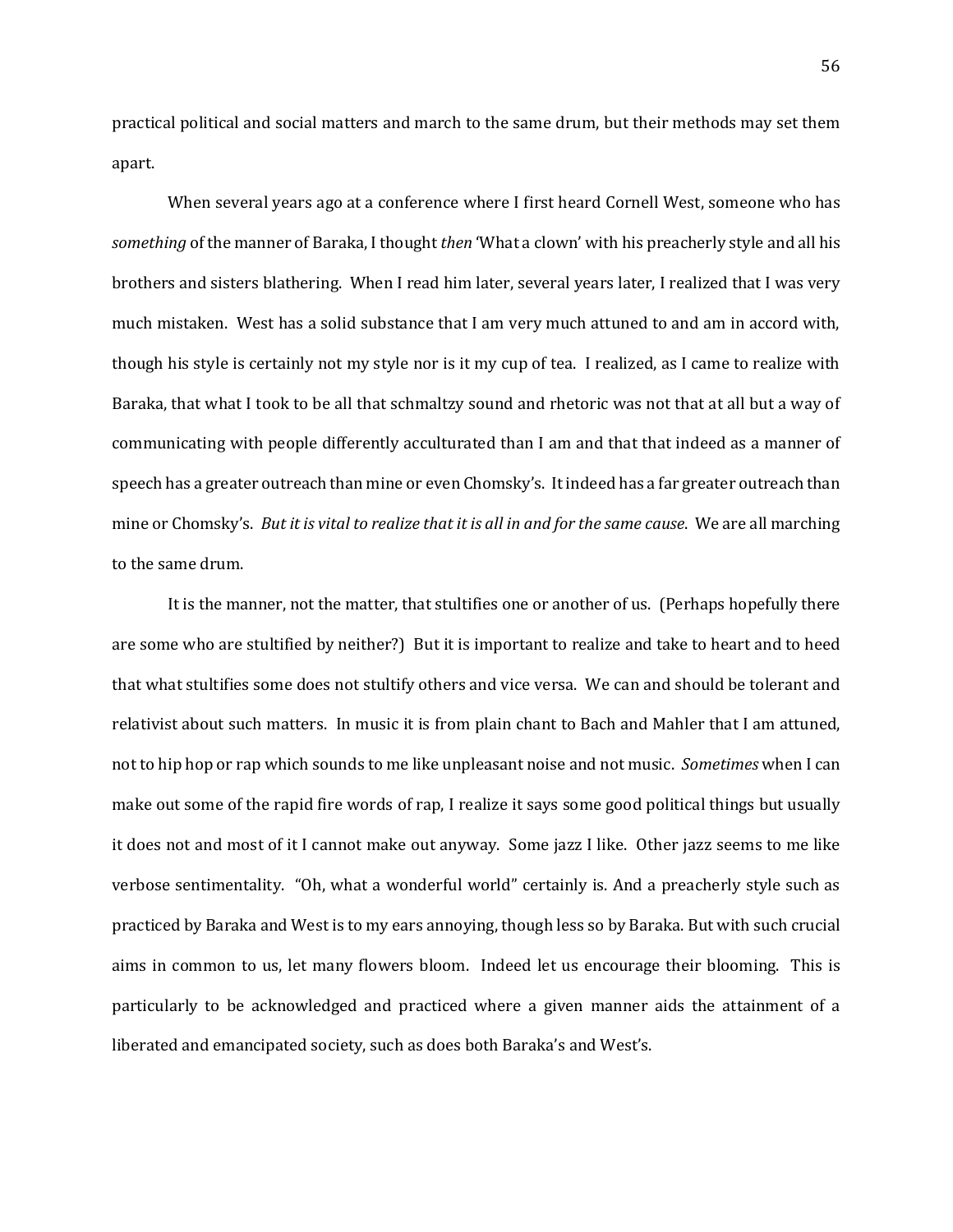Moreover, after all, it is good, what it sounds like aside (what to me sounds like *schmaltz*: talk about our dear brothers and sisters), and very much on the mark. It is, of course, hyperbole but we use again and again hyperbole for various purposes that often are very useful and without causing no conceptual trouble. Our language is full of hyperboles as well as metaphors and usefully so; sometimes unconsciously so. What is at issue with the people I have been talking about—Baraka, Chomsky, West—is human wellbeing. Indeed, the wellbeing of everyone and achieving that as widely as possible and as fully as possible for each human. No one is to be regarded as expendable and as second class. This, of course, is an ideal; perhaps our most foremost ideal. We are indeed very far from it. But there is no mystery about what is ideally to be achieved and what would count as moving in that direction even if only marginally. The thing is to move in that direction, to make life better for people, as many people as possible. Again, there is no mystery here about *some* of the key measures to be taken: for example, better health care, good education, clean and comfortable housing, clean drinking water in sufficient amounts, an end to killing, secure and decent employment, a caring atmosphere, etc., etc. Don't expect the "etc., etc." to ever close. It never will. That is a dream of some philosophers. But even without closure we are still on solid ground here.

I am not recommending or even acknowledging relativism in any of its forms. But I am not denying it either in all its forms. Judgments about some forms of music or visual art, for instance, are often particularly difficult and problematic and sometimes perhaps impossible as well as often unnecessary to make with any secure objectivity. This is not always so, but there are clear cases where this is obviously so. But the treatment of girls in some considerable parts of the world where female circumcision is practiced is far worse than is the treatment of girls where it is not practiced. More generally, the treatment of females in Afghanistan, Pakistan or Saudi Arabia is far worse than in Iceland, Finland, Denmark or the Netherlands. That is plainly evident as it is evident that the treatment of prisoners and the conditions of prisons are far worse in the United States or Russia than in Norway. However, to settle issues of relativism over such matters as *may* arise in this paragraph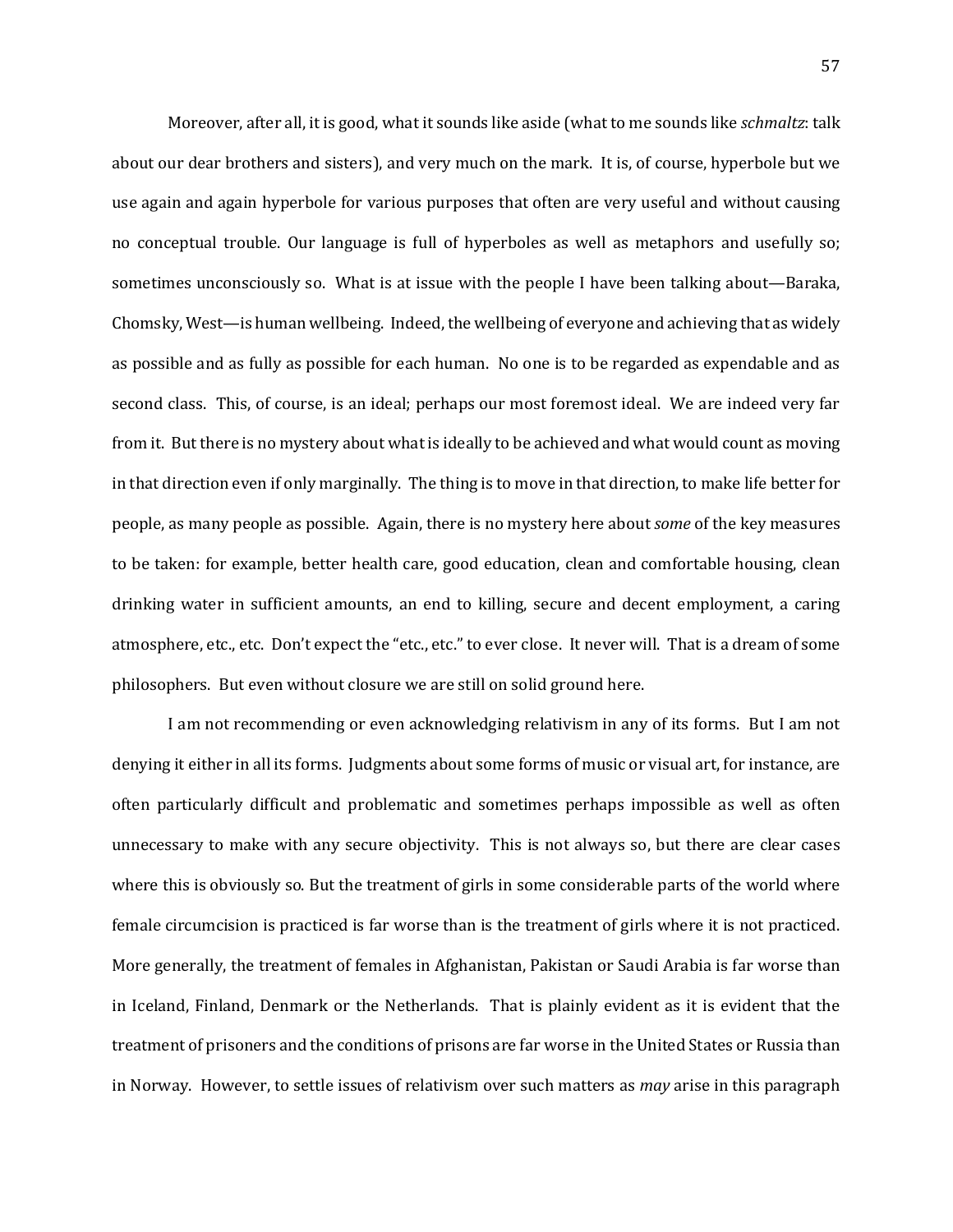is very different form the possible repercussions of the issues I have been concerned with in the body of this book and particularly in the previous paragraph. To argue as I have that we need not, and indeed should not, weigh in on such possible relativistic issues at all is on the mark. We do well there to bypass such issues and we can do so without loss. For whatever side we take about relativism there, it need not have any influence on the issues at hand in this book. The same goes for philosophical skepticism.

In closing, a brief note about this *petit* afterword itself. This *petit* afterword does not take away from the main thrust of this short volume which is to depict our wonderful world with its multiple and varied miseries, wonders that for the most part need not happen but do so in abundance in a world with very considerable productive capacity, a capacity if not to make it a truly wonderful world at least to make a decent human world for all. But nothing like this is on the agenda of our crucial masters of power in our world; not in the United States, China, Russia or the European community or in the wealthy Asian states do we find a push toward human decency for all. Do we find anything like a wonderful world? The thing is to put it on the table and produce a truly human life for all. Perhaps we can gain only an approximation. Let us at least start with that but not be satisfied with ending with it.\*

l

<sup>\*</sup> I wish to thank John Kerkhoven for his careful proofreading and editing of this text. KN